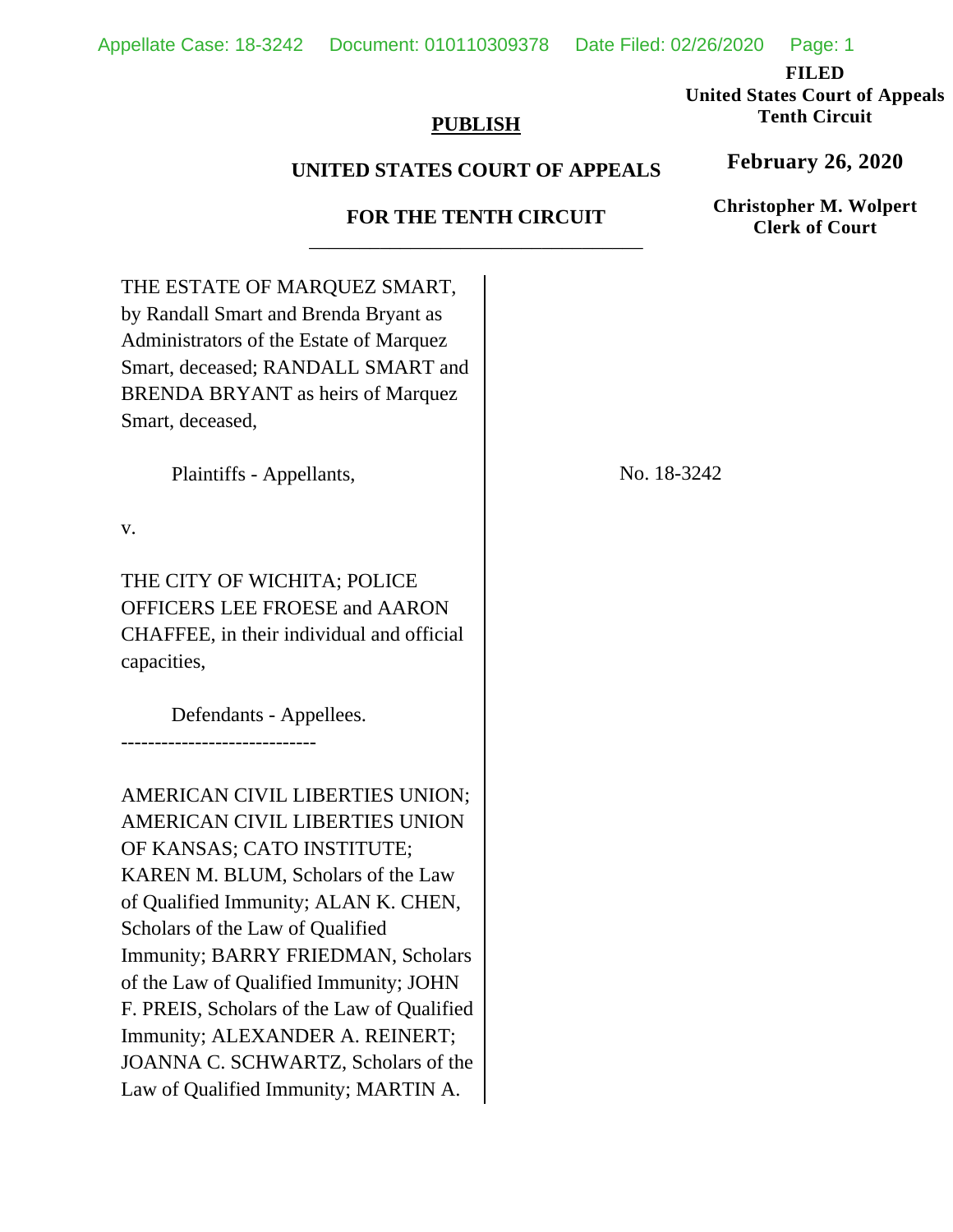SCHWARTZ, Scholars of the Law of Qualified Immunity; INTERNATIONAL MUNICIPAL LAWYERS ASSOCIATION,

Amici Curiae.

## **Appeal from the United States District Court for the District of Kansas (D.C. No. 2:14-CV-02111-JPO)**

\_\_\_\_\_\_\_\_\_\_\_\_\_\_\_\_\_\_\_\_\_\_\_\_\_\_\_\_\_\_\_\_\_

\_\_\_\_\_\_\_\_\_\_\_\_\_\_\_\_\_\_\_\_\_\_\_\_\_\_\_\_\_\_\_\_\_

Amir H. Ali, Roderick & Solange MacArthur Justice Center, Washington, D.C. (Andrew B. Protzman and Ben Stelter-Embry, Protzman Law Firm, LLC, Kansas City, Missouri; Bradley D. Kuhlman, Kuhlman & Lucas, LLC, Kansas City, Missouri; David M. Shapiro, Roderick & Solange MacArthur Justice Center, Chicago, Illinois, with him on the briefs), for Plaintiffs – Appellants.

Samuel A. Green (J. Steven Pigg with him on the brief), Fisher, Patterson, Sayler & Smith, L.L.P., Topeka, Kansas, for Defendants – Appellees.

Lauren Bonds, ACLU Foundation of Kansas, Overland Park, Kansas, and Jay R. Schweikert, CATO Institute, Washington, D.C., filed an amicus brief on behalf of The American Civil Liberties Union, American Civil Liberties Union of Kansas, and CATO Institute in support of Appellants.

Debo P. Adegbile, Jamie Stephen Dycus, Stephanie Simon, and Cassandra Mitchell, Wilmer Cutler Pickering Hale and Dorr LLP, New York, New York, filed an amicus brief on behalf of Scholars of the Law of Qualified Immunity in support of Appellants.

Christopher D. Balch, The Balch Law Group, Atlanta, Georgia, filed an amicus brief on behalf of the International Municipal Lawyers Association in support of Appellees.

\_\_\_\_\_\_\_\_\_\_\_\_\_\_\_\_\_\_\_\_\_\_\_\_\_\_\_\_\_\_\_\_\_

\_\_\_\_\_\_\_\_\_\_\_\_\_\_\_\_\_\_\_\_\_\_\_\_\_\_\_\_\_\_\_\_\_

\_\_\_\_\_\_\_\_\_\_\_\_\_\_\_\_\_\_\_\_\_\_\_\_\_\_\_\_\_\_\_\_\_

Before **BACHARACH**, **McHUGH**, and **EID**, Circuit Judges.

**McHUGH**, Circuit Judge.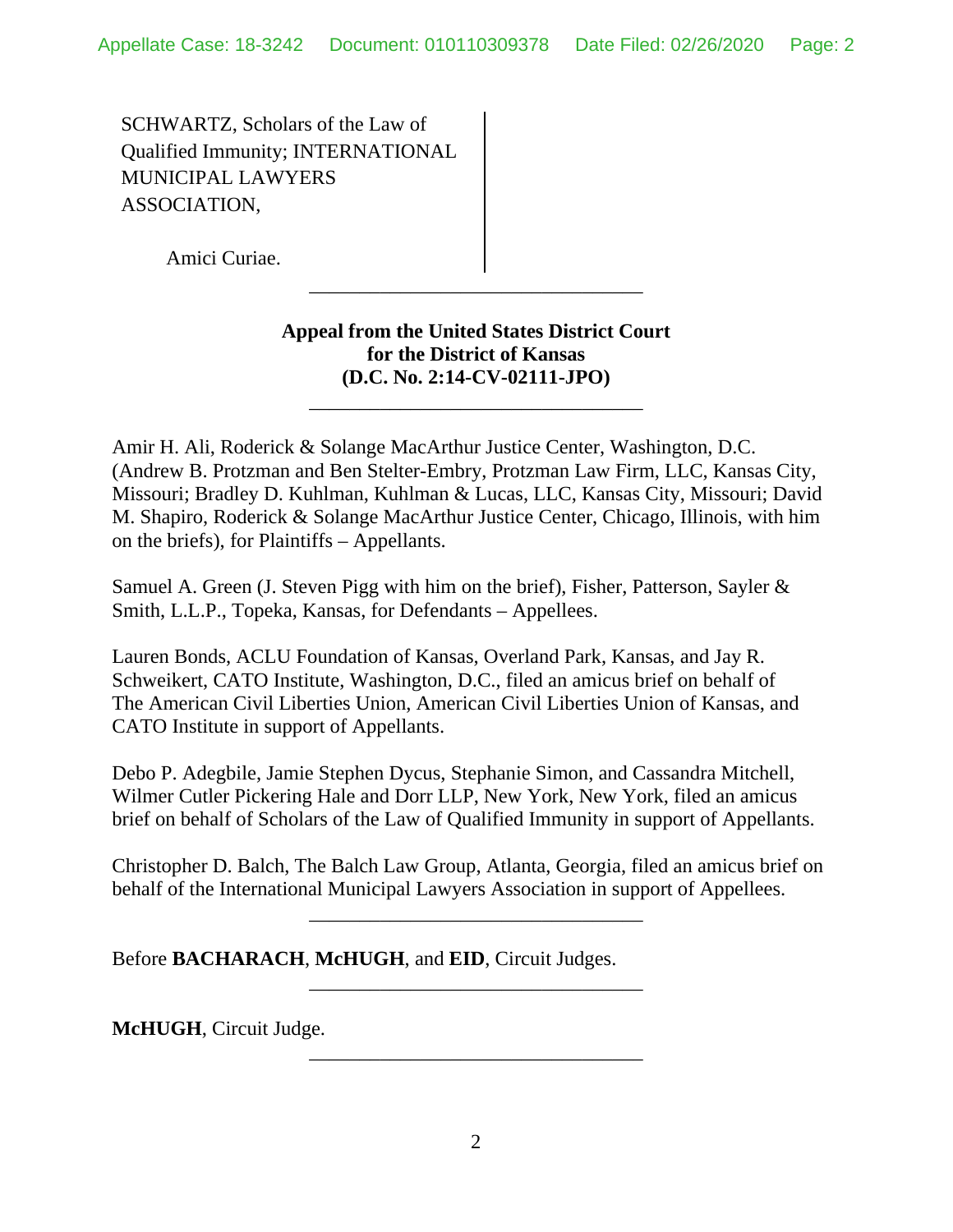In the early morning hours of March 10, 2012, as hundreds of people emptied out of bars and concert venues in Wichita's Old Town neighborhood at closing time, Wichita Police Officers Lee Froese and Aaron Chaffee fatally shot Marquez Smart. Mr. Smart's estate and heirs sued the City of Wichita, along with Officers Froese and Chaffee, alleging the officers used excessive force against Mr. Smart. The district court granted summary judgment in favor of Officers Froese and Chaffee on the basis of qualified immunity, reasoning that although the jury could find that the officers had violated Mr. Smart's right to be free from excessive force, the officers had not violated clearly established law under the facts presented. The district court also granted summary judgment in favor of the City.<sup>1</sup> We affirm in part, reverse in part, and remand to the district court for further proceedings.

### **I. BACKGROUND**

### **A.** *Factual History*

We recount the facts in the light most favorable to the non-movants, the plaintiffs, as we must at the summary judgment stage. *See Davis v. Clifford*, 825 F.3d 1131, 1133 (10th Cir. 2016).

On the evening of March 9, 2012, Mr. Smart, who is black, attended a concert at Doc Howard's, a large bar and concert venue in the Old Town neighborhood of

<sup>&</sup>lt;u>1</u>  $1$  Mr. Smart does not challenge the district court's judgment in favor of the City on appeal.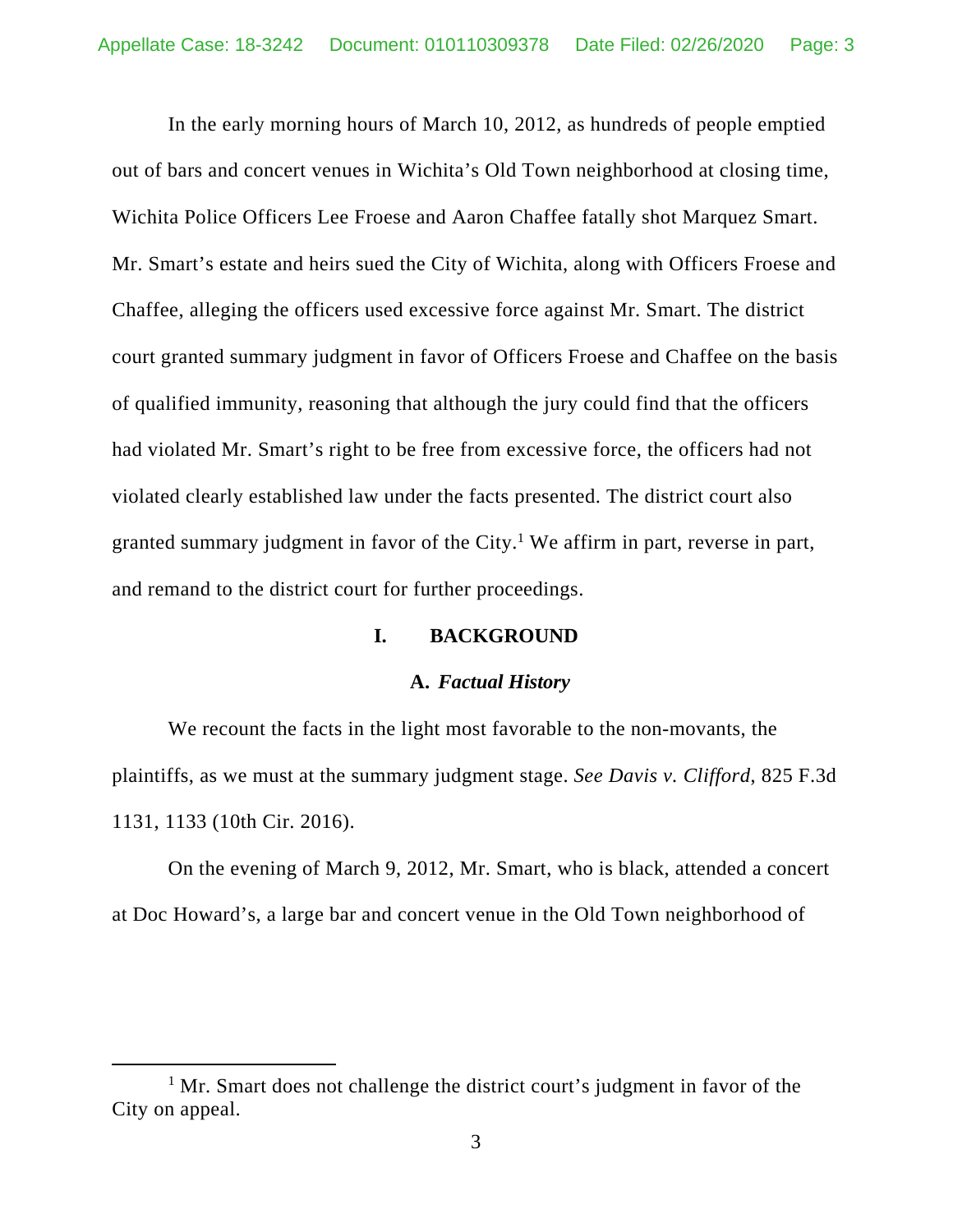Wichita, Kansas. Doc Howard's was located on Mosley Street along with several other bars, concert venues, and a parking garage, as depicted in the map below:2



According to Latyra James, an acquaintance of Mr. Smart who attended the concert with him that night, she and Mr. Smart left Doc Howard's with a group of

 $\overline{\phantom{a}}$  2 <sup>2</sup> This map appears in the record without labels. For reader convenience, we have added labels of the key locations, based on undisputed record evidence. *See Pahls v. Thomas*, 718 F.3d 1210, 1216 n.1 (10th Cir. 2013). The handwritten marks on the upper-middle portion of the map were apparently made during a deposition and are not referenced in this decision.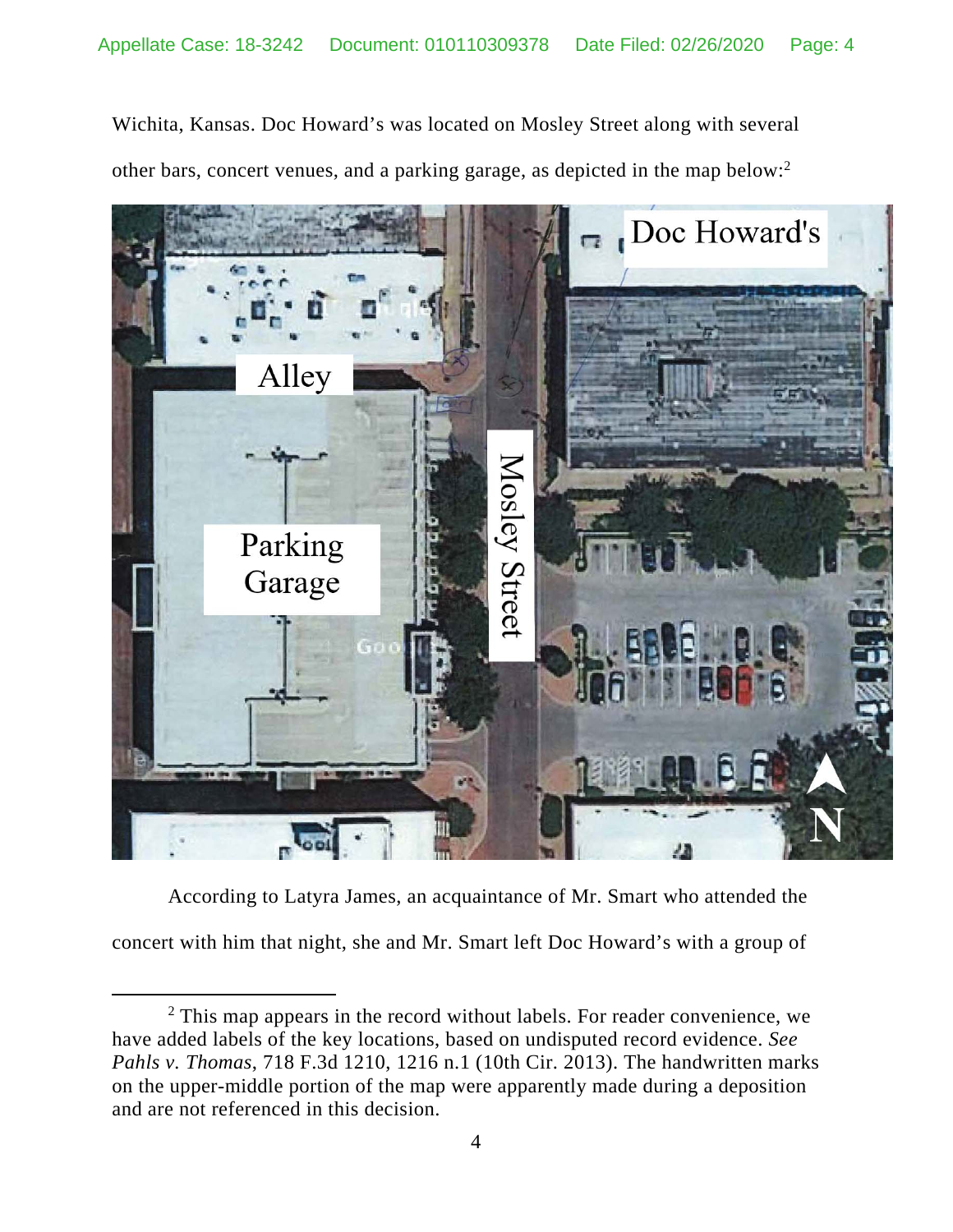people around closing time and "all started walking towards" the parking garage on Mosley Street. App. at 268. Ms. James was "a couple of feet away from" Mr. Smart and "didn't have any trouble seeing him" when she "heard gunshots." *Id.* at 270. She confirmed that the "first gunshot . . . wasn't near" her group and Mr. Smart "wasn't holding his arm out like he was shooting a gun or anything like that." *Id.* at 271. After the first shot, Ms. James recounted, "everybody [was] running around [like] crazy" and Mr. Smart "tried to run down the alleyway" that intersected Mosley Street next to the parking garage. *Id.* at 271–72, 274.

Aundras Wilson, a long-time friend of Mr. Smart who was also with him that night, similarly indicated he never saw any gun other than the officers' guns, did not see anyone other than the officers shoot, and did not "know of [Mr. Smart] ever having a gun." *Id.* at 208. DeShawn Wheaton, a bystander, also testified he never saw anyone except the police shooting and never saw Mr. Smart with a gun in his hand, although Mr. Wheaton admitted he only heard, but did not see, the first few shots. Two other police officers who witnessed the shooting likewise stated they did not see a gun in Mr. Smart's hand.

Officer Froese testified that he arrived in Old Town shortly before closing time, along with several other officers, to help with routine crowd control. As "hundreds" of people started emptying out of the bars and concert venues, Officer Froese began crossing Mosley Street to intervene in a fight involving a large group of people when he heard "one extremely loud gunshot" from another direction. *Id.* at 178, 175. Officer Froese turned and saw a black man "with his hand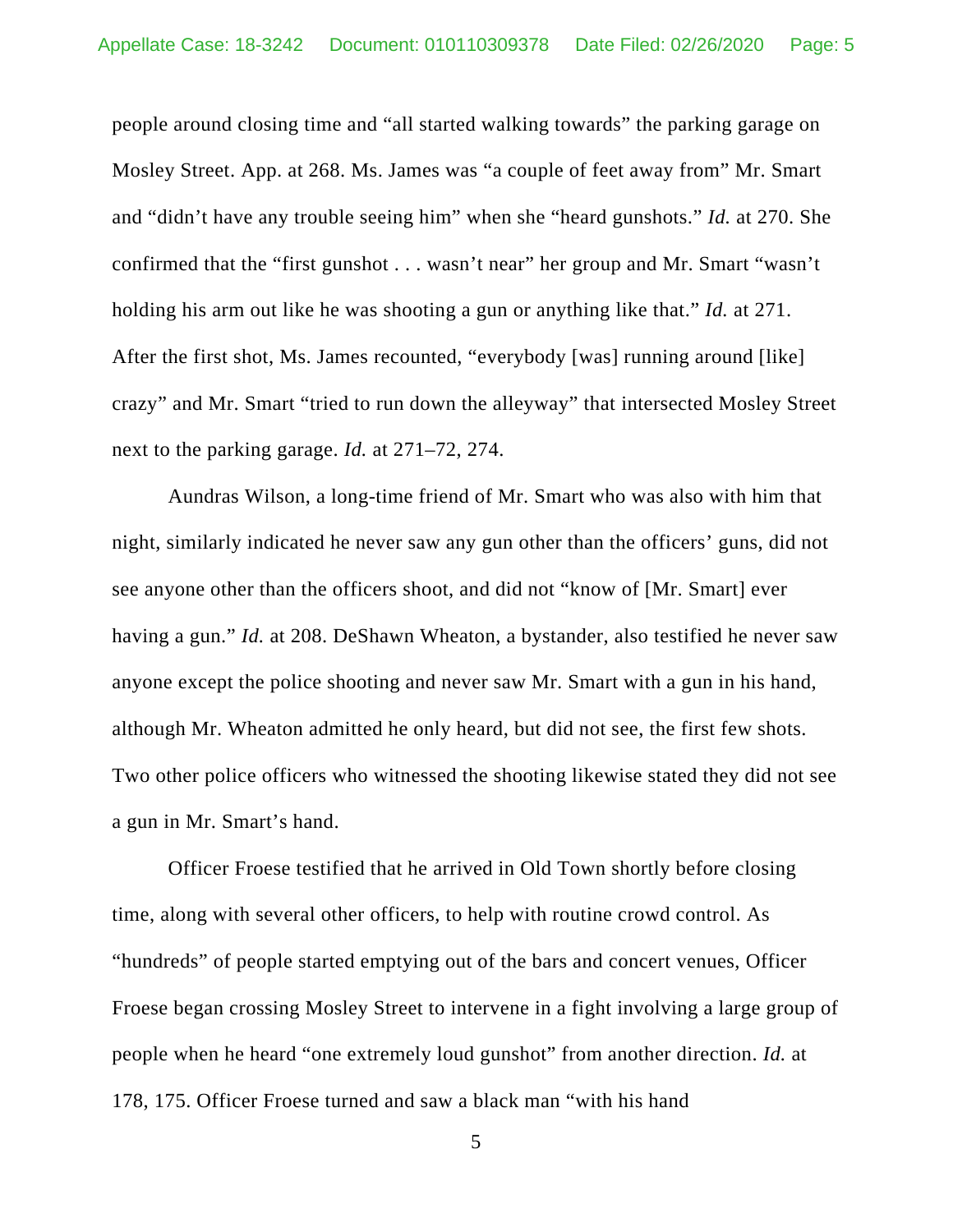extended . . . with a big black gun in his hand, and then [he] saw two more shots, and [he] saw [a] muzzle flash." *Id.* at 176. He testified that the shooter, whom he identified during his deposition as Mr. Smart, $3$  fired those two shots toward "a big crowd of people . . . in the middle of [Mosley Street]." *Id.* at 177.

Officer Froese stated he was then "totally focused on" Mr. Smart, who was running in a crouched stance down the side of Mosley Street where the parking garage was located. *Id.* at 176. Officer Froese ran toward Mr. Smart and fired one shot at him. Mr. Smart kept running, though "slow[ing] slightly," and when Officer Froese was about five feet "directly behind" Mr. Smart, he "fire[d] four additional shots" in rapid succession. *Id.* at 184–85. Mr. Smart kept running and started "to turn west into the alleyway," then Officer Froese "hear[d] some shots to [his] right" from Officer Chaffee. *Id.* at 186–87. Officer Froese testified he did not recall warning Mr. Smart or ordering him to drop the gun, nor did he hear any other officer do so.

Officer Chaffee, a member of the Wichita Police Department's gang intelligence team, had also arrived in Old Town shortly before closing time in response to another officer's report of a gun in a parked car. But as crowds started flowing from the bars and concert venues into the street, Officer Chaffee began helping with crowd control. Officer Chaffee stood on the ledge of an elevated flower

 $\overline{\phantom{a}}$  3 <sup>3</sup> Officer Froese described Mr. Smart as wearing a "yellow collared shirt." App. at 171. Although the officers emphasize that Mr. Smart was a young black man wearing a yellow shirt, the record indicates that yellow Wichita State gear was common in the area. Officer Froese also recalled that a majority of the crowd that night was black, like Mr. Smart.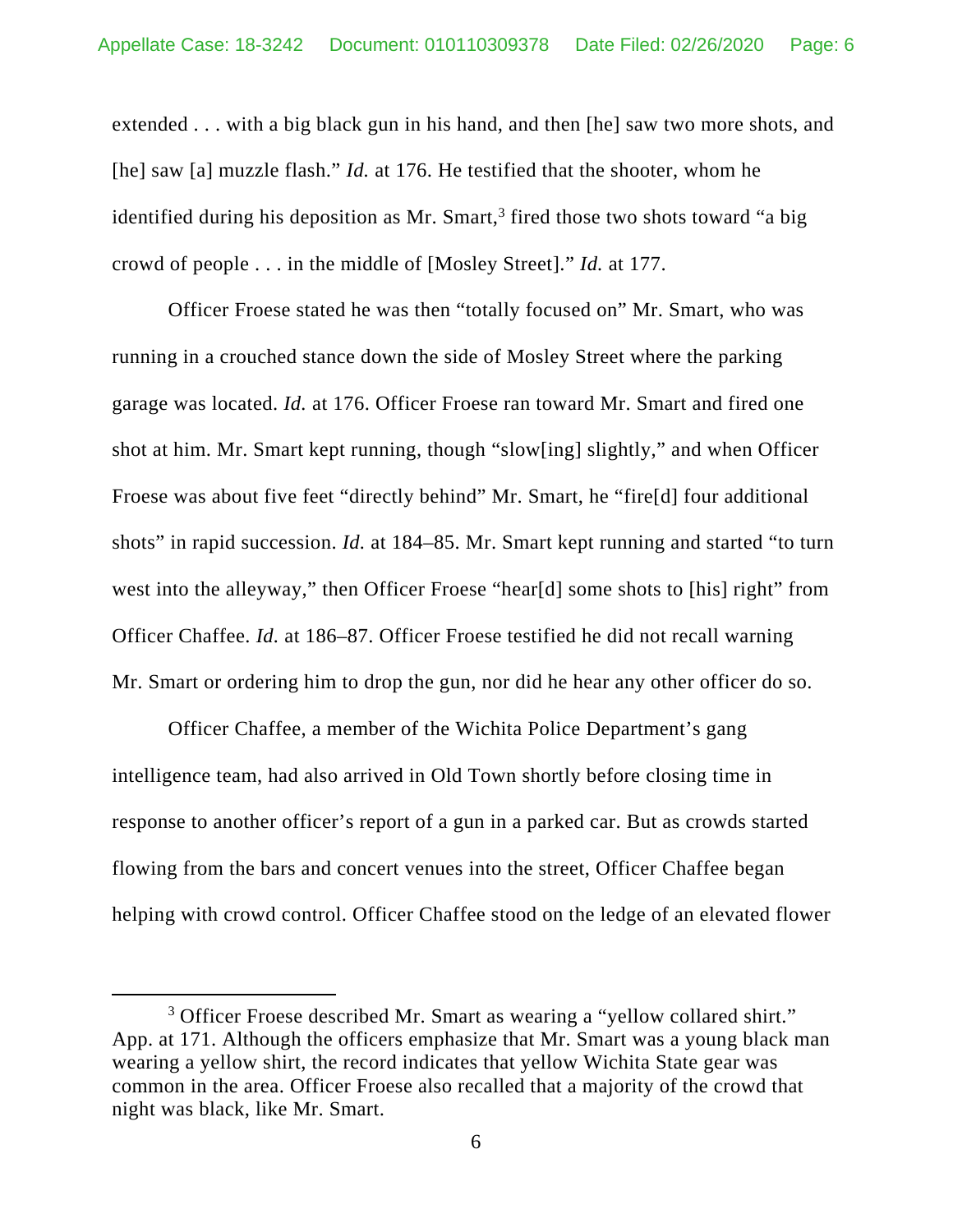bed "to look into the crowd and make sure there wasn't any disturbance or anything going on that needed any kind of attention." *Id.* at 123. He recalled:

And then, at some point while scanning—scanning the area, on the west side of the street I saw a group of people start to scatter, kind of running towards the south. That catches my eye, and so as I look over I . . . see the people scatter, and I start to hear the gunshots, and I see a black male with a yellow shirt standing there with his right arm indexed out at the crowd.

*Id.* at 124. Officer Chaffee estimated he initially heard "four to five" shots. *Id.* at 126. From that time on, Officer Chaffee testified he watched Mr. Smart run north along the street and only briefly lost sight of Mr. Smart when he ran behind others in the crowd. Officer Chaffee also stated that Mr. Smart was running "exactly [like] what [Officer Chaffee] had experienced in the past" when people fled the police—running fast and crouching low. *Id.* at 132. As Officer Chaffee moved west across Mosley Street to intercept Mr. Smart, he saw Officer Froese and heard a second volley of "two or three more shots," but could not tell whether an officer or someone else had fired the shots. *Id.* at 133.

Mr. Smart "[fell] to the ground once he started running through the alley" off Mosley Street. *Id.* at 281. DeShawn Wheaton, a bystander, saw Mr. Smart "on the ground [with] his arms stretched out" with nothing in his hands, "looking back" at Officer Chaffee and shaking his head. *Id.* at 201, 202. Mr. Wheaton then saw Officer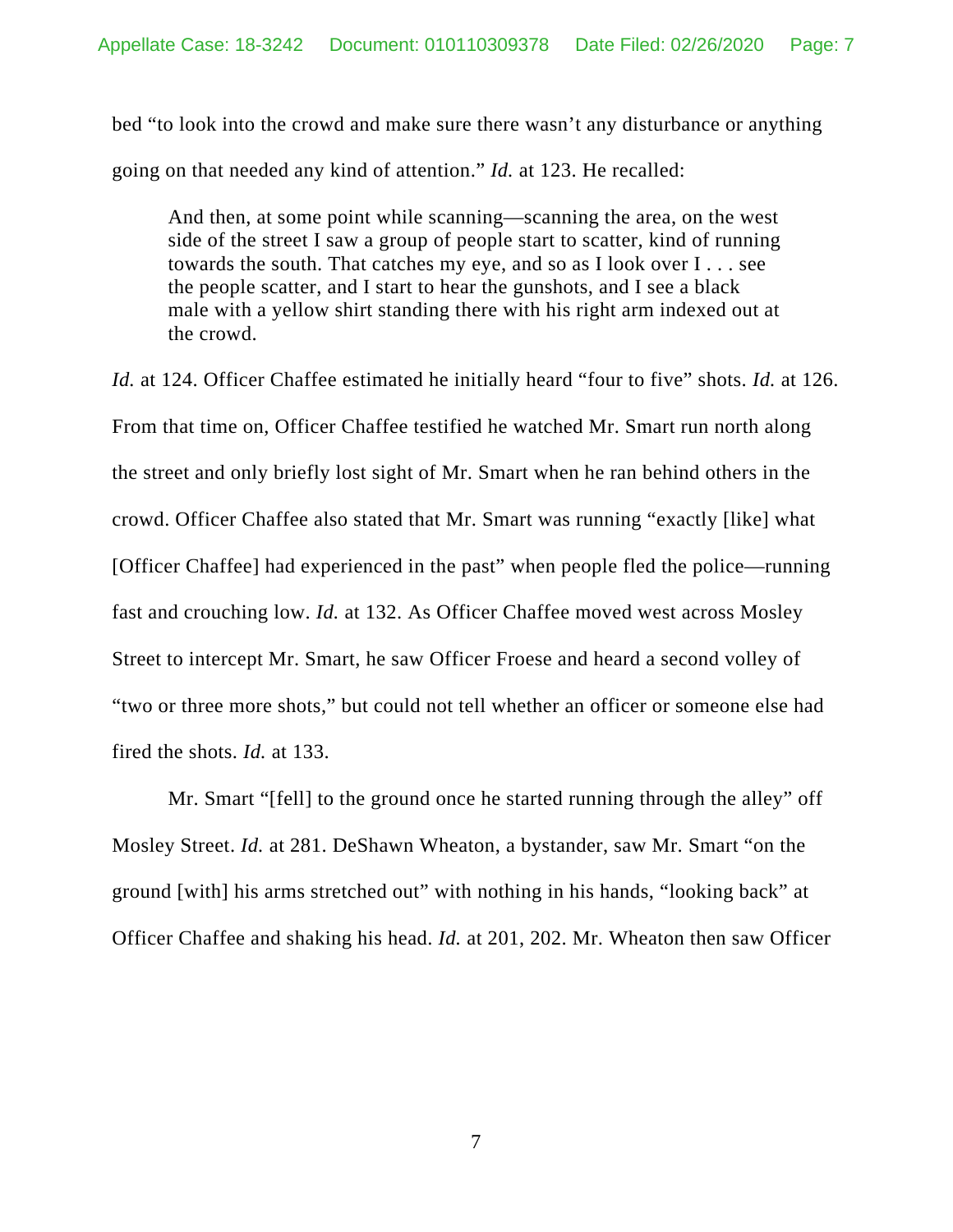Chaffee fire "about three more shots" at Mr. Smart.<sup>4</sup> *Id.* at 201. The gunshot wounds killed Mr. Smart.

According to Adron Jones, a bystander, about five seconds elapsed from the first shot Officer Chaffee fired until his final shots. Sergeant Gulliver, another police officer who witnessed the shooting, estimated about five seconds elapsed from when he first saw Officer Chaffee chasing Mr. Smart until Officer Chaffee began firing at Mr. Smart.

Police recovered a .45 caliber handgun, with the magazine missing, about ten feet from where Mr. Smart fell. Along the path between the spot where the officers first saw Mr. Smart and the spot where Mr. Smart fell, police found a magazine for a .45 caliber handgun, two .45 caliber shell casings, and Mr. Smart's eyeglasses. Forensic analysis specifically linked the two shell casings to the handgun found near Mr. Smart. The chief medical examiner who performed Mr. Smart's autopsy could not verify that Mr. Smart had fired a gun that night because she found no gunshot residue on Mr. Smart's hands. Dr. Christian Westering, an expert for the plaintiffs, tested DNA found on approximately eighteen samples from the handgun, magazine, and shell casings. Two of those samples had too many contributors to draw conclusions; six samples excluded Mr. Smart as a contributor; the remaining samples could not exclude Mr. Smart as a contributor.

 $\overline{4}$ <sup>4</sup> Ms. James and Mr. Wilson similarly testified that Officer Chaffee fired additional shots at Mr. Smart after he fell.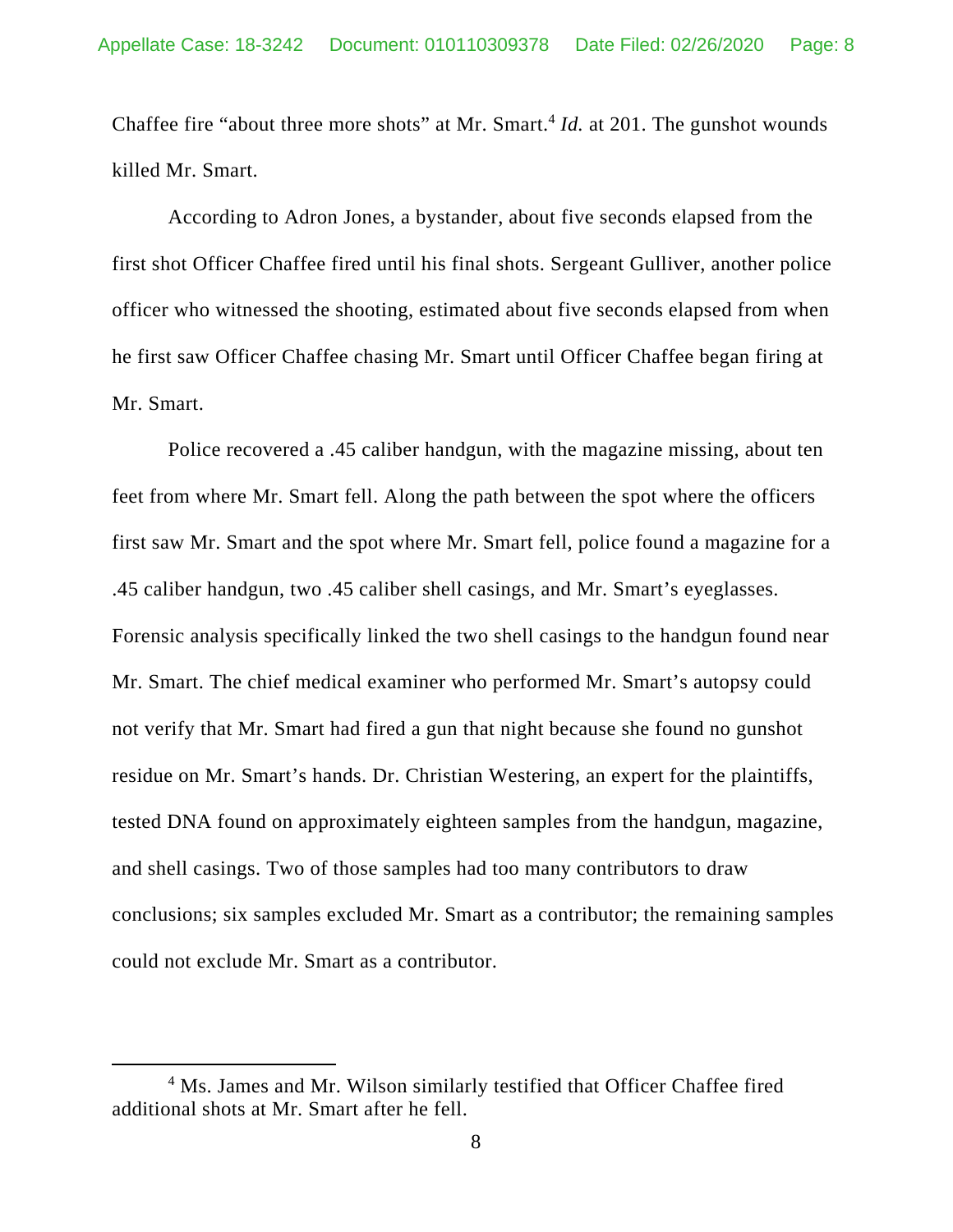Dr. Wayne K. Ross, the plaintiffs' medical expert, stated Mr. Smart was shot five times "from behind." *Id.* at 314. He further testified that three of the bullet wounds exhibited "shoring"—that is, an abrasion around a wound site indicating that the "skin [was] rubbing against a firm surface at the time of the" exit wound. *Id.* at 316, 320–21. Based on these "shored" exit wounds, Dr. Ross opined that Mr. Smart was on the ground when he suffered the final three gunshot wounds. The plaintiffs also retained a biomechanics expert who concluded that "the trajectories of Mr. Smart's gunshot wounds are not biomechanically consistent with him running . . . in a crouched, . . . bent over position," as Officers Froese and Chaffee described. App. at 328.

### **B.** *Procedural History*

Mr. Smart's estate and heirs sued Officer Froese, Officer Chaffee, and the City of Wichita, alleging that the officers had used excessive force against Mr. Smart and that this was due to an unlawful policy, practice, or custom adopted by the City. The plaintiffs also advanced claims for negligence and wrongful death under Kansas state law.<sup>5</sup> The district court<sup>6</sup> granted summary judgment for Officers Froese and Chaffee on qualified immunity grounds. *Estate of Smart v. City of Wichita*, No. 14-2111-JPO, 2018 WL

 $\frac{1}{5}$  $5$  Apart from the question whether the district court should exercise supplemental jurisdiction over the state law claims, which we address below, the state law claims and municipal liability claim are not at issue in this appeal.

<sup>&</sup>lt;sup>6</sup> The parties consented to a magistrate judge conducting all the proceedings in this case. Because the magistrate judge acted "on behalf of the district court," *Krauser v. Astrue*, 638 F.3d 1324, 1333 (10th Cir. 2011), we refer to the actions of the district court throughout this opinion.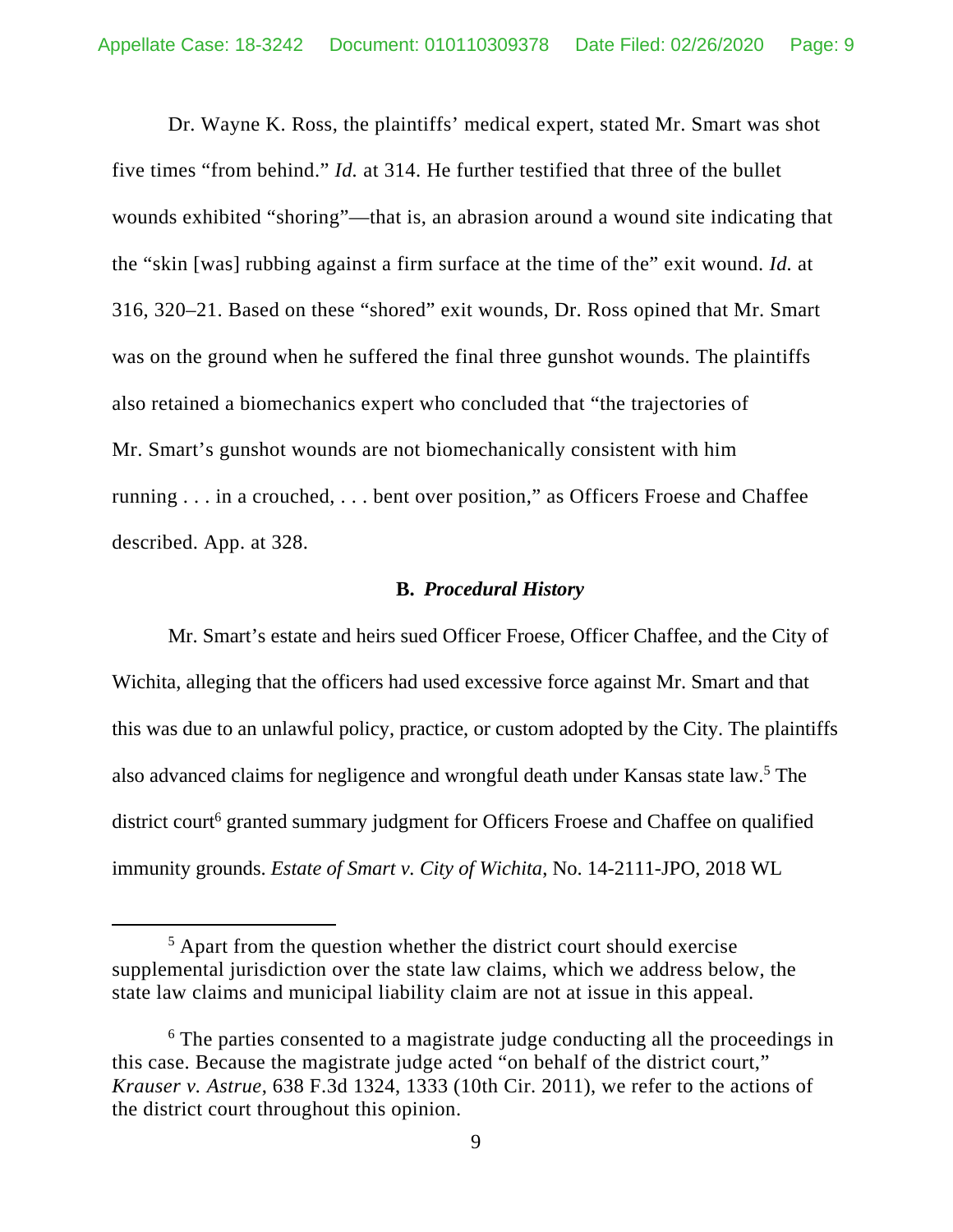3744063, at \*17 (D. Kan. Aug. 7, 2018). The court determined that, taking the disputed facts in the light most favorable to the plaintiffs, Officers Froese and Chaffee "violated [Mr.] Smart's Fourth Amendment right to be free from an unreasonable use of deadly force." *Id.* Nevertheless, the court concluded the plaintiffs had "not satisfied [the] onerous standard" of showing the officers had violated clearly established law. *Id.* at \*18. The court also granted summary judgment in favor of the City, finding the plaintiffs had "fail[ed] to point to facts showing a City custom or policy was the moving force behind [Mr.] Smart's shooting." *Id.* at \*21. And the court declined to exercise supplemental jurisdiction over the plaintiffs' remaining state-law claims. *Id.* After the district court denied the plaintiffs' motion for reconsideration, the plaintiffs filed a timely appeal.

#### **II. DISCUSSION**

### **A.** *Summary Judgment Based on Qualified Immunity*

"The doctrine of qualified immunity shields officials from civil liability so long as their conduct 'does not violate clearly established statutory or constitutional rights of which a reasonable person would have known.'" *Mullenix v. Luna*, 136 S. Ct. 305, 308 (2015) (quoting *Pearson v. Callahan*, 555 U.S. 223, 231 (2009)). When a § 1983 defendant asserts qualified immunity, this affirmative defense "creates a presumption that [the defendant is] immune from suit." *Perea v. Baca*, 817 F.3d 1198, 1202 (10th Cir. 2016). "To overcome this presumption," the plaintiffs bear the burden of "show[ing] that (1) the officers' alleged conduct violated a constitutional right, and (2) [that right] was clearly established at the time of the violation, such that 'every reasonable official would have understood,' that such conduct constituted a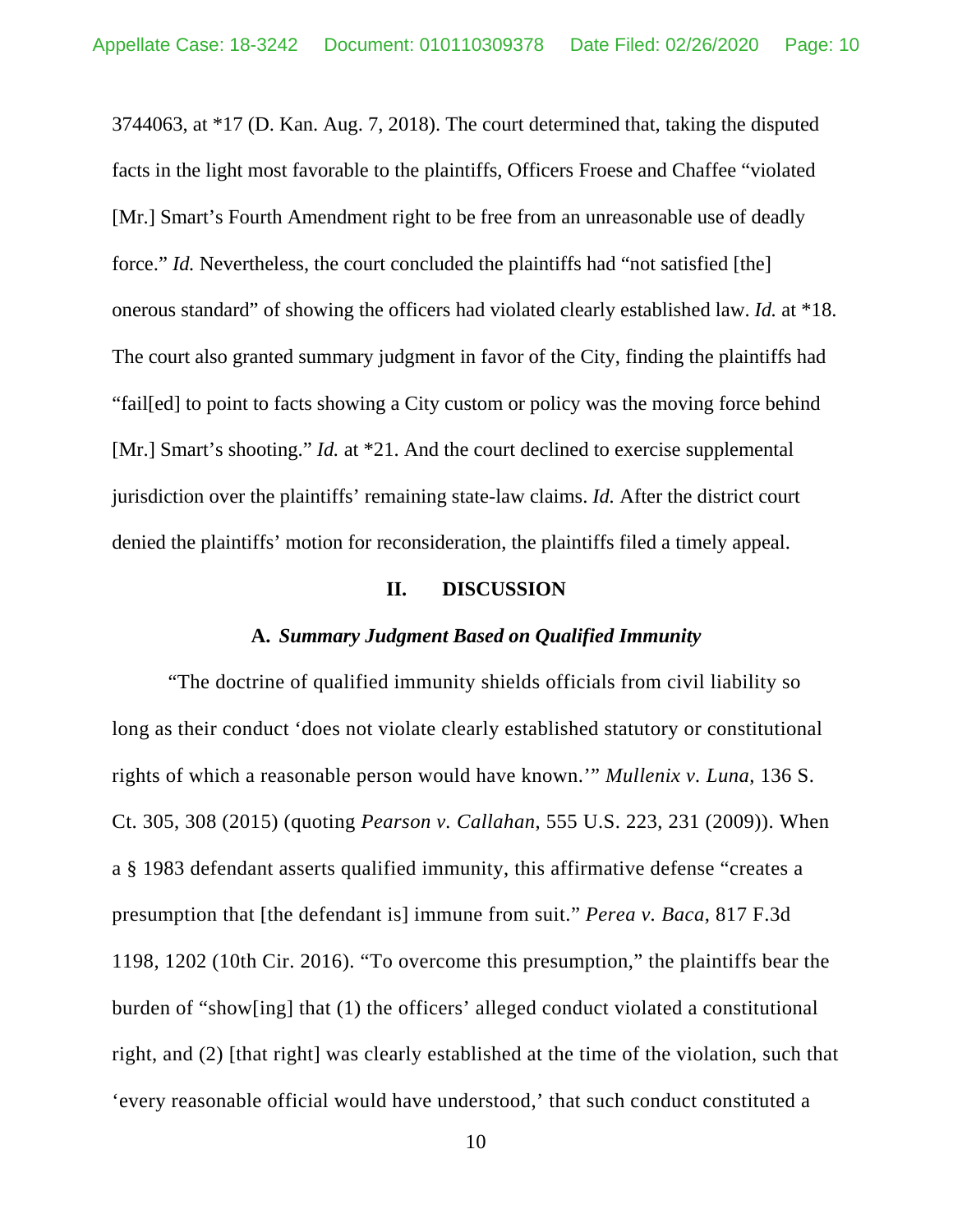violation of that right." *Id.* (quoting *Mullenix*, 136 S. Ct. at 308). Regarding the second prong of the qualified immunity test, the Supreme Court has "repeatedly told courts . . . not to define clearly established law at a high level of generality." *Mullenix*, 136 S. Ct. at 308 (alteration in original) (quoting *Ashcroft v. al-Kidd*, 563 U.S. 731, 742 (2011)). "[S]pecificity is especially important in the Fourth Amendment context, where . . . 'it is sometimes difficult for an officer to determine how the relevant legal doctrine . . . will apply to the factual situation the officer confronts.'" *Id.* (quoting *Saucier v. Katz*, 533 U.S. 194, 205 (2001)). Nevertheless, our analysis is not a "scavenger hunt for prior cases with precisely the same facts," *Casey v. City of Federal Heights*, 509 F.3d 1278, 1284 (10th Cir. 2007) (quotation marks omitted), and "a prior case need not be exactly parallel to the conduct here for the officials to have been on notice of clearly established law," *Halley v. Huckaby*, 902 F.3d 1136, 1149 (10th Cir. 2018), *cert. denied*, 139 S. Ct. 1347 (2019). *See Weigel v. Broad*, 544 F.3d 1143, 1153 (10th Cir. 2008) ("The plaintiff is not required to show . . . that the very act in question previously was held unlawful . . . ." (quotation marks omitted)). Rather, "'[t]he salient question . . . is whether the state of the law' at the time of an incident provided 'fair warning' to the defendants 'that their alleged [conduct] was unconstitutional.'" *Tolan v. Cotton*, 572 U.S. 650, 656 (2014) (second and third alteration in original) (quoting *Hope v. Pelzer*, 536 U.S. 730, 741 (2002)). This requirement is satisfied where, at the time of the conduct in question, there existed "a Supreme Court or Tenth Circuit decision on point, or the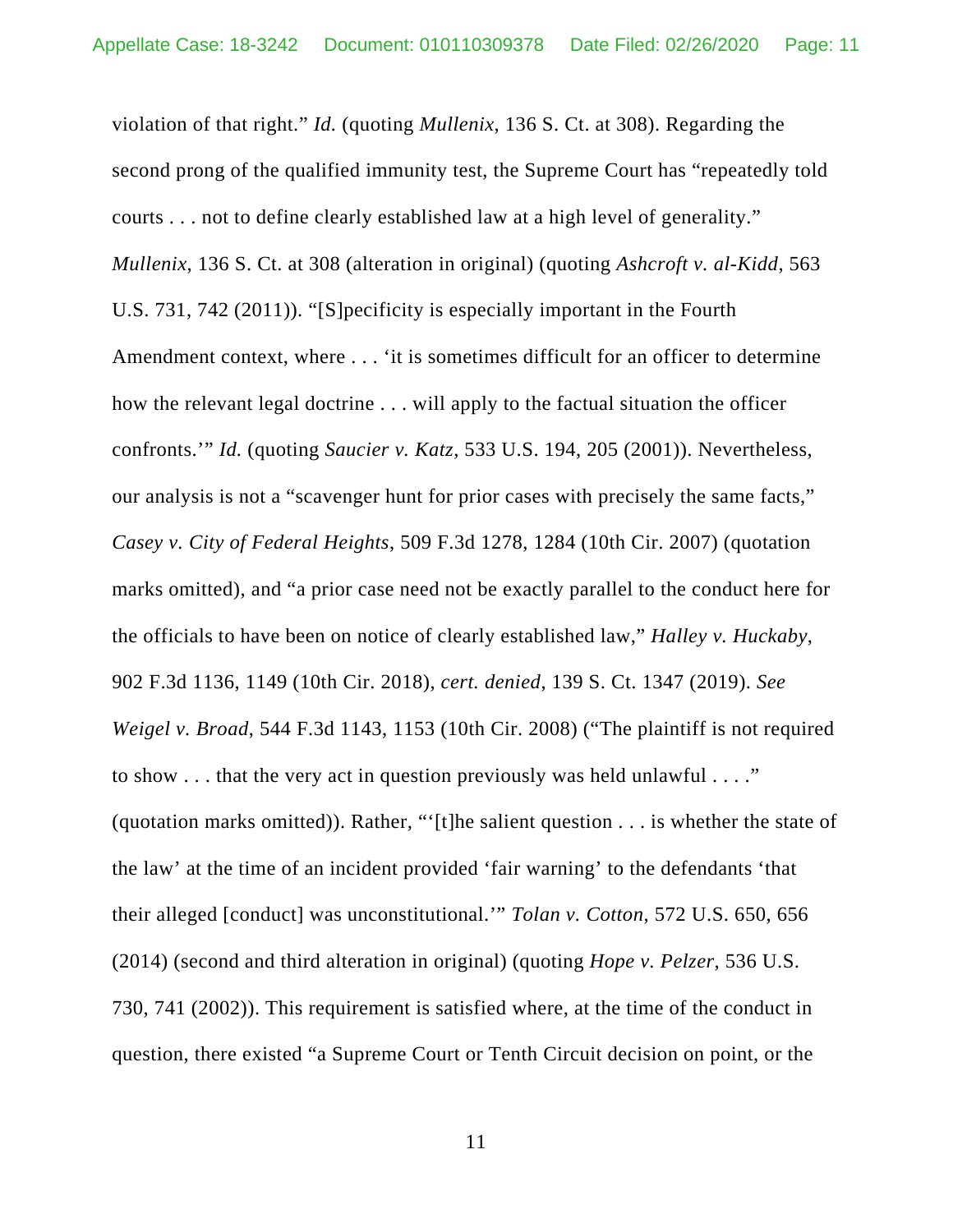clearly established weight of authority from other courts . . . found the law to be as the plaintiff maintains." *Halley*, 902 F.3d at 1149 (quotation marks omitted).

Applying our summary judgment standard to the question whether a plaintiff has satisfied this two-prong test, we will affirm a district court's grant of qualified immunity "unless the plaintiff can show (1) a reasonable jury could find facts supporting a violation of a constitutional right, which (2) was clearly established at the time of the defendant's conduct." *Gutierrez v. Cobos*, 841 F.3d 895, 900–01 (10th Cir. 2016) (quotation marks omitted). Whether a reasonable jury could do so turns on whether there exists a "genuine dispute as to any material fact." *Id.* at 900 (quoting Fed. R. Civ. P. 56(a)). "When applying this standard, we view the evidence and draw reasonable inferences therefrom in the light most favorable to the nonmoving party," here Mr. Smart's estate. *Id.* (quotation marks omitted). Thus, if "the record shows an unresolved dispute of historical fact relevant to the immunity analysis, a motion for summary judgment based on qualified immunity should be properly denied." *Olsen v. Layton Hills Mall*, 312 F.3d 1304, 1312 (10th Cir. 2002) (quotation marks omitted). Moreover, "[w]e review grants of summary judgment based on qualified immunity de novo." *McCoy v. Meyers*, 887 F.3d 1034, 1044 (10th Cir. 2018) (quotation marks omitted).

The plaintiffs allege Officers Froese and Chaffee violated Mr. Smart's constitutional rights in three ways: (1) shooting an unarmed man, (2) failing to warn Mr. Smart before opening fire, and (3) shooting Mr. Smart after it became clear he posed no threat. We consider each of these issues in turn.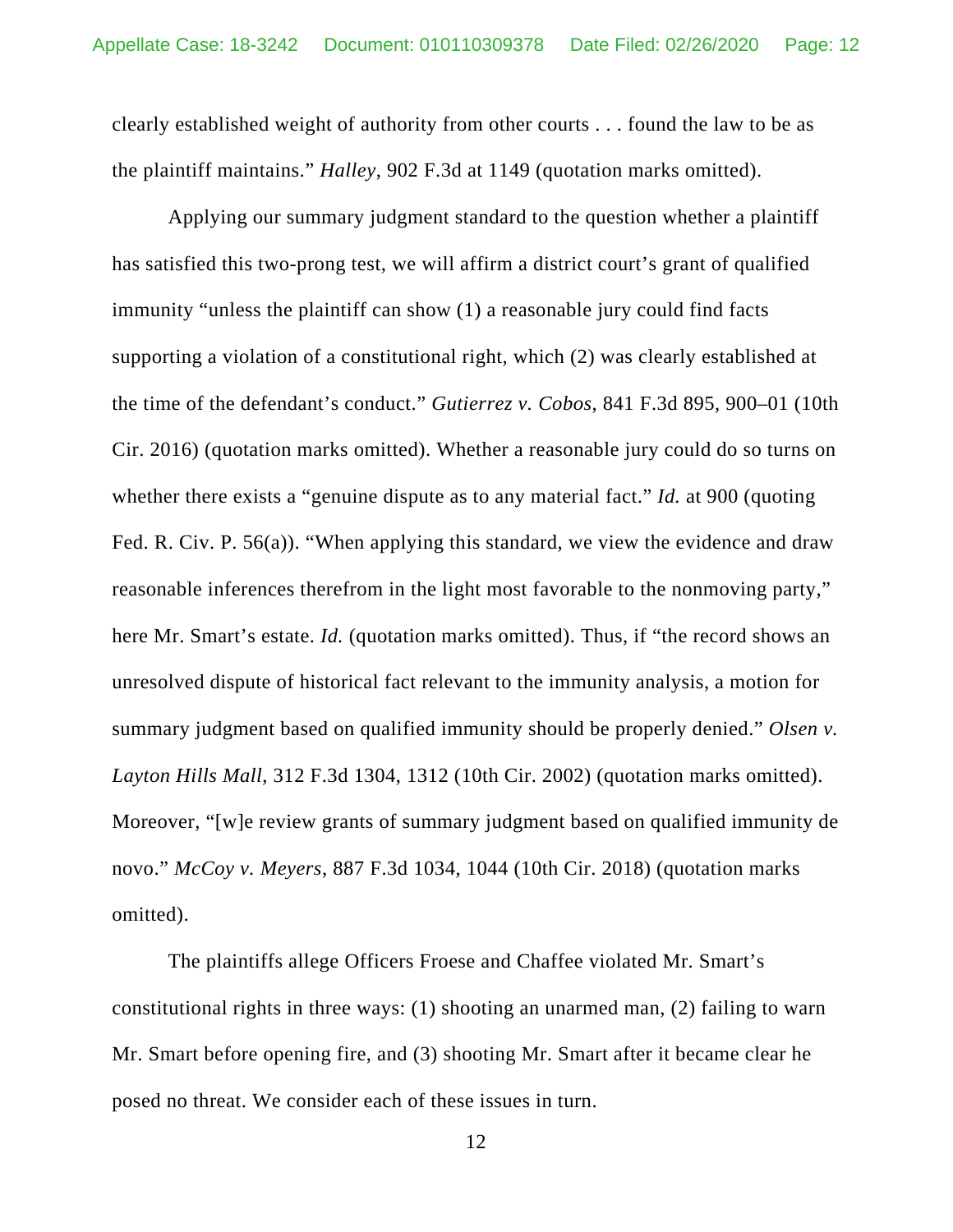### **1. Shooting an Unarmed Man**

 The plaintiffs first argue that Officers Froese and Chaffee violated clearly established law by shooting Mr. Smart despite the fact that Mr. Smart was unarmed and posed no threat to anyone. We conclude that a reasonable jury could find that Officers Froese and Chaffee violated Mr. Smart's constitutional rights but ultimately conclude that the alleged violation was not clearly established.

*a. Whether a reasonable jury could find facts supporting a violation of a constitutional right* 

The threshold question is, taking the facts in the light most favorable to the plaintiffs, whether a jury could conclude Mr. Smart was unarmed. Officers Froese and Chaffee both testified they saw Mr. Smart holding and firing a gun. Officer Brad Crouch and bystander Adron Jones also reported they saw Mr. Smart holding a gun. And it is undisputed that a .45 caliber handgun was recovered about ten feet from where Mr. Smart fell and that two shell casings found along the path Mr. Smart ran were forensically linked to that handgun.7

 On the other hand, the plaintiffs adduced testimony from witnesses who said they did not see Mr. Smart fire a gun during the incident, or that they never knew Mr. Smart to

 <sup>7</sup>  $7$  The plaintiffs suggested for the first time at oral argument that the police, knowing they shot an unarmed man, planted the gun and perjured themselves as part of a cover-up. But this theory was not raised in the opening brief before this court and we do not consider it. *See City of Colo. Springs v. Solis*, 589 F.3d 1121, 1135 n.5 (10th Cir. 2009) ("[A]rguments not raised in the opening brief are waived."); *Fed. Ins. Co. v. Tri-State Ins. Co.,* 157 F.3d 800, 805 (10th Cir. 1998) ("Issues raised for the first time at oral argument are considered waived.").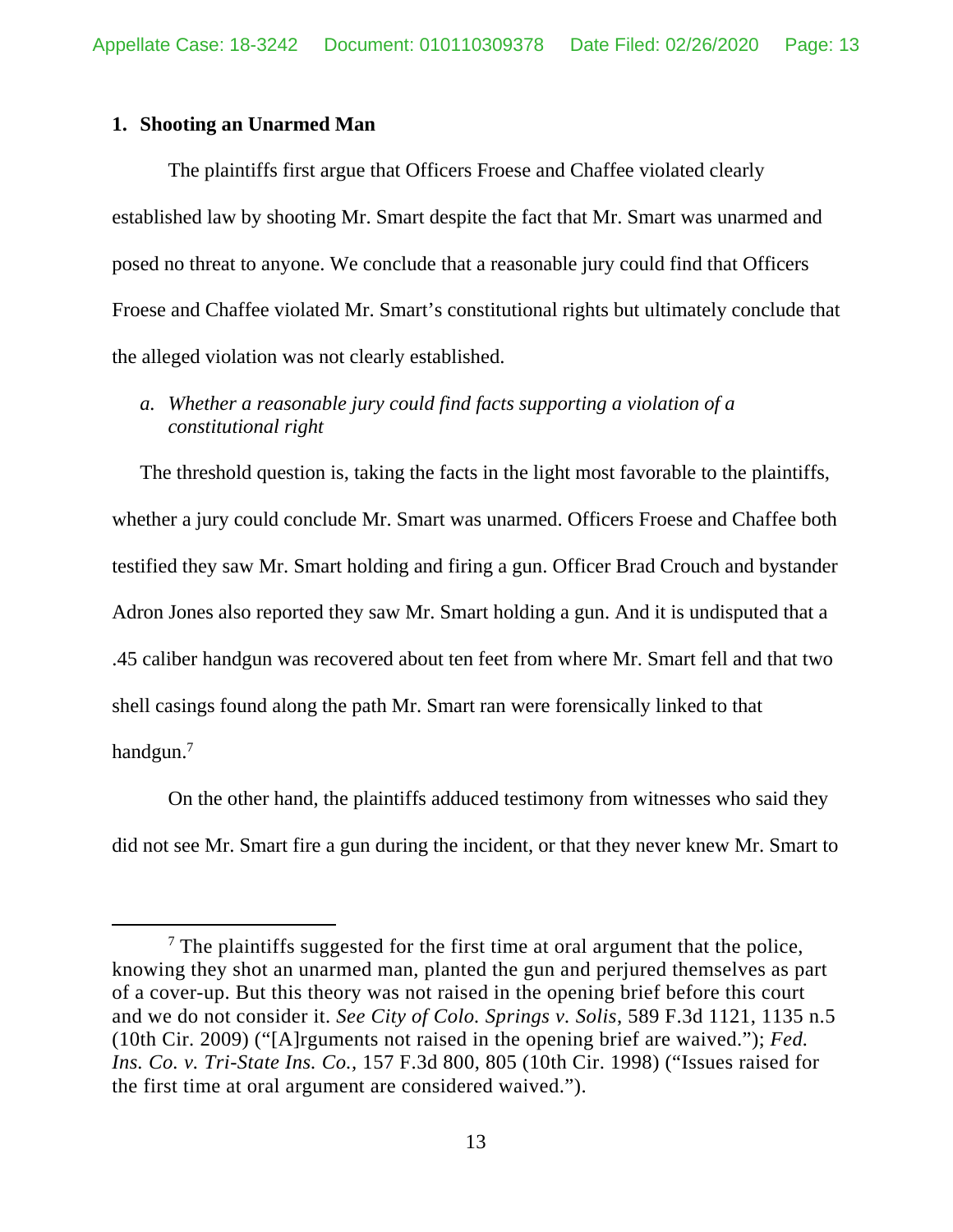own a gun. For example, Sergeant Gulliver testified he never saw a gun in Mr. Smart's hand, although he was quick to clarify he was "not saying it's not possible he had a gun." Supp. App. at 167. Mr. Wilson—a longtime friend of Mr. Smart—could not see Mr. Smart when the shooting began, but testified he never knew of Mr. Smart owning or carrying a gun. The plaintiffs also observe that DNA testing excluded Mr. Smart as a contributor for some (though not all) of the samples recovered from the .45 handgun and that a medical examiner found no gunshot residue on Mr. Smart's hands during the autopsy.<sup>8</sup> Finally, Ms. James, who was within sight of Mr. Smart when the shooting began, testified she did not see him shooting a gun or holding his arm out, and she claimed the initial gunshots came from some distance away from where she and Mr. Smart were standing.

 Officers Froese and Chaffee argue this evidence, while it does not positively *corroborate* the claim that Mr. Smart had a gun, is entirely consistent with the possibility that he did have a gun. To be sure, the fact that one bystander did not see Mr. Smart shooting a gun does not necessarily controvert another's claim that he did shoot a gun. But the plaintiffs' inability to conclusively prove a negative (i.e., that Mr. Smart did not brandish or shoot a gun) does not prevent their evidence from creating a genuine dispute of fact.

 <sup>8</sup> <sup>8</sup> The plaintiffs also point to testimony that other people in the crowd, like Ms. James, were shot by police officers. But this evidence does not negate the possibility that Mr. Smart fired a gun; it simply means at least one police officer *also* fired a gun.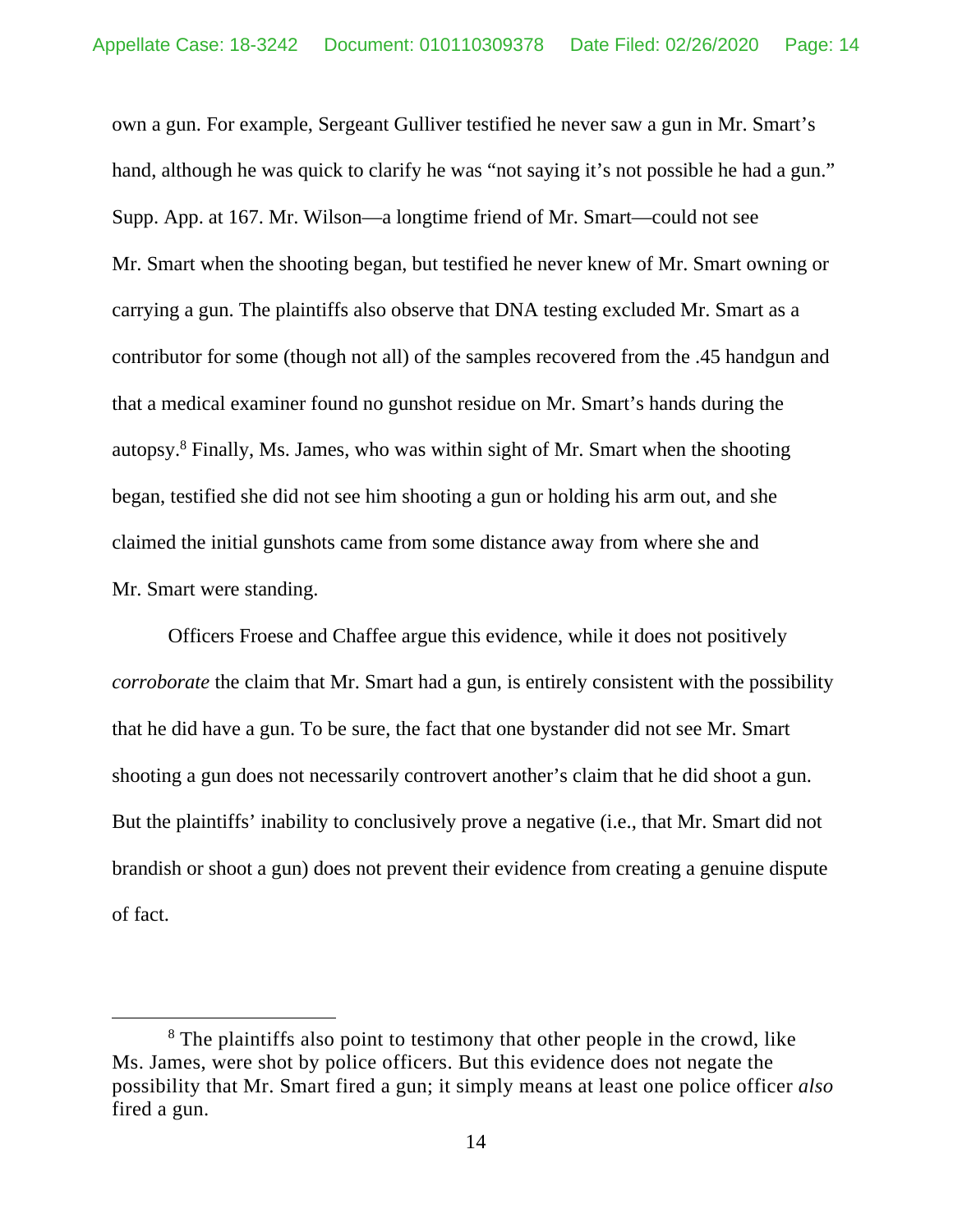We addressed a similar situation in *Pauly v. White*, 874 F.3d 1197, 1202–05 (10th Cir. 2017), where police officers fatally shot a suspect who they testified had fired on them. Although the plaintiffs there could not point to any evidence squarely contradicting the officers' claims that the suspect had shot at them, we nevertheless held the plaintiffs' circumstantial evidence (particularly the lack of a bullet casing in the room where the suspect allegedly fired a gun) created a dispute of material fact:

Indeed, "considering the physical evidence together with the inconsistencies in the officer[s'] testimony, a jury will have to make credibility judgments, and credibility determinations should not be made on summary judgment." Moreover, "since the victim of deadly force is unable to testify, courts should be cautious on summary judgment to ensure that the officer is not taking advantage of the fact that the witness most likely to contradict his story—the person shot dead—is unable to testify."

*Id.* at 1217–18 (citations omitted) (quoting *Abraham v. Rason*, 183 F.3d 279, 294 (3d Cir. 1999)). We concluded that in such cases, we "must look at the circumstantial evidence that, if believed, would tend to discredit the police officer's story, and consider whether this evidence could convince a rational factfinder that the officer acted unreasonably." *Id.* at 1218 (quoting *Scott v. Henrich*, 39 F.3d 912, 915 (9th Cir. 1994)).

Here, the plaintiffs' forensic evidence, the multiple eyewitnesses who did not see Mr. Smart holding a gun (particularly Ms. James, who was standing only a few feet from Mr. Smart), and the testimony from Mr. Smart's longtime friend, Mr. Wilson, that Mr. Smart never owned or carried a gun, all "tend to discredit the police officers['] story" at least as strongly as in *Pauly*, creating a dispute of fact as to whether Mr. Smart had a gun on the night of the shooting. *Id.* at 1218 (quoting *Scott*, 39 F.3d at 915). We therefore must assume for purposes of summary judgment that Mr. Smart was unarmed. *See*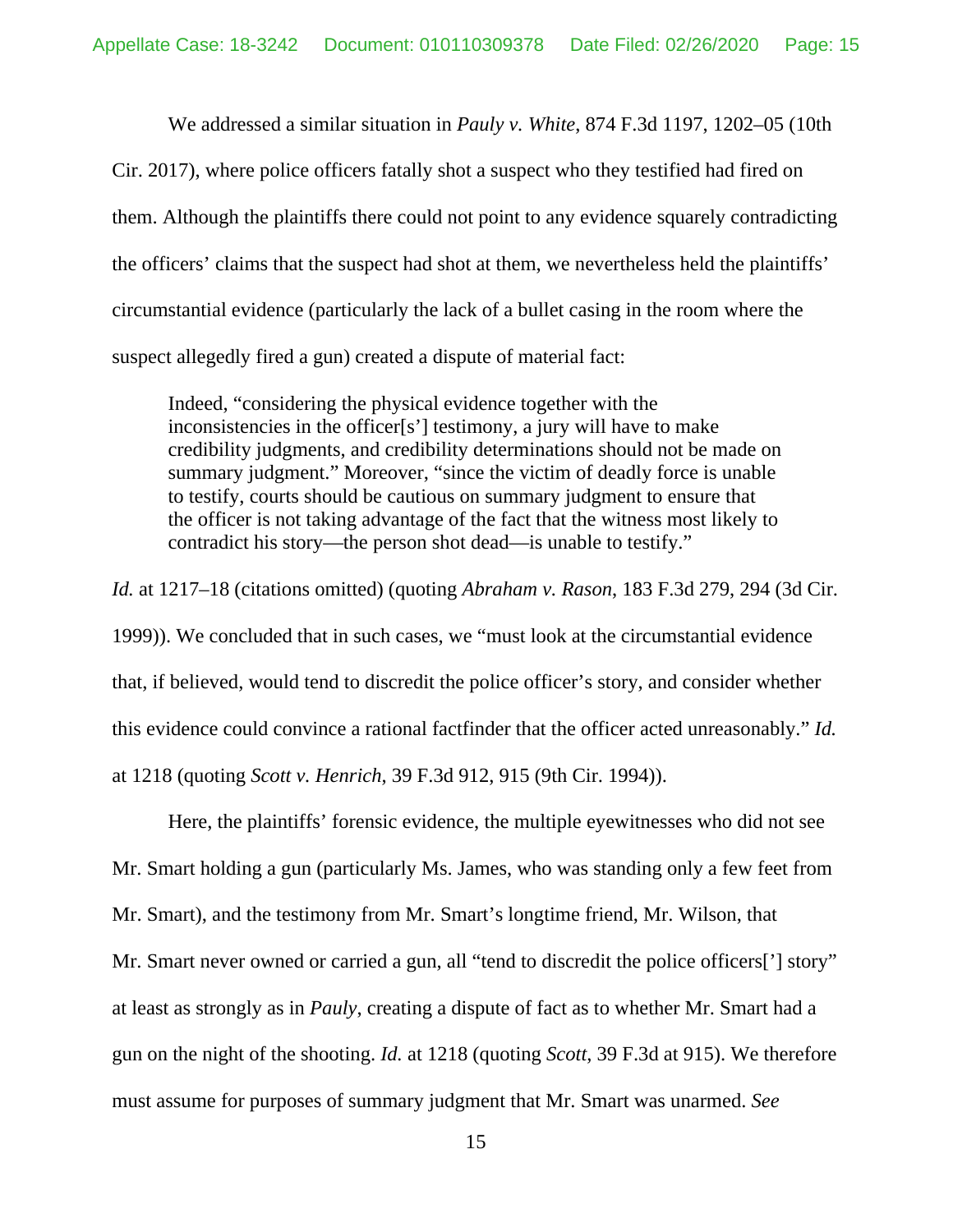*Gutierrez*, 841 F.3d at 900. Importantly, however, the assumption that Mr. Smart was unarmed does not resolve whether the officers violated his constitutional rights. The salient question is whether the officers' mistaken perceptions that Mr. Smart was the shooter were reasonable. *See Thomas v. Durastanti*, 607 F.3d 655, 666 (10th Cir. 2010) (explaining "reasonable perceptions are what matter[]" in concluding officer's decision to shoot at suspect's car as the car started driving away was "reasonable, even if mistaken"). "An officer may be found to have acted reasonably even if he has a mistaken belief as to the facts establishing the existence of exigent circumstances." *Id.*; *see also Pearson*, 555 U.S. at 231 ("The protection of qualified immunity applies regardless of whether the government official's error is 'a mistake of law, a mistake of fact, or a mistake based on mixed questions of law and fact.'" (quoting *Groh v. Ramirez*, 540 U.S. 551, 567 (2004) (Kennedy, J., dissenting))).

The district court analyzed the officers' decision to use deadly force under the three non-exclusive factors the Supreme Court has identified in considering whether police officers' use of deadly force is justified. *See Smart*, 2018 WL 3744063, at  $*11-15$ . These factors are: (1) "the severity of the crime at issue"; (2) "whether the suspect poses an immediate threat to the safety of the officers or others"; and (3) "whether he is actively resisting arrest or attempting to evade arrest by flight." *Graham v. Connor*, 490 U.S. 386, 396 (1989). We have held the *Graham* framework allows the use of deadly force where "a reasonable officer . . . would have had probable cause to believe that there was a threat of serious physical harm to themselves or to others." *Sevier v. City of Lawrence*, 60 F.3d 695, 699 (10th Cir.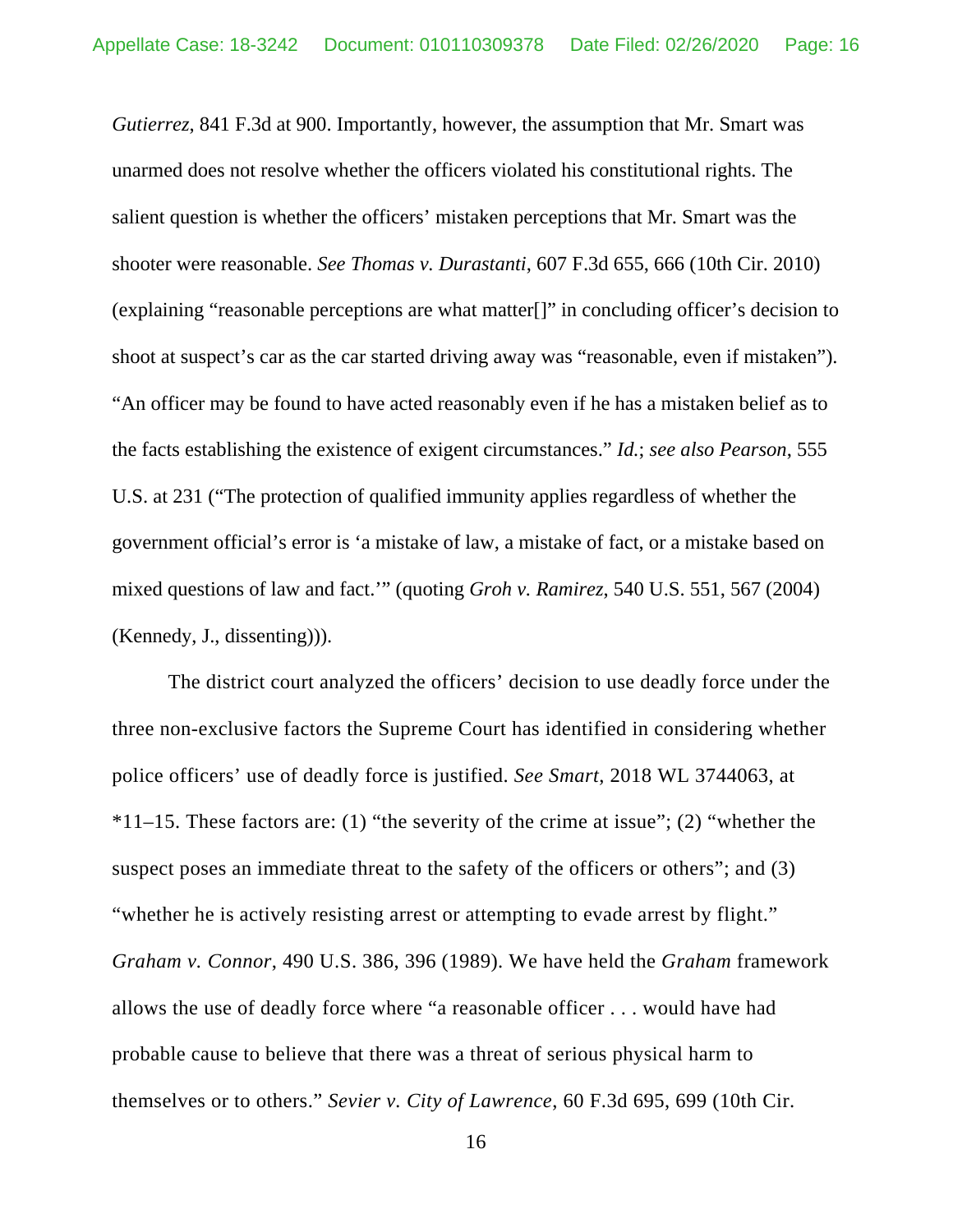1995). If Mr. Smart was in fact shooting into a crowd, deadly force would plainly be justified under this standard. But because we assume for purposes of summary judgment that Mr. Smart was *not* the active shooter, the relevant question here is whether the officers acted reasonably in light of the mistaken perception that Mr. Smart was the active shooter.

 Several pieces of evidence, when construed in the light most favorable to the plaintiffs, cast some doubt on the reasonableness of the officers' belief that Mr. Smart was an active shooter: first, Ms. James's testimony that the shots did not come from where Mr. Smart was standing suggests that Officers Froese and Chaffee should not have concluded Mr. Smart fired the shots they heard. Second, Ms. James's testimony that Mr. Smart was not holding a gun or extending his arm suggests the officers should not have concluded Mr. Smart was holding "a big black gun," as Officer Froese apparently did, or holding his arm out in the manner Officer Chaffee described. *See King v. Hill*, 615 F. App'x 470, 475 (10th Cir. 2015) (unpublished) (determining a jury could find officer's mistaken belief that suspect was holding a gun unreasonable where plaintiff's evidence suggested suspect's hands were visible and he had no gun); *Walker v. City of Orem*, 451 F.3d 1139, 1160 (10th Cir. 2006) (concluding "[p]laintiff's version of events suggests that [police officer] acted precipitously in shooting [plaintiff]" where evidence suggested "angle of [suspect's] hands and the amount of light on the scene" would have allowed police to see suspect's hands).

 On the other hand, there is also evidence that supports the officers' conclusion that Mr. Smart was an active shooter: Mr. Smart "ran north" while the "bulk of the crowd"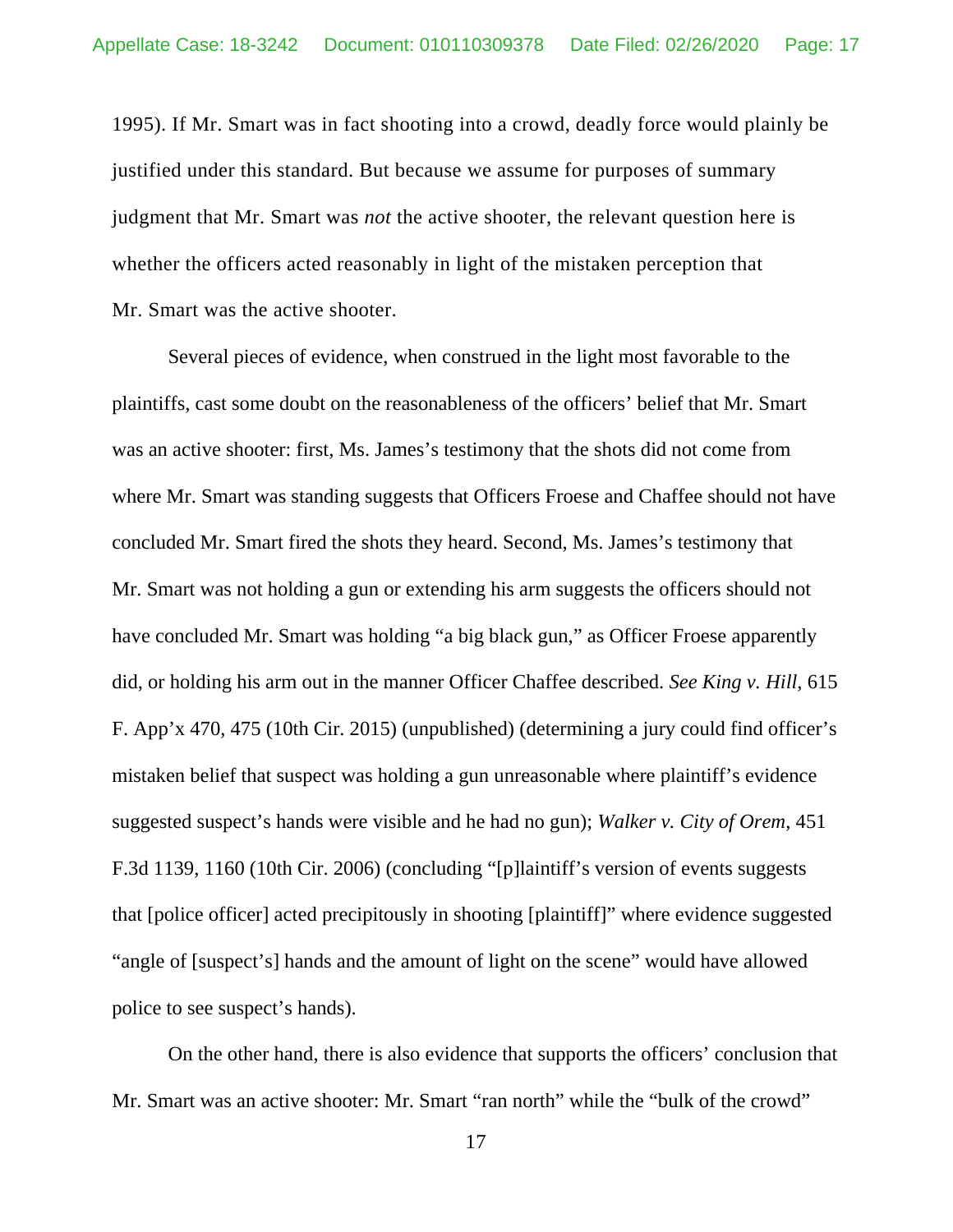ran south, "reinforc[ing] the officers' perception that [Mr.] Smart was the shooter."9 Response Br. at 30. A bystander with no connection to the police officers, Adron Jones, also testified he saw a man he believed was Mr. Smart "running" with "[a] gun in his hand." Supp. App. at 195. That another eyewitness believed Mr. Smart was running with a gun, although not known to the officers at the time, bolsters the officers' reasonableness in drawing the same conclusion from the observable circumstances.

 Considering all the evidence in the light most favorable to the plaintiffs, the jury could conclude that the officers unreasonably concluded that Mr. Smart was the active shooter. That is, the jury could conclude that the officers violated Mr. Smart's constitutional right to be free from excessive force.

### *b. Whether the alleged violation was clearly established*

To rebut the presumption of qualified immunity, however, Mr. Smart must also establish that the constitutional right was clearly established. For these purposes, "[t]he

 <sup>9</sup> <sup>9</sup> Although we have never held that a suspect running in the opposite direction of a crowd constitutes reliable evidence that a suspect is an active shooter, this "splitsecond judgment[]," *Phillips v. James*, 422 F.3d 1075, 1080 (10th Cir. 2005) (quoting *Graham*, 490 U.S. at 397), deserves at least some weight in determining whether the officers reasonably identified Mr. Smart as the shooter. To be sure, as the district court observed, this observation could conceivably weigh *against* the officers' decision to use deadly force: it shows Mr. "Smart was not attempting to close the distance between himself and the officers (or bystanders); rather, he was running away. This . . . suggests [Mr.] Smart did not pose a threat to the safety of the officers or others." *Smart*, 2018 WL 3744063, at \*13. Nevertheless, given that he was in a crowded area and the officers reasonably believed he was still carrying a gun, the fact that he happened to be running from the officers does little to undermine or support the reasonableness of the officers' perception that he posed an immediate threat to bystanders.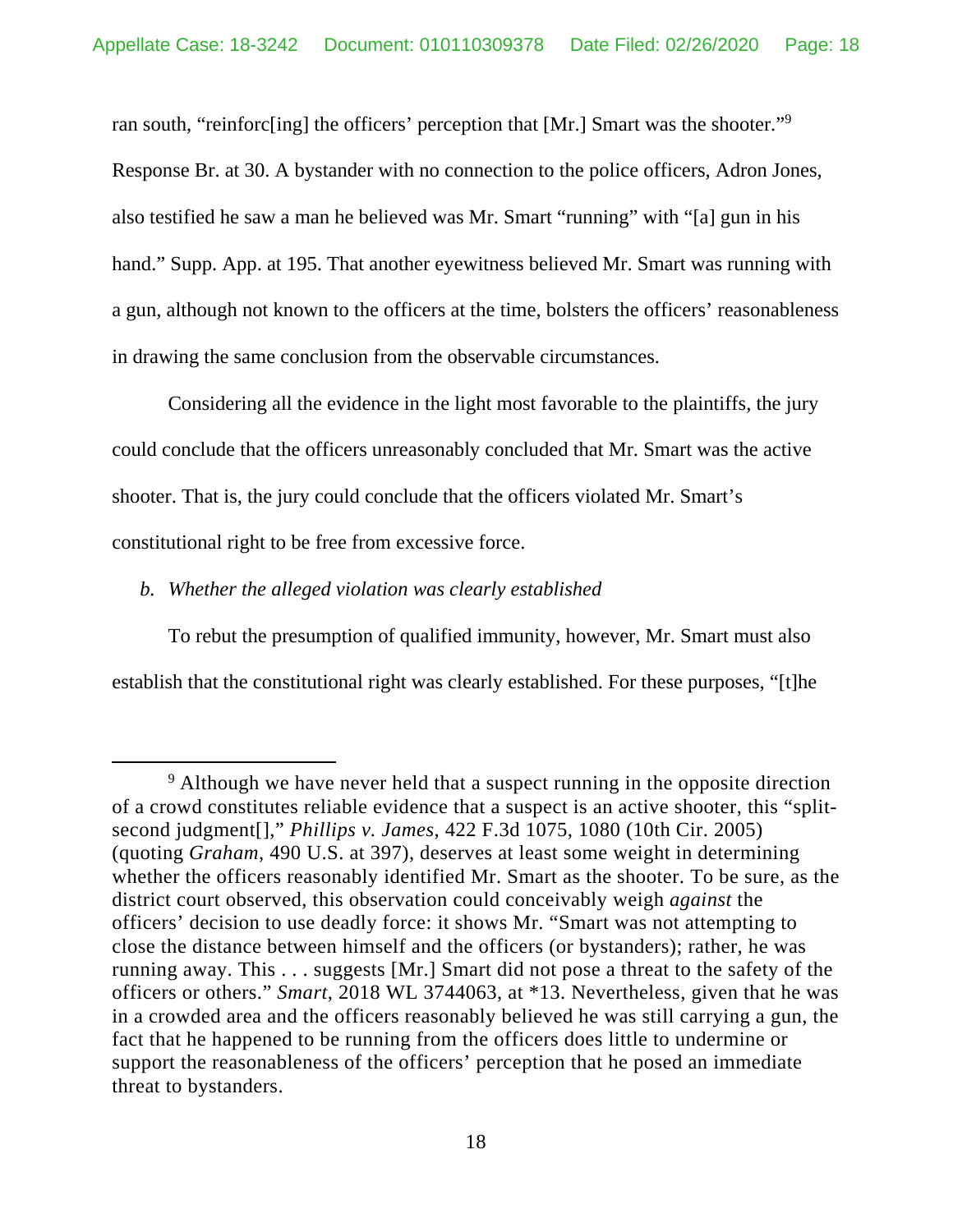dispositive question is 'whether the violative nature of *particular* conduct is clearly established.'" *See Mullenix*, 136 S. Ct. at 308 (quoting *al-Kidd*, 563 U.S. at 742). Here, an analysis of the officers' "particular conduct" requires taking into account the fact that they were apparently facing a chaotic active shooter situation, where the lives of bystanders may have depended on the officers' split-second judgment. *See id.*

The state of the law on March 10, 2012, did not provide fair warning to Officers Froese and Chaffee that it was unconstitutional for them to open fire on a fleeing person they (perhaps unreasonably) believed was armed in what they believed to be an active shooter situation. On this prong of the analysis, we assume that Mr. Smart was unarmed, and that Officers Froese and Chaffee were unreasonable to think otherwise. We nevertheless conclude that their decision to open fire on Mr. Smart did not violate clearly established law.

Plaintiffs rely on two decisions as support for their argument that the officers violated clearly established law by unreasonably misidentifying Mr. Smart as the active shooter. But neither case would have provided guidance to Officers Froese and Chaffee under the particular circumstances here.

 In *Zuchel v. Spinharney*, 890 F.2d 273, 274 (10th Cir. 1989), officers responded to reports of a suspect kicking the front door of a restaurant and breaking the glass. When the police arrived, the suspect was in a heated exchange with four teenagers, one of whom saw the suspect pull a pair of fingernail clippers from his pocket. *Id.* The teenager yelled to the police that the suspect had a knife and the police shot and killed the suspect as he approached the officers. *Id.* We denied qualified immunity, noting a jury could have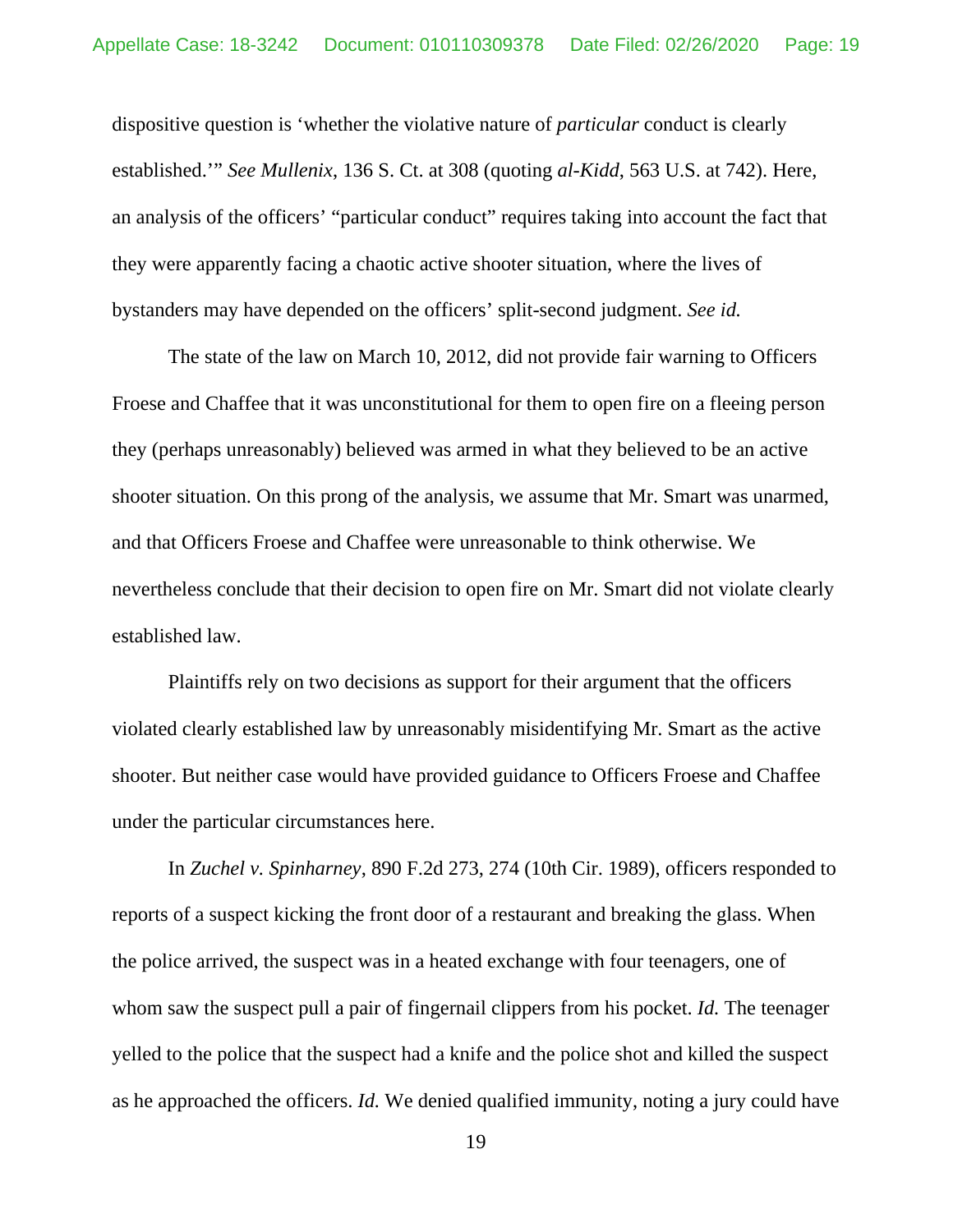concluded that the suspect was ten to twelve feet away from the officers when they shot him, "was neither charging . . . nor stabbing at [an officer]," "was shot after [he] stopped and was trying to explain what was going on," and another officer testified she could not see a weapon in the suspect's hand. *Id.* at 275 (internal quotation marks omitted).

 In *King v. Hill*, officers shot a suspect they believed "had a long gun under [his] coat." 615 F. App'x at 472. We held a jury could find the officers violated clearly established law despite their belief the suspect had a gun, noting a jury could find the suspect "raised his hands in a non-threatening manner in response to police commands, and at the time he was shot [he] was not making any threatening motions towards the officers," who were "between 25 and 75 yards away." *Id.* at 472, 476.

 It is true that *Zuchel* and *King* both involve police shooting a suspect they mistakenly believed to be armed and dangerous. But neither provides meaningful guidance here. Unlike the officers in those cases, Officers Froese and Chaffee saw a suspect brandishing and firing a gun—although they may have been mistaken in identifying that suspect as Mr. Smart. And these events transpired in a large, chaotic crowd of potential victims. Thus, although *Zuchel* and *King* establish that officers *can* violate clearly established law by acting on a grossly mistaken belief that a suspect poses a deadly threat, neither case—nor any other Tenth Circuit or Supreme Court case our research has uncovered—would have given fair notice to officers deciding whether to engage a perceived active shooter in a crowded area.<sup>10</sup>

<sup>&</sup>lt;sup>10</sup> Further bolstering this conclusion is the Supreme Court's instruction that qualified immunity ought to "give[] government officials breathing room to make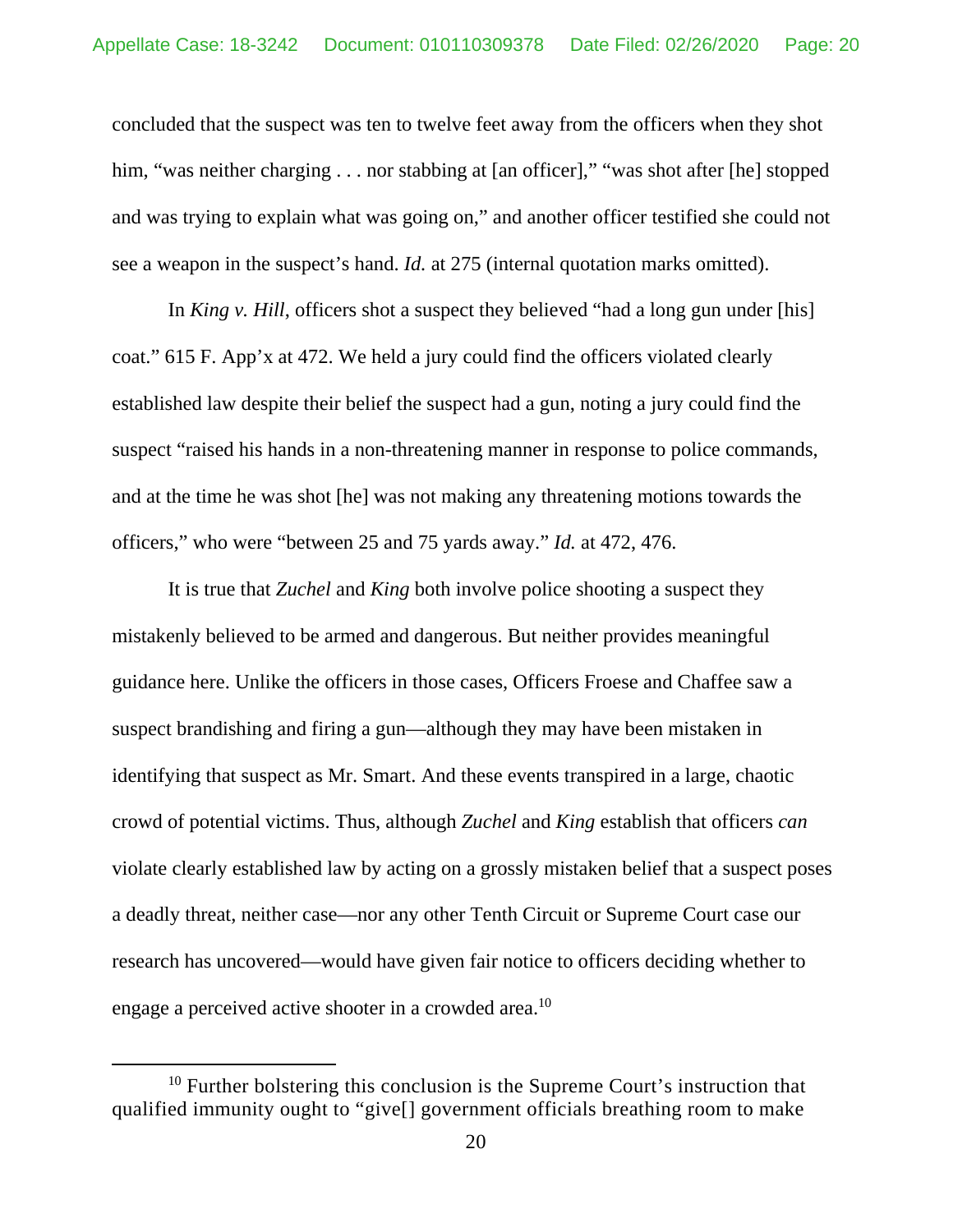Plaintiffs invoke various decisions from other circuits, but those decisions also do not clearly establish a constitutional violation on these facts. For example, in *Cole v. Carson*, 935 F.3d 444, 453 (5th Cir. 2019), the Fifth Circuit—sitting en banc denied qualified immunity to officers who fatally shot without warning a teenager with a gun pointed at his own head who "posed no threat" to the officers. *Id.* at 453. The court found the law to be clearly established because it was dealing with "an obvious case." *Id.* But there is nothing obvious about this case, which arises in the uniquely fraught context of a perceived active shooter situation on a crowded street.

The dissent cites several cases it argues "clearly establish the unlawfulness of shooting a person who does not present a reasonable threat to the safety of officers or the public." Dissent at 15. But none of these cases offers meaningful guidance to officers engaging a suspected active shooter because none of them involves the need to neutralize a hostile gunman surrounded by potential victims. *See Tennessee v. Garner*, 471 U.S. 1, 3 (1985) (holding officers acted unreasonably by shooting burglary suspect in the back as he fled); *Walker*, 451 F.3d at 1160 (holding officers acted unreasonably where they shot a man who held a box cutter to his own wrist, was not threatening the officers, and whose crimes "were not particularly severe");

reasonable but mistaken judgments." *City and County of San Francisco v. Sheehan*, 135 S. Ct. 1765, 1774 (2015) (quoting *Ashcroft v. al-Kidd*, 563 U.S. 731, 743 (2011)). We agree with the district court that this consideration is particularly compelling in active shooter situations like this one, where "[o]fficers [are] confronted with a chaotic situation and the need to quickly disarm the shooter to protect innocent bystanders." *Smart*, 2018 WL 3744063, at \*18.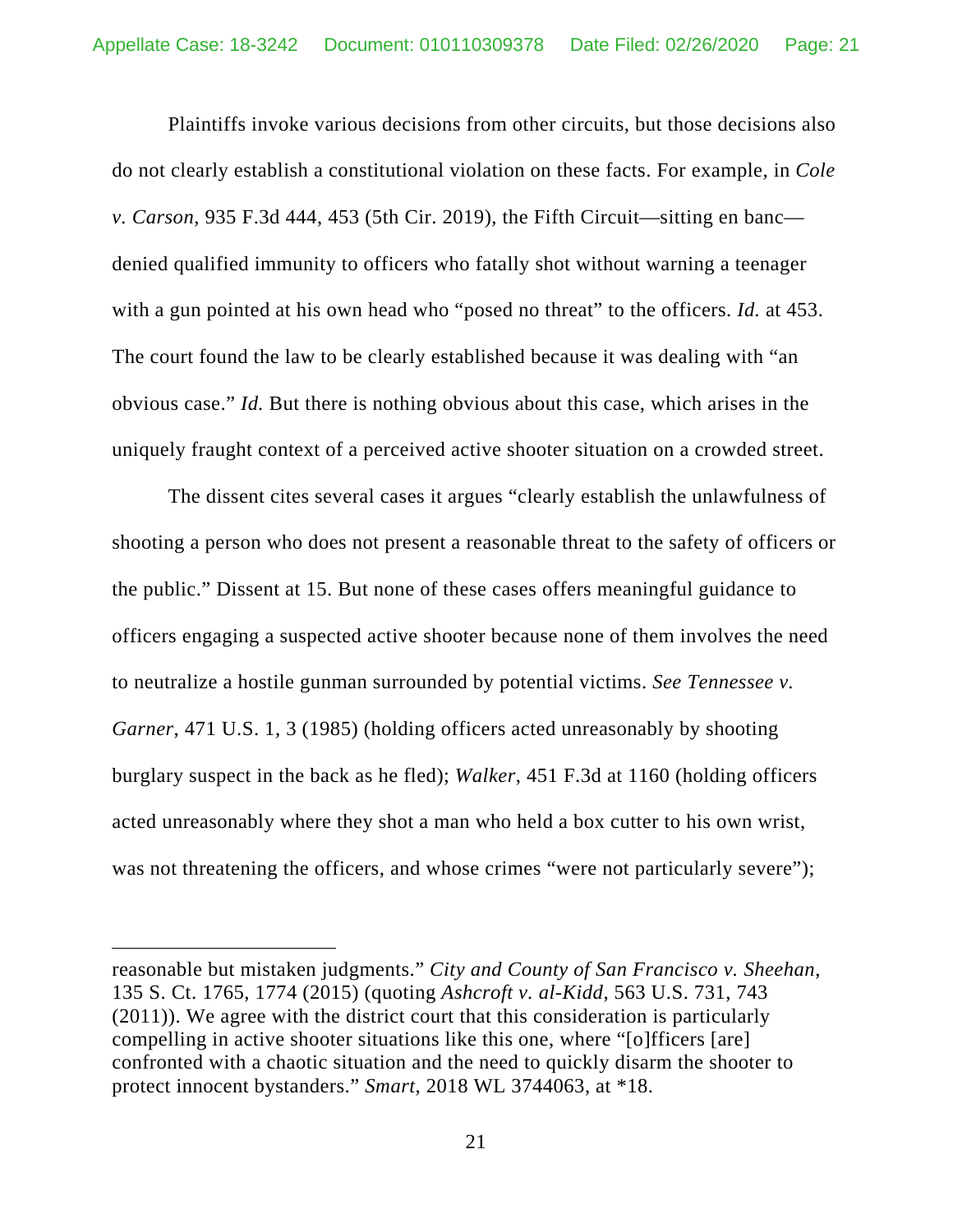*Carr v. Castle*, 337 F.3d 1221, 1224–25 (10th Cir. 2003) (holding officers acted unreasonably by shooting a fleeing assault suspect who was holding a piece of concrete which the officers testified he had dropped before they started shooting); *see also Clawson v. Rigney*, 777 F. App'x 381, 385 (11th Cir. 2019) (unpublished) (holding officer acted unreasonably by shooting suspect who was moving away from officers, was armed with a knife, "was at least fifteen feet" away from an officer on the other side of a hedge, and "by all accounts, was not armed with a gun"). Abstracting these holdings to the situation here "defines the qualified immunity inquiry at too high a level of generality" and conflates the two prongs of the test. *See Mullenix*, 136 S. Ct. at 311. In fact, the Supreme Court has repeatedly chastised courts for relying in such a manner on its broad statement of the law in *Garner*. *See id.* at 309; *Brosseau v. Haugen*, 543 U.S. 194, 199 (2004).<sup>11</sup>

In summary, there is evidence from which the jury could conclude that the officers were mistaken in their belief that Mr. Smart was the active shooter. And there is also evidence from which the jury could conclude, with the benefit of hindsight, their mistake was not reasonable. But there is no clearly established law

<sup>&</sup>lt;sup>11</sup> The dissent critiques us for using the label "active shooter" because "no one suggests that the gunshots continued once the chase began." Dissent at 16. But Latyra James testified that "everybody [was] running around [like] crazy," and "the gunshots just kept getting closer and closer." App. at 271–72. None of the cases cited by the dissent addressed a similar situation involving hundreds of people and mass panic. And even if the dissent is correct that "the unknown shooter was no longer 'active' by the start of the chase," dissent at 16, the state of the law on March 10, 2012, did not put Officers Froese and Chaffee on notice that they needed to wait for more gunshots before responding to what was certainly an active threat.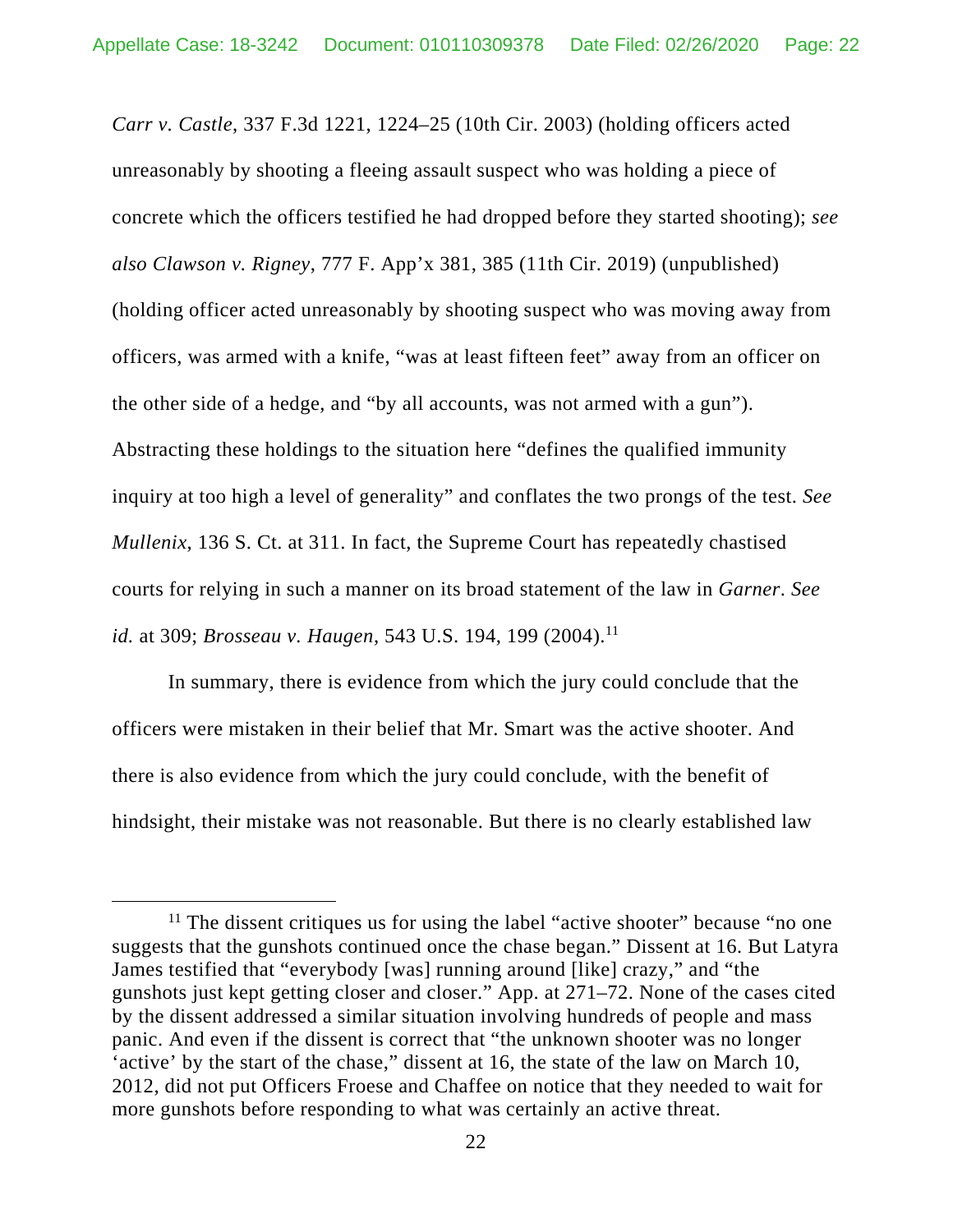that establishes, under the unique facts presented during an active shooter situation, that the officers should have been on notice their actions were unconstitutional.

### **2. Failing to Warn Mr. Smart**

 The plaintiffs also argue that Officers Froese and Chaffee failed to warn Mr. Smart before shooting him. Construing the facts in favor of the plaintiffs, *Gutierrez*, 841 F.3d at 900, we credit Officer Froese's testimony on this point and assume neither officer warned Mr. Smart before opening fire. Even so, no clearly established law required such a warning in this situation.

 The Supreme Court has held that "*where feasible*, some warning [must be] given" before an officer may constitutionally use deadly force against a suspect threatening to inflict serious physical harm. *Garner*, 471 U.S. at 11–12 (emphasis added). But the Supreme Court and this court have consistently qualified this requirement as applying only where "feasible" or "practical." *See, e.g.*, *Samuel v. City of Broken Arrow*, 506 F. App'x 751, 754 (10th Cir. 2012) (unpublished) ("Finally, it is clear that 'some warning' must be given before an officer uses deadly force if 'feasible.'" (quoting *Garner*, 471 U.S. at 11–12)); *Thomson v. Salt Lake Cty.*, 584 F.3d 1304, 1321 (10th Cir. 2009) ("A warning is not invariably required even before the use of deadly force . . . .").

 We have not previously had occasion to address whether officers must give a verbal warning before engaging a suspect in a situation involving, as this one did, an active shooter in a crowded public place.12 But other courts have not required such a

 $12$  None of the cases the plaintiffs cite gives meaningful guidance to officers engaging a perceived active shooter running through a large, chaotic crowd of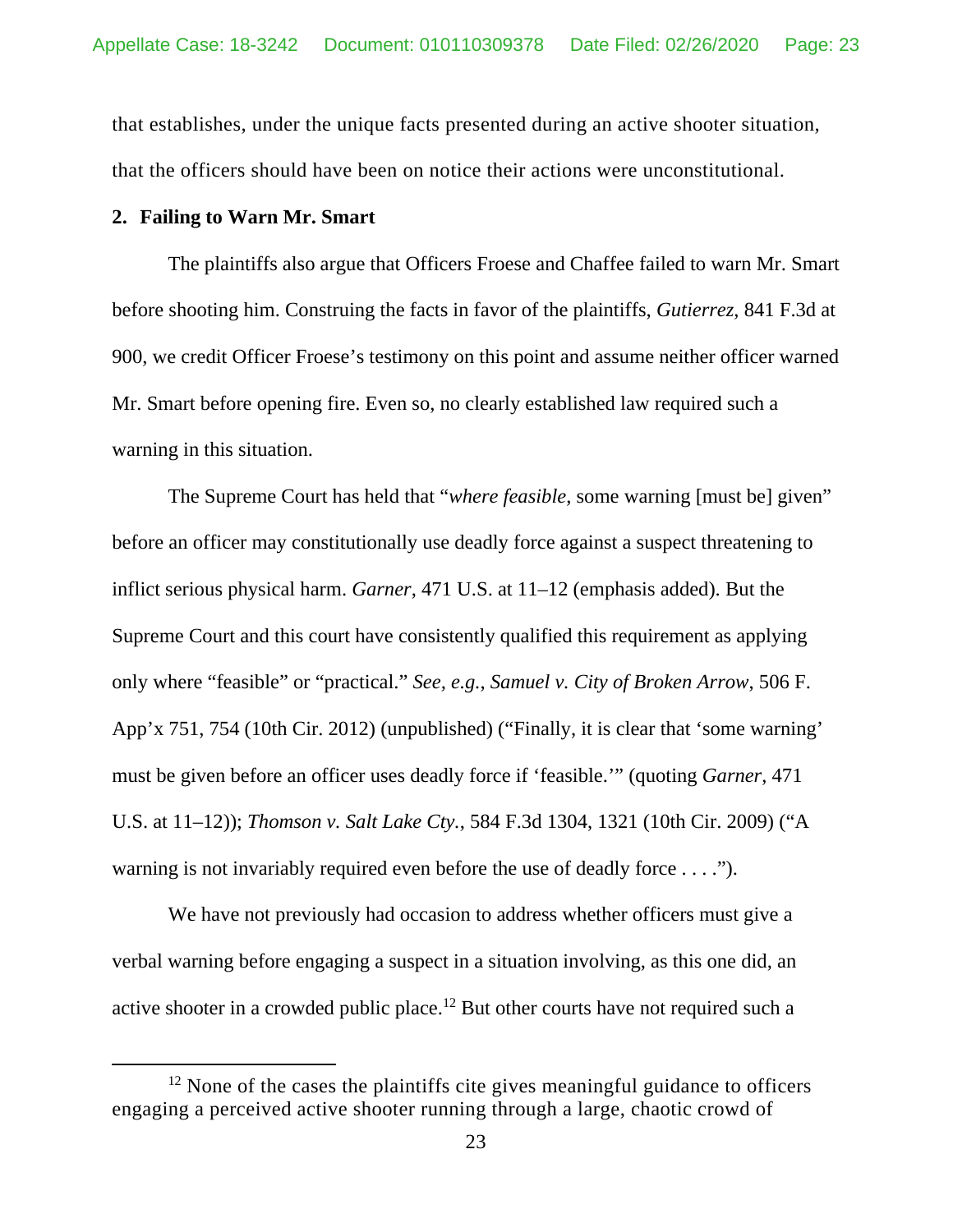warning when officers are faced with rapidly evolving circumstances involving deadly threats. *See, e.g.*, *Molina-Gomes v. Welinski*, 676 F.3d 1149, 1152–53 (8th Cir. 2012) (holding officer's decision to fire on driver without warning was objectively reasonable where driver sped backwards, dragging another officer along and knocking him to the ground); *Carr v. Tatangelo*, 338 F.3d 1259, 1269 (11th Cir. 2003) (declining to require warning where, "[i]n a split-second, rapidly escalating situation involving perceived deadly force . . . [an officer] acted in an objectively reasonable manner to the apparent imminent threat to his fellow officer to save his life"); *McLenagan v. Karnes*, 27 F.3d 1002, 1007 (4th Cir. 1994) (declining "to fashion an inflexible rule that, in order to avoid civil liability, an officer must always warn his suspect before firing—particularly where, as here, such a warning might easily have cost the officer his life").

 Because no relevant authority required the officers to give a warning under these circumstances, even assuming the officers failed to warn Mr. Smart before opening fire, we cannot conclude their failure to do so violated clearly established law.

## **3. Shooting Mr. Smart After It Became Apparent He Posed No Threat**

 $\overline{a}$ 

Finally, the plaintiffs argue a reasonable jury could find that Officer Chaffee violated clearly established law by shooting Mr. Smart after it became clear he posed

people. *See Lee v. Tucker*, 904 F.3d 1145, 1150 n.1 (10th Cir. 2018) (involving the use of a taser on an unarmed suspect during a domestic dispute); *Cavanaugh v. Woods Cross City*, 625 F.3d 661, 662–63 (10th Cir. 2010) (involving the use of a taser on a suspect who "may have had a knife and was verbally and physically noncooperative" during a welfare check after a domestic dispute).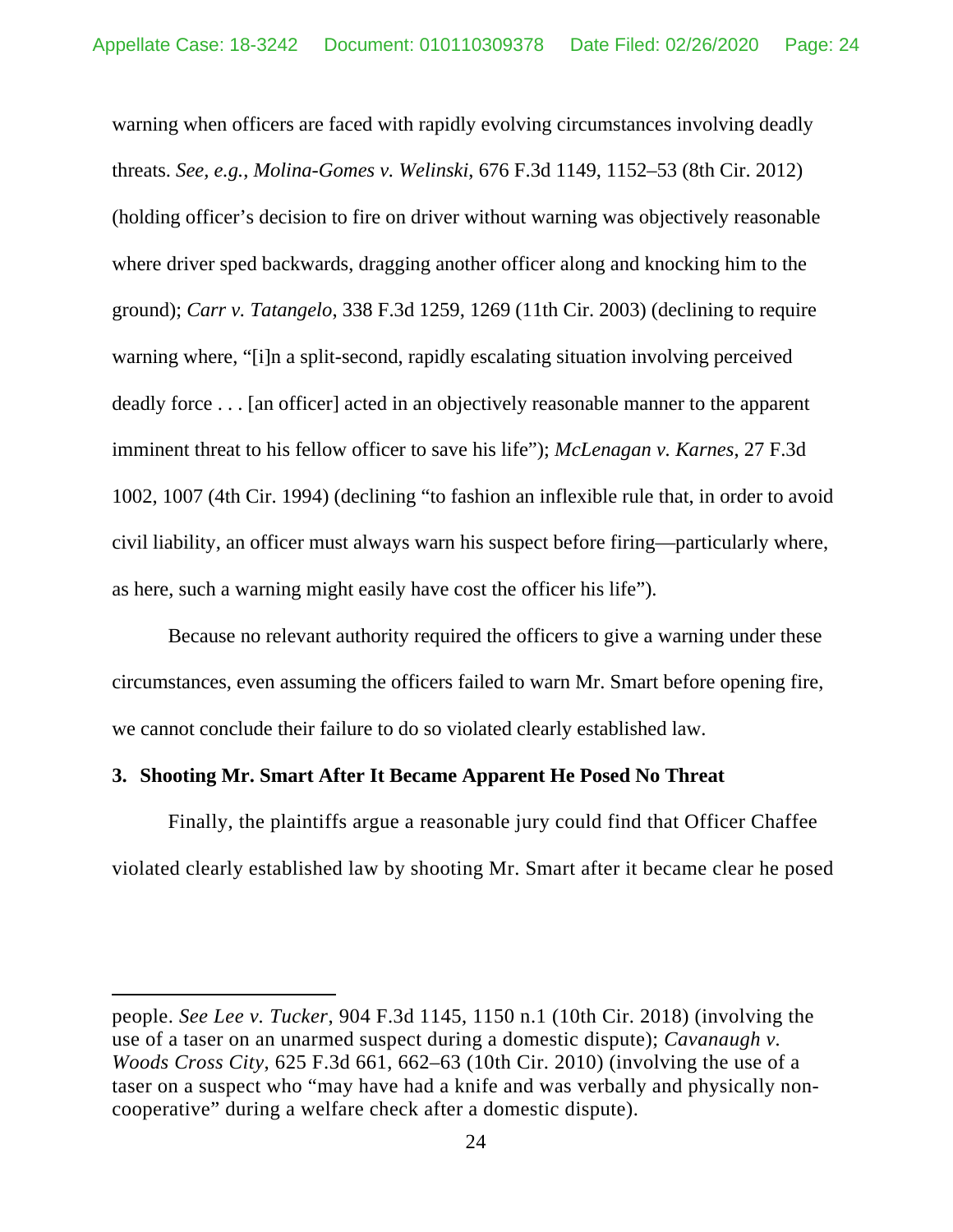no threat. We agree and therefore reverse the district court's grant of summary judgment on this point with respect to Officer Chaffee.

Taking the facts in the light most favorable to the plaintiffs, a reasonable jury could conclude Officer Chaffee shot Mr. Smart after it became clear Mr. Smart no longer posed a threat. Mr. Wheaton described Mr. Smart as lying "on the ground [with] arms stretched out . . . looking back [shaking] his head . . . like I give up or something," when Officer Chaffee fired his final shots.<sup>13</sup> App. at 201. The plaintiffs' biomechanics expert opined Mr. Smart's bullet wounds could not have been inflicted while he was hunched forward as Officers Froese and Chaffee described Mr. Smart's posture when fleeing. Also, the plaintiffs' medical expert explained that Mr. Smart's three "shored" bullet wounds indicated he had been shot three times in the back, while on the ground. From this evidence, a reasonable jury could conclude that by the time Officer Chaffee fired his final shots, Mr. Smart was lying face down on the ground with his arms stretched out, was unarmed, and had time to "look[] back" at Officer Chaffee and shake his head. App. at 201. A reasonable jury could also

<sup>&</sup>lt;sup>13</sup> Mr. Wheaton described the officer who fired the final shots as "tall" and "slim," and he testified he saw only Officer Froese shoot Mr. Smart. App. at 199. Based on this testimony, the officers argue it is a mischaracterization of Mr. Wheaton's testimony to take it as evidence that Officer Chaffee shot Mr. Smart after he fell. We disagree. Drawing all reasonable inferences in the plaintiffs' favor, we interpret Mr. Wheaton's testimony as referring to Officer Chaffee's actions. This is reasonable given that Mr. Wheaton did not know either officer and identifying this officer as Officer Chaffee is consistent with every other account in the record. Thus, we credit Mr. Wheaton's testimony as evidence that *an* officer fired these final shots, and we look to other witnesses' accounts to infer that that officer was Officer Chaffee.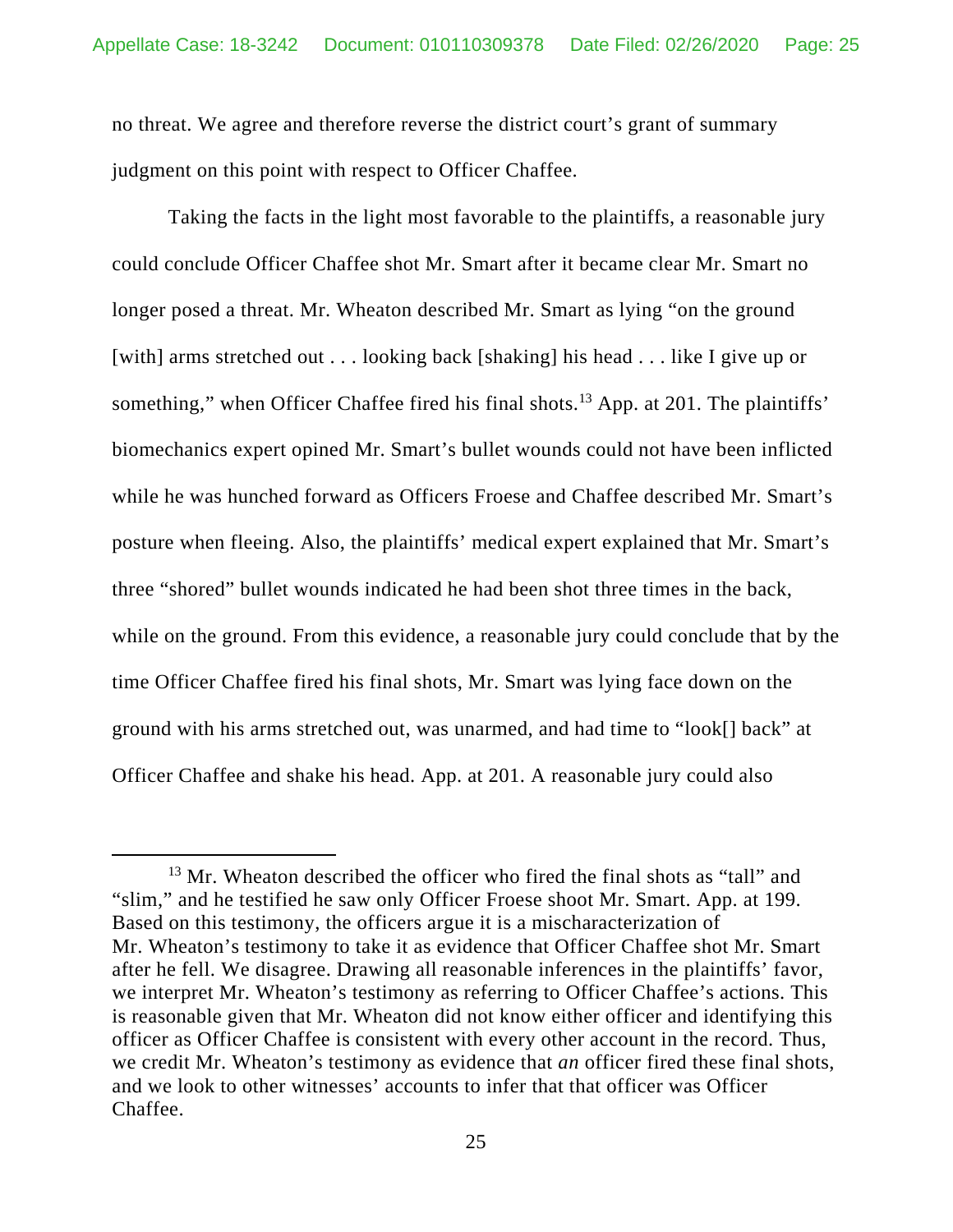conclude, based on the witnesses' testimony that they had time to perceive Mr. Smart no longer posed a threat, that Officer Chaffee likewise had the opportunity to perceive that any threat had passed by the time he fired his final shots.

We addressed a similar situation in *Fancher v. Barrientos*, 723 F.3d 1191, 1196 (10th Cir. 2013), where a suspect jumped into an officer's patrol car which contained two loaded guns. As the officer reached in and tried to remove his keys from the ignition, the suspect shifted the vehicle into reverse. *Id.* at 1196–97. The officer shot the suspect in the chest, saw the suspect slump, and concluded he had hit the suspect. *Id.* at 1197. The car began to roll backwards, so the officer stepped out of the way. But then, "five to seven seconds" later, the officer fired a second series of shots, killing the suspect. *Id.* The district court denied qualified immunity as to the second series of shots. *Id.* at 1193. We affirmed, reasoning the suspect was clearly incapacitated by the time the officer fired the second series of shots, and the officer had "enough time . . . to recognize and react to the changed circumstances and cease firing his gun." *Id.* at 1201 (alteration in original) (quotation marks omitted).

Similarly, here, the plaintiffs point to several circumstances that, if true, could have put Officer Chaffee on notice that Mr. Smart posed no threat: Mr. Smart fell to the ground, had his arms outstretched with his empty hands visible, and looked back at Officer Chaffee and shook his head. And other eyewitnesses who, just like Officer Chaffee, were in the midst of a chaotic situation, had time to perceive that Mr. Smart did not pose a threat. Therefore, a reasonable jury could conclude that Officer Chaffee violated Mr. Smart's right to be free from excessive force by firing the final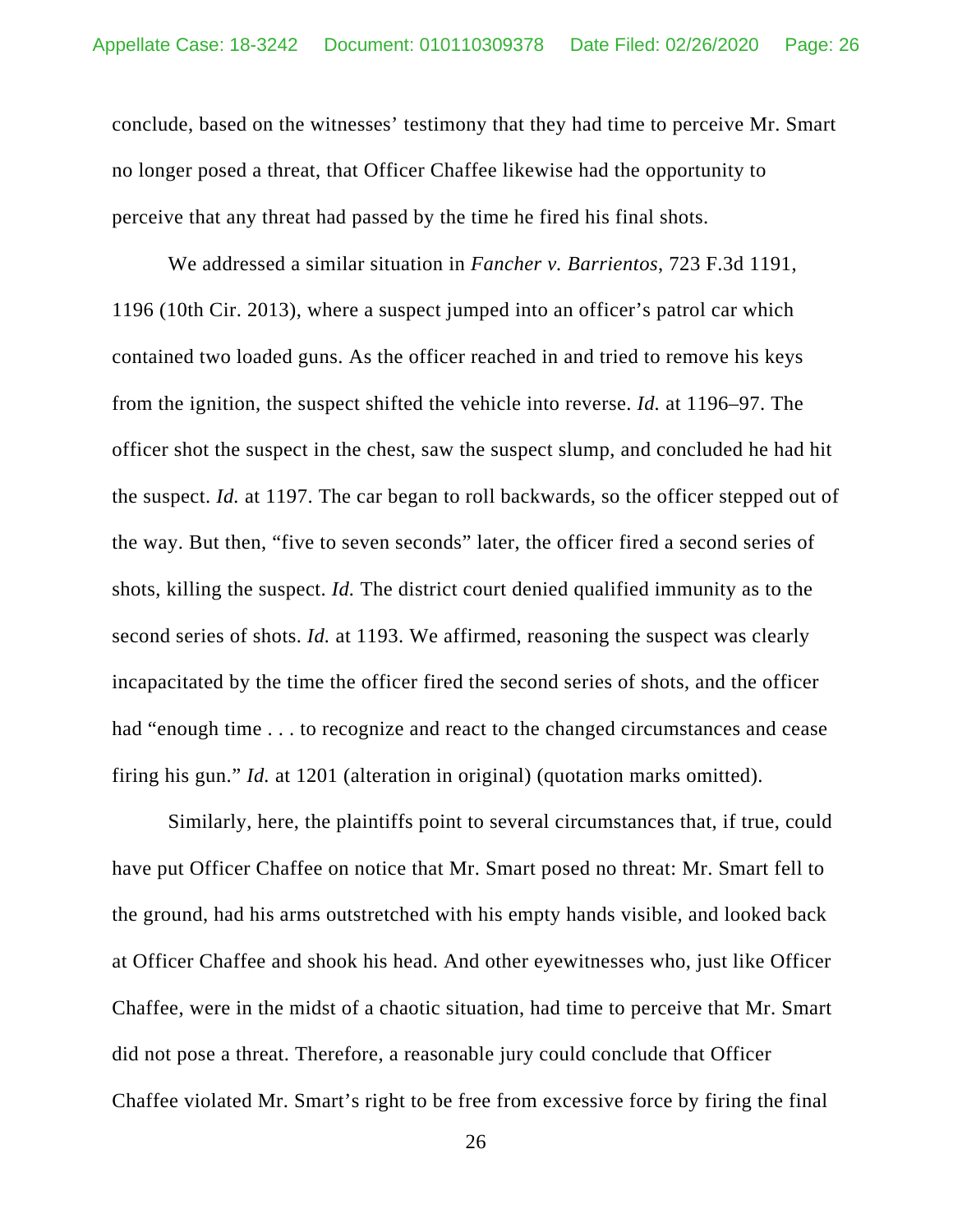shots at Mr. Smart after Officer Chaffee had had "enough time . . . to recognize and react to" the fact that Mr. Smart no longer posed a threat (if in fact he ever *did* pose a threat). *Id.* (alteration in original) (quotation marks omitted).

Turning now to the second prong of qualified immunity, "it is . . . clearly established that officers may not continue to use force against a suspect who is effectively subdued." *Perea*, 817 F.3d at 1204; *see also McCoy*, 887 F.3d at 1050 n.19 ("[F]orce justified at the beginning of an encounter is not justified *even seconds later* if the justification for the initial force has been eliminated." (alteration in original) (quoting *Waterman v. Batton*, 393 F.3d 471, 481 (4th Cir. 2005))); *Herrera v. Bernalillo Cty. Bd. of Cty. Comm'rs*, 361 F. App'x 924, 929 (10th Cir. 2010) (unpublished); *Gouskos v. Griffith*, 122 F. App'x 965, 977 (10th Cir. 2005) (unpublished); *Dixon v. Richer*, 922 F.2d 1456, 1463 (10th Cir. 1991).<sup>14</sup> Thus, taking the facts in the light most favorable to the plaintiffs, Officer Chaffee violated clearly established law if he shot Mr. Smart after it would have been clear to a reasonable officer that the perceived threat had passed.

 <sup>14</sup> *Perea* and *McCoy* post-dated the events in this case, so our holdings in those cases, standing alone, could not have given the officers notice that their conduct violated clearly established law at the time of the conduct in question. *See Tolan v. Cotton*, 572 U.S. 650, 656 (2014); *McCoy v. Meyers*, 887 F.3d 1034, 1053 n.24 (10th Cir. 2018) ("The dispositive clearly established law inquiry is whether the *preexisting* law gave adequate notice that the complained of conduct was unconstitutional."). But both *Perea* and *McCoy* dealt with events in 2011 (that is, prior to the events in this case) and, citing case law pre-dating those events, determined that it violated clearly established law to use force against a suspect who has ceased to be a threat. *See Perea v. Baca*, 817 F.3d 1198, 1200, 1204 (10th Cir. 2016); *McCoy*, 887 F.3d at 1038, 1053 & n.24.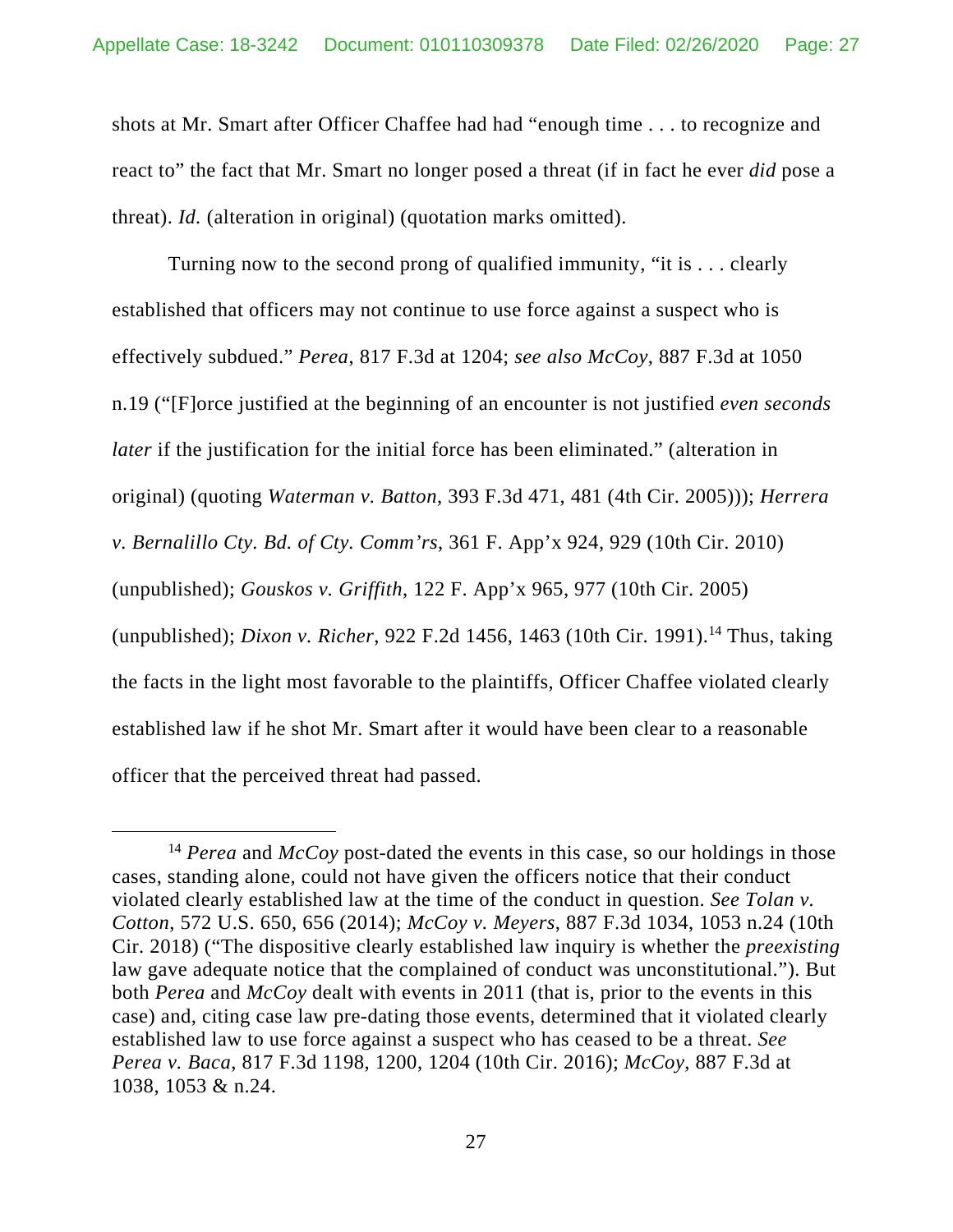To be sure, the mere fact that a suspect has fallen and been disarmed does not necessarily mean an officer acts unreasonably by firing additional shots. *See Untalan v. City of Lorain*, 430 F.3d 312, 315 (6th Cir. 2005) ("Within a few seconds of reasonably perceiving a sufficient danger, officers may use deadly force even if in hindsight the facts show that the persons threatened could have escaped unharmed."). Courts are particularly deferential to the split-second decisions police must make in determining precisely when a deadly threat has passed. *See, e.g.*, *id.*; *Troupe v. Sarasota Cty., Fla.*, 419 F.3d 1160, 1168 (11th Cir. 2005) ("Even if in hindsight the facts show that the SWAT Team could have escaped unharmed, a reasonable officer could [still] have perceived that [the suspect] posed a threat of serious physical harm."). If Officer Chaffee shot Mr. Smart even though in retrospect Mr. Smart no longer posed a threat, a jury might still conclude that Officer Chaffee acted reasonably: there might not have been enough time for Officer Chaffee to safely conclude that Mr. Smart posed no further threat.15 But the evidence here, taken in the light most favorable to the plaintiffs, would also allow a reasonable jury to conclude that Officer Chaffee should have reacted to the changed circumstances and stopped shooting. Because this version of events would involve a violation of clearly

 $15$  On this note, the officers point to expert testimony about a "reactionary" gap"—a delay between stimulus and response during which an officer must observe that a threat has passed, orient to the new situation, decide what to do, and then physically stop shooting at the threat. While this evidence may be relevant to a jury's determination whether Officer Chaffee acted reasonably under the circumstances, it does not inform our inquiry at the summary judgment stage into whether, "as a matter of law, . . . the risk of physical harm . . . that supported the first shot[s] still existed at the time of the [final shots]." *Harris v. Pittman*, 927 F.3d 266, 274 (4th Cir. 2019).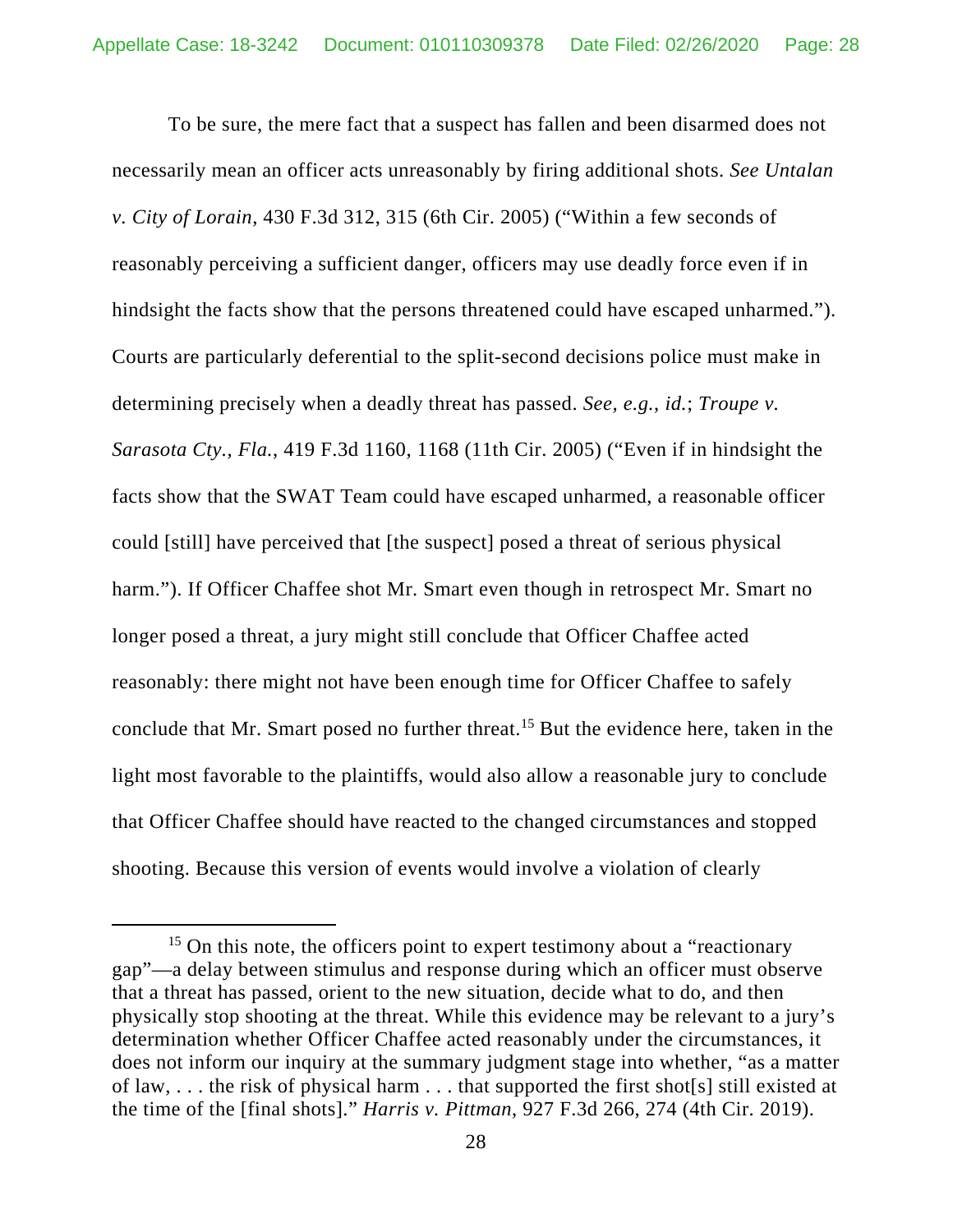established law, the district court erred in granting summary judgment as to Officer Chaffee's final shots.

### **B.** *Reconsideration of Supplemental Jurisdiction Over State Law Claims*

The plaintiffs argue for the first time in their reply brief that if we reverse the district court's dismissal of their § 1983 claim, we should also "direct the district court to 'reconsider its decision to decline supplemental jurisdiction over [their] state law claims.'" Reply Br. at 26 (alteration in original) (quoting *Baca v. Sklar*, 398 F.3d 1210, 1222 n.4 (10th Cir. 2005)). It is true that when we reverse a district court's dismissal of a federal law claim, we often also direct the district court to reconsider whether to exercise supplemental jurisdiction over any state law claims it dismissed along with the federal claim. *See, e.g.*, *Baca*, 398 F.3d at 1222 n.4. Here, however, the plaintiffs have waived their right to have this issue reviewed on appeal. *See In re: Motor Fuel Temperature Sales Practices Litig.*, 872 F.3d 1094, 1110 n.4 (10th Cir. 2017) ("[T]he general rule in this circuit is that a party waives issues and arguments raised for the first time in a reply brief." (alteration in original) (quotation marks omitted)); *cf. United States ex rel. Sikkenga v. Regence Bluecross Blueshield of Utah*, No. 2:99-CV-00086, 2007 WL 3053266, at \*1 (D. Utah 2007) (declining to reconsider exercise of supplemental jurisdiction over state law claims where neither party requested reconsideration nor appealed the decision). Because the plaintiffs failed to raise this issue until their reply brief, and because we have only one page of cursory briefing on whether the district court *should* exercise supplemental jurisdiction over these claims, we decline to consider their request. Instead, the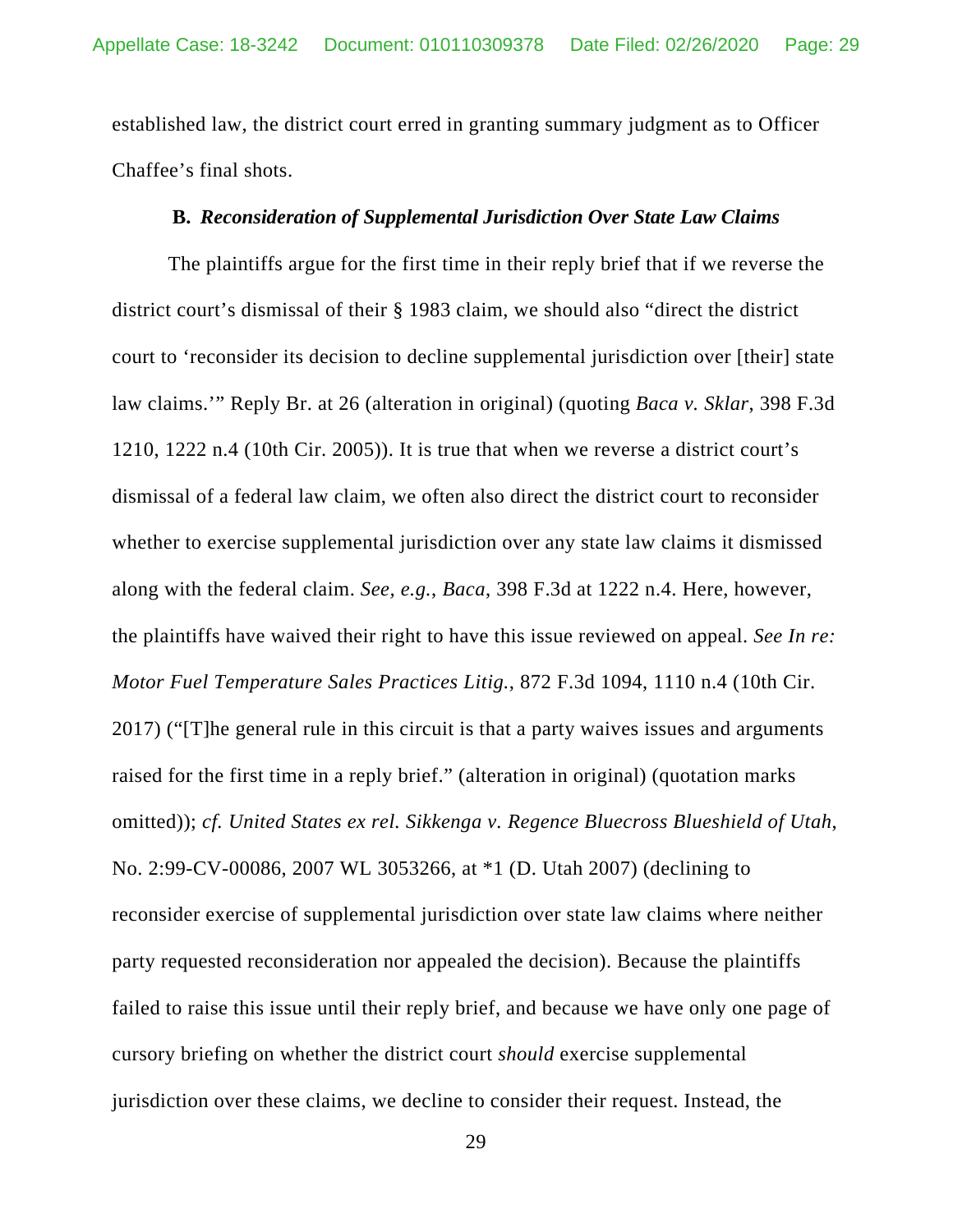plaintiffs are free to request reconsideration (to the extent the rules permit) in subsequent proceedings before the district court. *See* Fed. R. Civ. P. 60(b).

## **III. CONCLUSION**

For the foregoing reasons, we **AFFIRM** the district court's grant of summary judgment as to all defendants on the first two claims of violation of constitutional rights, and as to Officer Froese and the City with respect to the third claim. But we **REVERSE** the district court's grant of summary judgment as to Officer Chaffee on Mr. Smart's claim that Officer Chaffee fired the final shots after it would have been apparent to a reasonable officer that Mr. Smart was no longer a threat, and we **REMAND** to the district court for further proceedings consistent with this decision.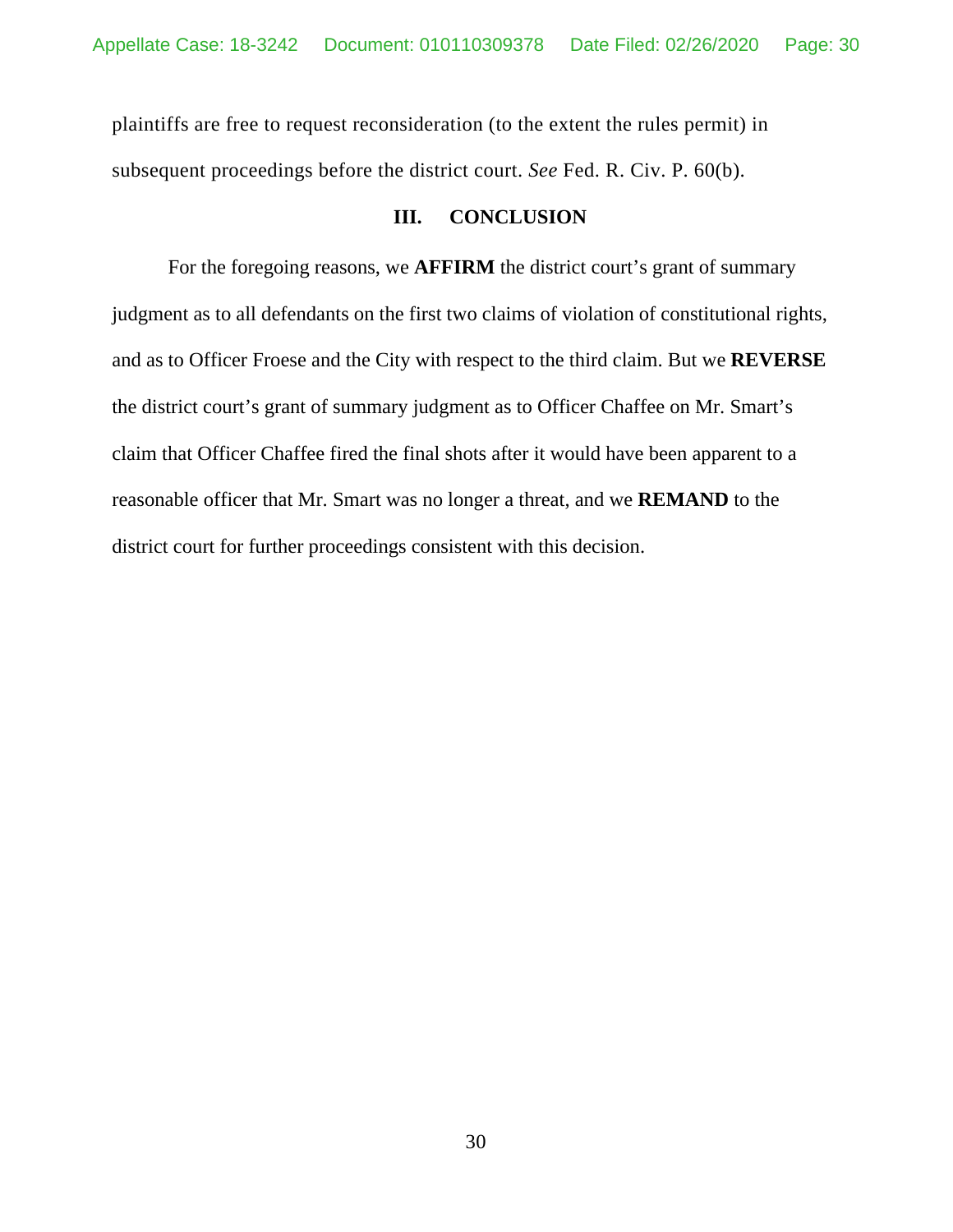## *Estate of Marquez Smart, et al. v. The City of Wichita, et al.*, No. 18-3242 **BACHARACH**, J., dissenting.

 Mr. Marquez Smart, a young black man, was fatally shot five times in the back by Officers Froese and Chaffee. Under the plaintiffs' version of events, Mr. Smart was unarmed and nonthreatening as he was being chased. The district court nonetheless granted summary judgment to Officers Froese and Chaffee based on qualified immunity, holding that the Constitution did not clearly prohibit

- them from shooting an unarmed and nonthreatening man or
- Officer Chaffee from shooting the man as he was lying face down on the street.

The majority reverses the second holding, but this reversal does not go far enough. The Constitution clearly prohibited both officers from shooting an unarmed individual posing no threat to anyone. I would thus reverse the grant of summary judgment to Officers Froese and Chaffee as to their use of deadly force during the chase.

## **1. The Standards for Review and Summary Judgment**

We review de novo the district court's decision to grant summary judgment on the ground of qualified immunity. *McCoy v. Meyers*, 887 F.3d 1034, 1044 (10th Cir. 2018). The district court could grant summary judgment only if there was no genuine dispute of material fact and the officers were entitled to judgment as a matter of law. Fed. R. Civ. P. 56(a). To make this assessment, the district court had to view the evidence and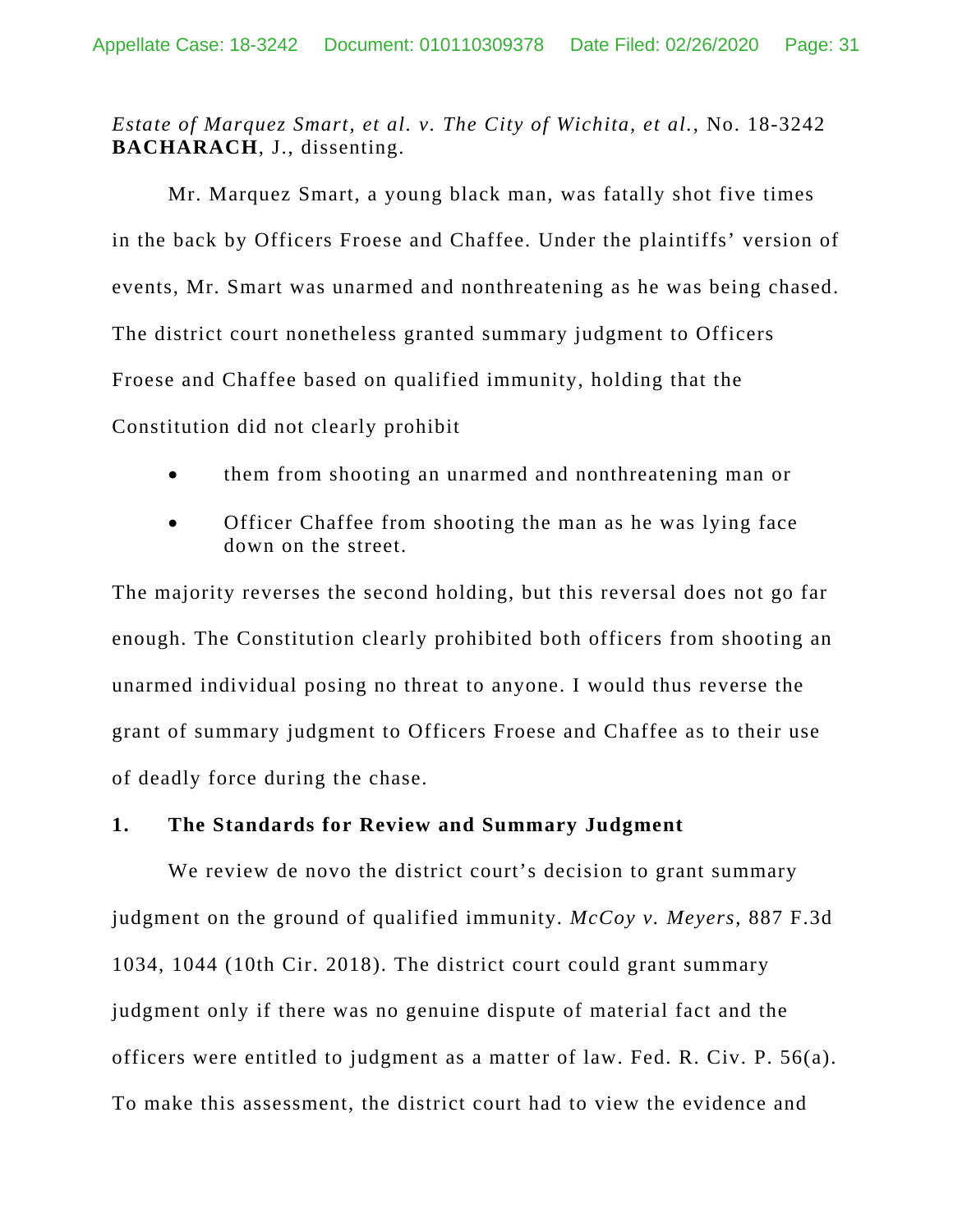draw all reasonable inferences in the light most favorable to the plaintiffs. *See Gutierrez v. Cobos*, 841 F.3d 895, 900 (10th Cir. 2016).

### **2. The Facts as Found by the District Court**

 The plaintiffs' version of events was supported by the record and largely credited by the district court for purposes of summary judgment. Like the district court, I would rely on the plaintiffs' version of events.

### **2.1 The Shooting**

 The shooting took place in Wichita. At roughly 2 a.m., hundreds were gathered on Mosley Street. Because of the size of the gathering, the police were present. One officer (Officer Froese) started to cross the street as another officer (Officer Chaffee) stood nearby.

 The sound of gunshots rang out, and most of the crowd dashed south. Mr. Smart and others ran north, and Officer Froese pursued Mr. Smart, firing gunshots along the way. Mr. Smart turned down an alley with Officer Froese continuing in pursuit. When Officer Froese closed to roughly four or five feet, he fired two or three more shots.

 Officer Chaffee heard the initial shots and crossed Mosley Street to pursue Mr. Smart, shooting once. Mr. Smart fell with his arms outstretched. Officer Chaffee then shot Mr. Smart three more times. The gunshots killed him.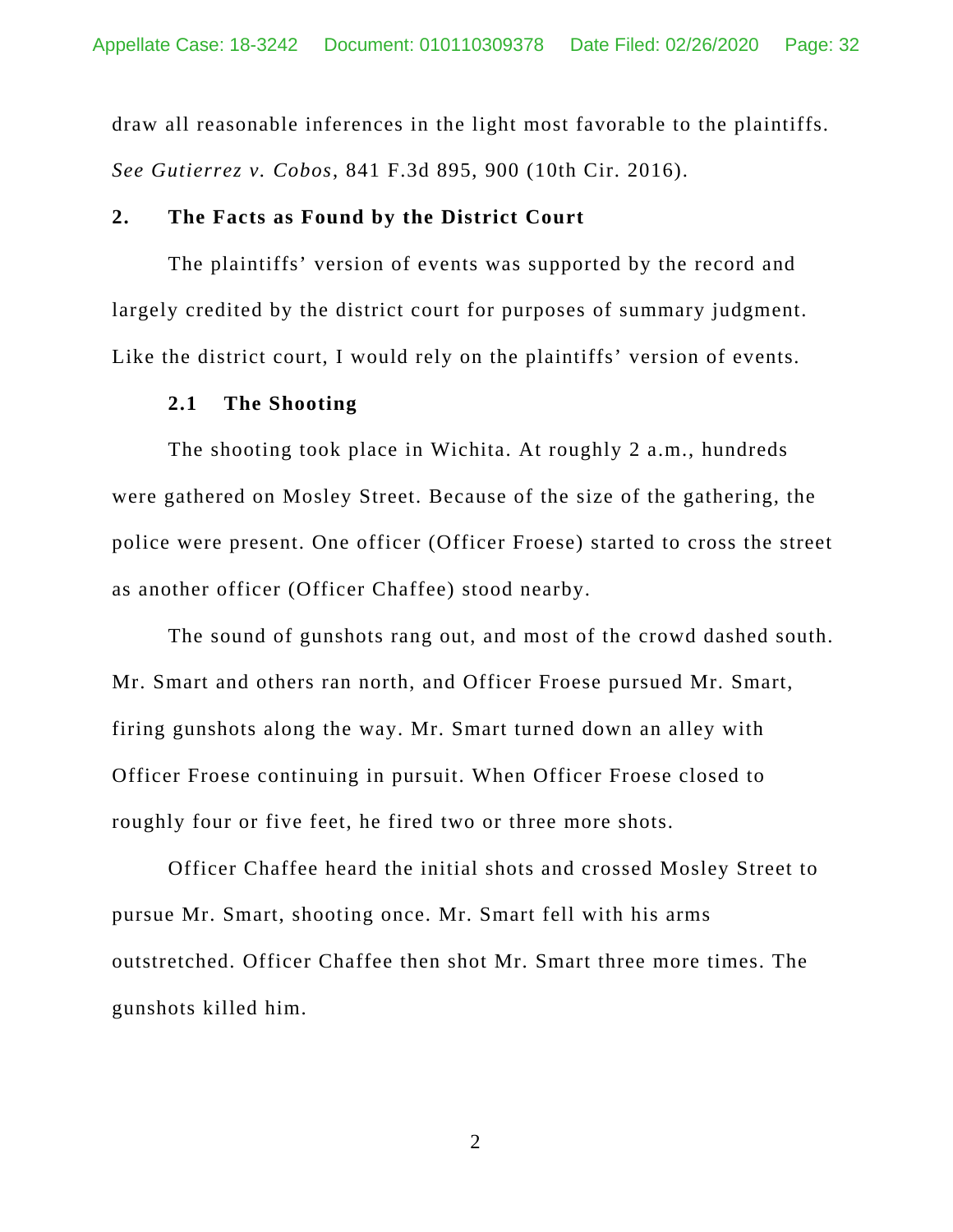

 Mr. Smart was ultimately shot five times; every bullet struck him from behind. Police recovered a .45 caliber handgun from about ten feet away from Mr. Smart's head. Also nearby were a .45 caliber magazine, two .45 caliber casings, and Mr. Smart's eyeglasses. The magazine had seven cartridges, with the top one loaded backward, blocking the gun from firing.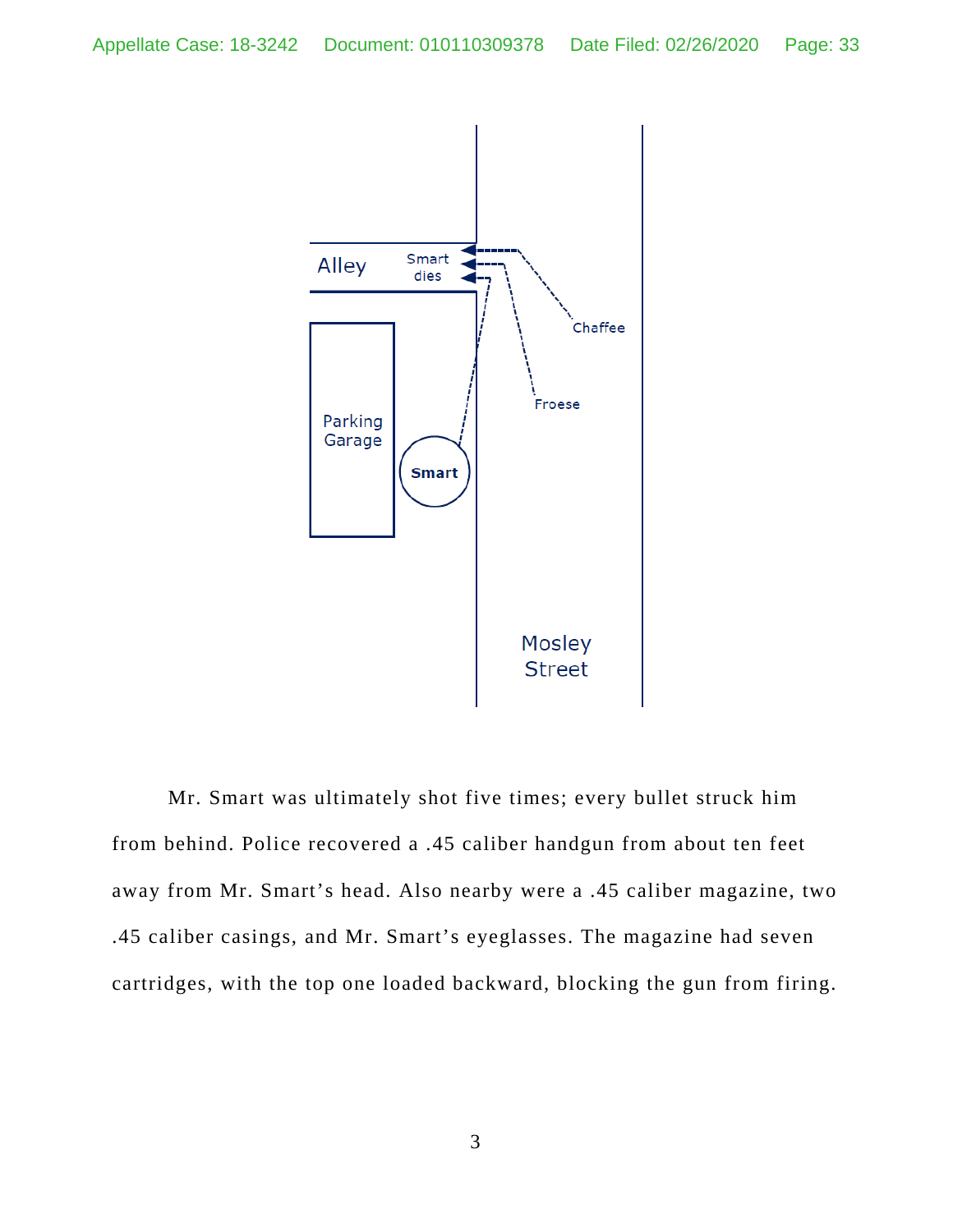The district court concluded that a factual dispute exists over Mr. Smart's alleged possession of a gun.<sup>1</sup> Another factual dispute is where the gunshots originated.

### **2.2 Where did the gunshots originate?**

 Some witnesses testified that the gunshots had originated in the south, where Mr. Smart had been standing. Officer Froese testified that he had heard a gunshot to his south. According to his account, Mr. Smart was holding a gun and fired two more shots. Officer Chaffee testified that he'd heard four or five gunshots, seen people running south, and seen Mr. Smart pointing a gun.

But these accounts conflict with testimony from Ms. Latyra James, who was standing near Mr. Smart when the shots were fired. Ms. James denied that the shots had come from anywhere near Mr. Smart. Her testimony creates a fact-issue on whether the gunshots originated in Mr. Smart's vicinity.

### **2.3 Did Mr. Smart have a gun?**

 $\overline{a}$ 

 Officers Froese and Chaffee testified that they had seen Mr. Smart with a gun. Officer Froese maintained that he had seen Mr. Smart shoot the gun into a crowd and then run away while clutching the gun. Officer

<sup>1</sup> The district court also concluded that a factual dispute existed on whether the officers had warned Mr. Smart to drop the gun. But this factual dispute does not materially bear on the issue of qualified immunity.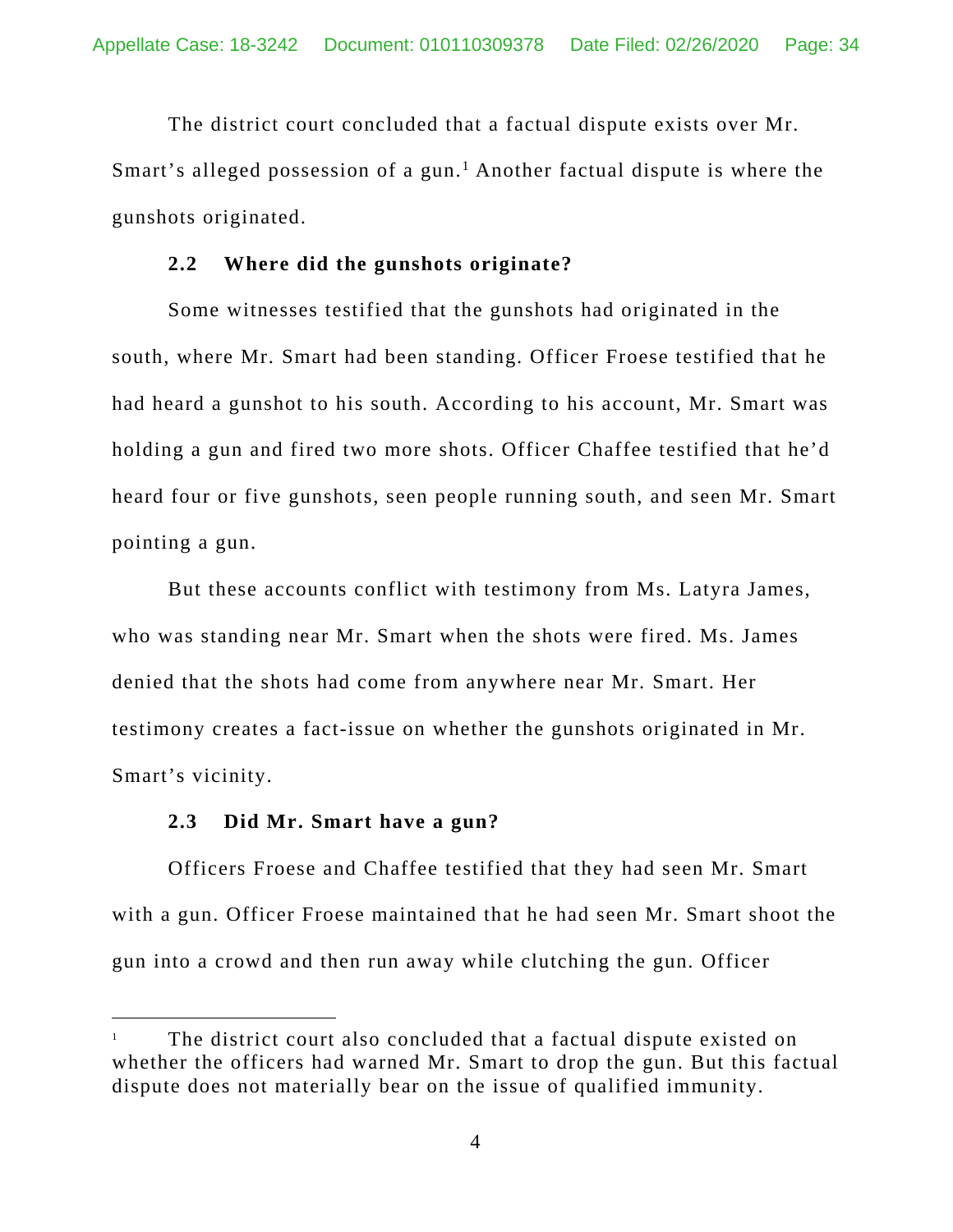Chaffee testified that he had seen Mr. Smart holding the gun with his arm outstretched (when the first shots were fired) and then running with the gun in his hand. Officer Brad Crouch also testified that he had seen Mr. Smart running with a "dark object" in his hand. Officer Crouch added that when the object went sliding down the alley, he could see that it was a handgun. A bystander, Adron Jones, also testified that he had seen Mr. Smart running with a gun in his hand.

 Seven other witnesses (Sergeant Robert Gulliver, Officer Garrett Shaddix, Officer Matthew Phillips, Audras Wilson, Rolando Miller, DeShawn Wheaton, and Latyra James) testified that they had seen Mr. Smart but hadn't seen him carrying a gun. Audras Wilson and Mr. Smart were friends and had just attended a concert together. Mr. Wilson testified that he did not know of Mr. Smart owning a gun.

 That testimony is supported by the absence of any physical evidence tying Mr. Smart to the gun lying near his corpse. For example, there were no fingerprints found on the gun or the magazine. The police department took swabs from the gun, and later tests excluded Mr. Smart as a DNA match for three of the samples but could not exclude him for other samples. The chief medical examiner found no gunshot residue on Mr. Smart's hands during the autopsy.

 Viewing the evidence in the light most favorable to Mr. Smart, a reasonable factfinder could conclude that Mr. Smart did not have a gun.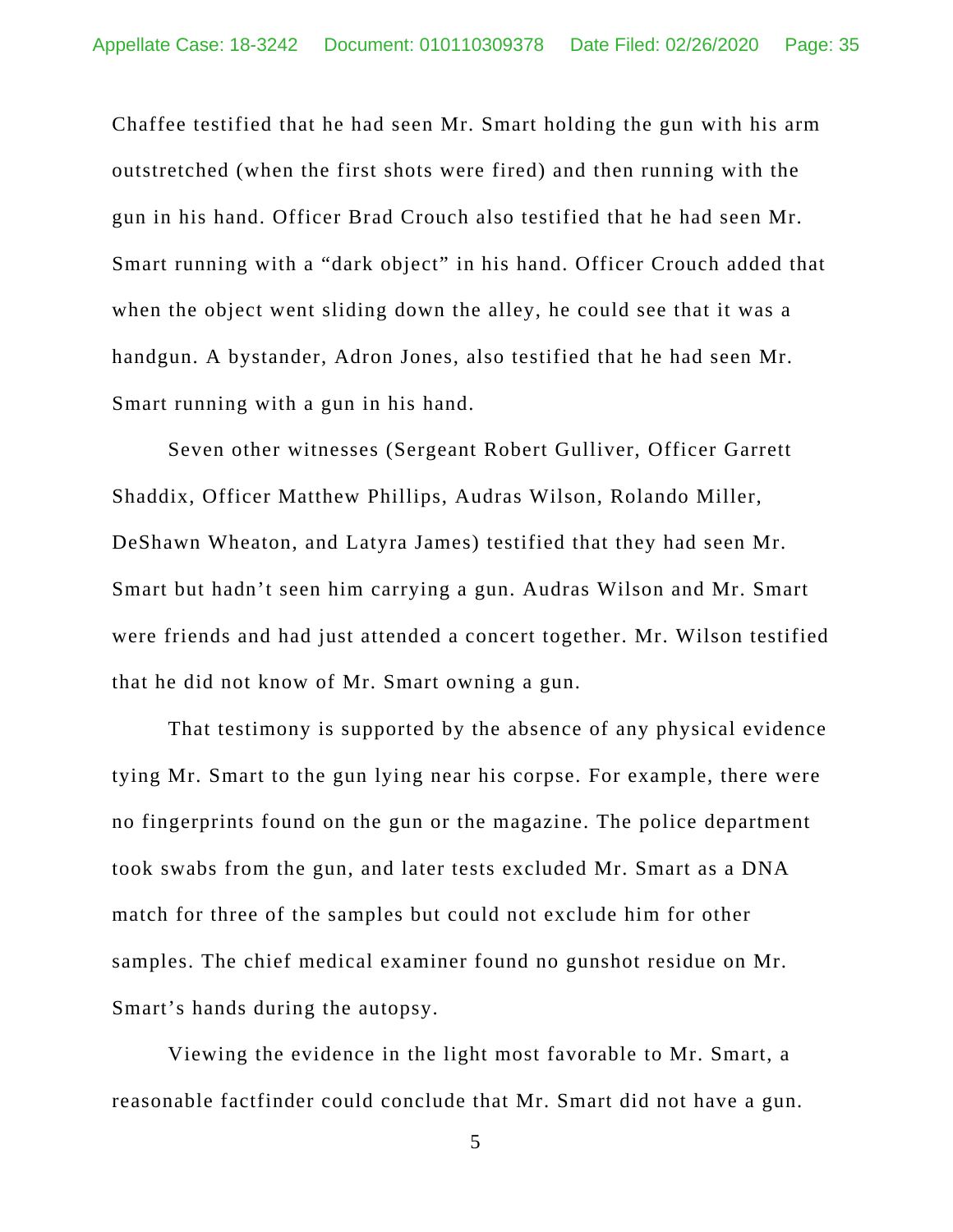## **3. The Standard for Qualified Immunity**

 To overcome a defendant's assertion of qualified immunity, a plaintiff must show "(1) that the official violated a statutory or constitutional right, and (2) that the right was 'clearly established' at the time of the challenged conduct." *Ashcroft v. al-Kidd*, 563 U.S. 731, 735 (2011) (quoting *Harlow v. Fitzgerald*, 457 U.S. 800, 818 (1982)). Qualified immunity protects officers from suit unless their actions reflect plain incompetence or a knowing violation of the Constitution. *Kisela v. Hughes*, 138 S. Ct. 1148, 1152 (2018). A police officer's conduct may reflect plain incompetence when "existing precedent . . . placed the . . . constitutional question beyond debate." *Id.*

## **4. The Violation of a Clearly Established Right**

 Viewed in the light most favorable to the plaintiffs, the evidence shows that Officers Froese and Chaffee used deadly force without a reasonable basis to believe that Mr. Smart had a gun or posed a danger to anyone. The district court and the majority thus properly acknowledge that the plaintiffs' version of events would entail a constitutional violation. But I would go further and regard this constitutional violation as clearly established.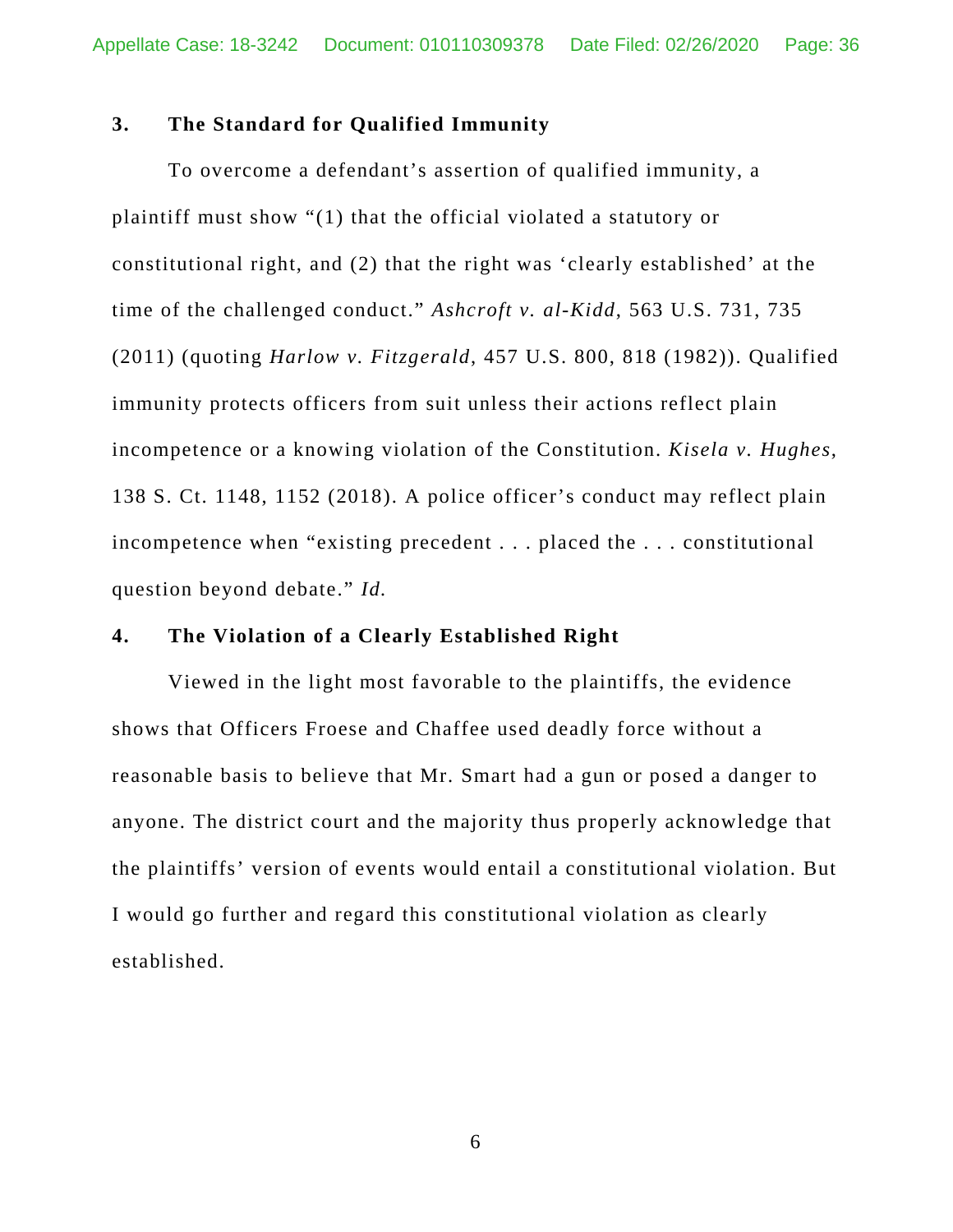## **4.1 Unreasonableness of the Officers' Alleged Mistake and Their Conduct**

 Officers Froese and Chaffee argue in part that any constitutional violation would not have been clearly established because any factual mistakes they might have made would have been reasonable. The majority rejects this argument because a factfinder could justifiably accept the plaintiffs' theory that the officers had acted unreasonably. I agree with this conclusion.

The district court assumed that Officers Froese and Chaffee had shot at Mr. Smart "under the mistaken perception that he was the active shooter," yet held the officers had not acted "egregious[ly]." *Estate of Smart v. City of Wichita*, No. 14-2111-JPO, 2018 WL 3744063, at \*18 (D. Kan. Aug. 7, 2018). The majority frames the issue based on the reasonableness of the officers' conduct rather than its egregiousness. Framing the issue this way, the majority twice acknowledges that a factfinder could justifiably determine that the officers had acted unreasonably in identifying Mr. Smart as the shooter. Majority Op. at 19, 23. *But see id.* at 18 n.9 (stating that the "officers reasonably believed [Mr. Smart] was still carrying a gun").

 It's true that factual mistakes, as well as legal mistakes, may entitle an officer to qualified immunity. *Pearson v. Callahan*, 555 U.S. 223, 231 (2009); *Singh v. Cordle*, 936 F.3d 1022, 1033 (10th Cir. 2019). But the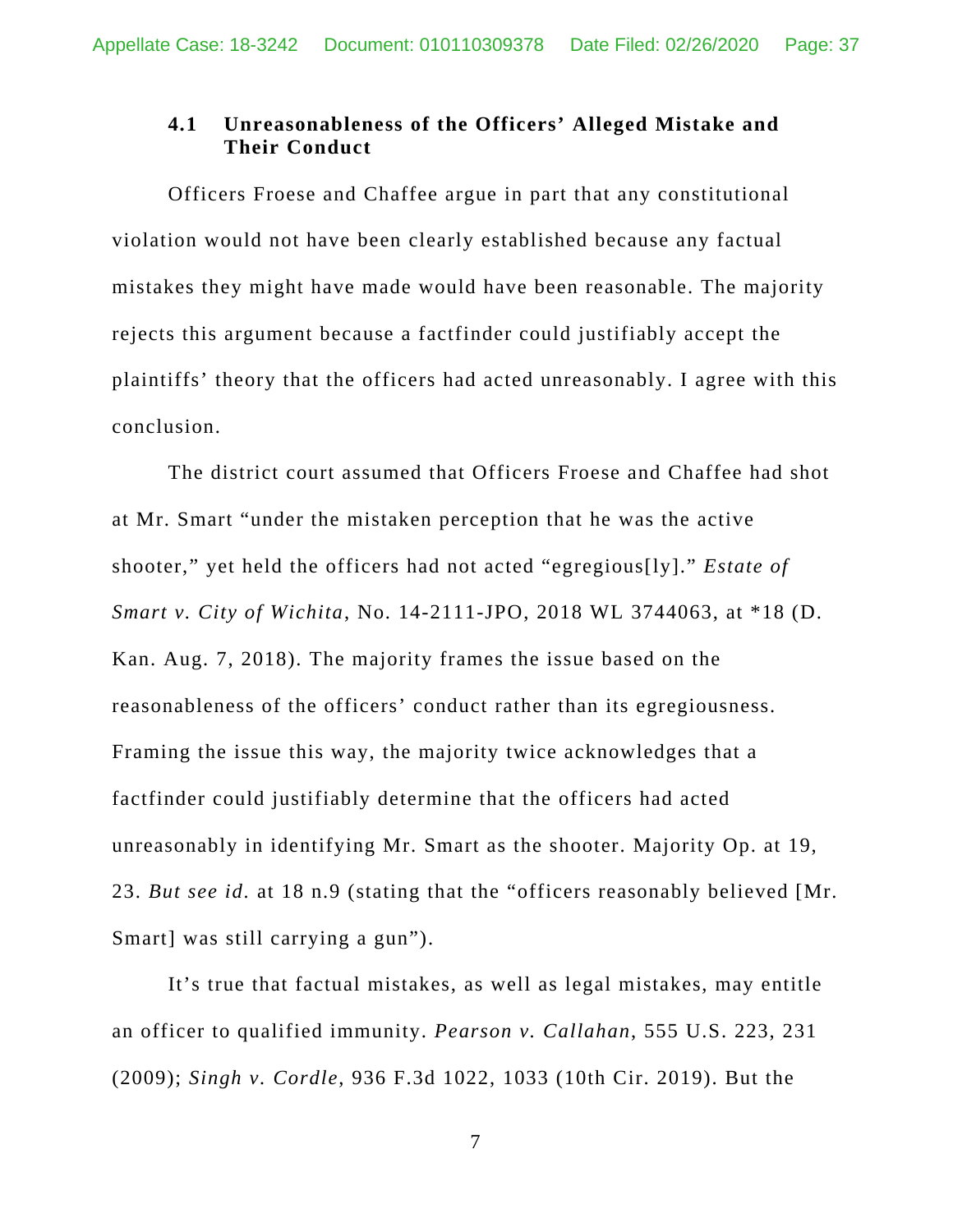officers' alleged factual mistakes do not entitle them to summary judgment based on qualified immunity because a factfinder could appropriately conclude that those mistakes had been unreasonable.

We have frequently explained that when qualified immunity is involved, we focus on the plaintiffs' "version" of the facts. *Halley v. Huckaby*, 902 F.3d 1136, 1144 (10th Cir. 2018); *A.M. v. Holmes*, 830 F.3d 1123, 1136 (10th Cir. 2016); *Thomas v. Durastanti*, 607 F.3d 655, 659 (10th Cir. 2010); *Walker v. Orem*, 451 F.3d 1139, 1160 (10th Cir. 2006). The plaintiffs' version does not suggest a factual mistake on the part of the officers.

Despite this omission in the plaintiffs' version, Officers Froese and Chaffee urge us to affirm summary judgment based on their own version of events, arguing that if they had mistakenly concluded that Mr. Smart had been carrying a gun, the mistake would have been honest and reasonable. Such a mistake could trigger qualified immunity if a factfinder would necessarily regard the officers' mistake as reasonable. *See Singh v. Cordle*, 936 F.3d 1022, 1033 (10th Cir. 2019) ("A mistake of fact must, of course, be a reasonable one [for qualified immunity]."). But as the majority states, a factfinder could justifiably find that Officers Froese and Chaffee had acted unreasonably by shooting a nonthreatening and unarmed man as he joined hundreds of others fleeing the scene at the sound of gunshots. *See Wilkins v. Oakland*, 350 F.3d 949, 955 (9th Cir. 2003) (stating that the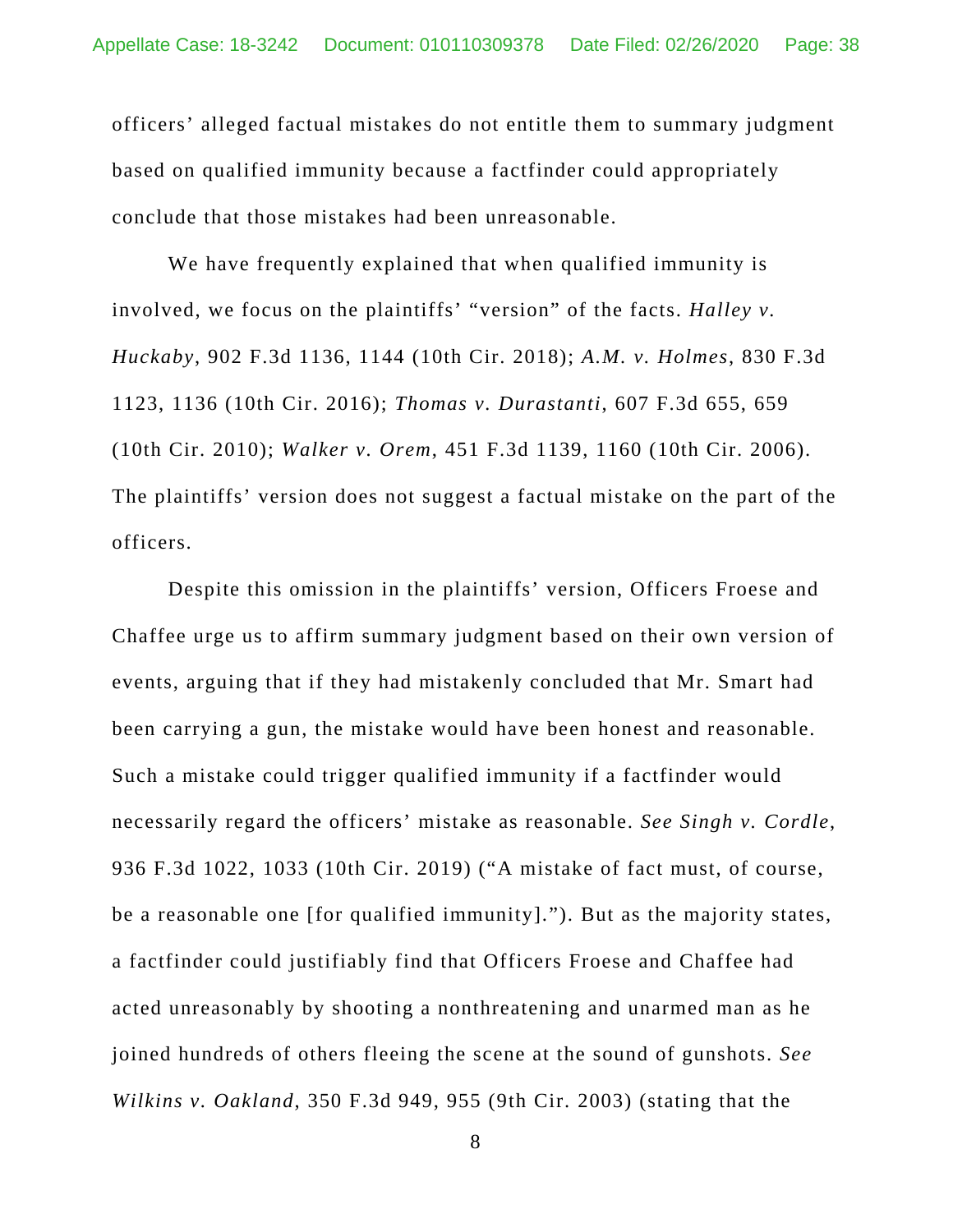reasonableness of the officers' factual mistake "depends on disputed issues of material fact," which create "a question of fact best resolved by a jury" rather than "a legal inquiry").

 Like the majority, I believe that a factfinder could appropriately conclude that the two officers lacked a reasonable belief that Mr. Smart had a gun or was the shooter. Officer Chaffee estimates that he was about 90–100 feet away from Mr. Smart, and Officer Froese could not even estimate how far away he was. And the incident took place at roughly 2 a.m., with the street engulfed by darkness.

Despite the distance and darkness, Officers Chaffee and Froese were so confident that Mr. Smart had a gun that they decided to fire repeatedly at him. Given these circumstances, a factfinder could reasonably determine that the two officers had wrongly assumed that Mr. Smart was armed and had been the shooter.

Officers Froese and Chaffee repeatedly fired at Mr. Smart as they chased him, guns ablazing, with hundreds of innocent bystanders fleeing up and down the street. Given the rapidly moving crowd, a factfinder could reasonably conclude that the officers had unreasonably jeopardized not only Mr. Smart but also the hundreds of others. As they scurried in darkness, a misplaced gunshot could have killed someone else in the crowd. As one expert witness testified: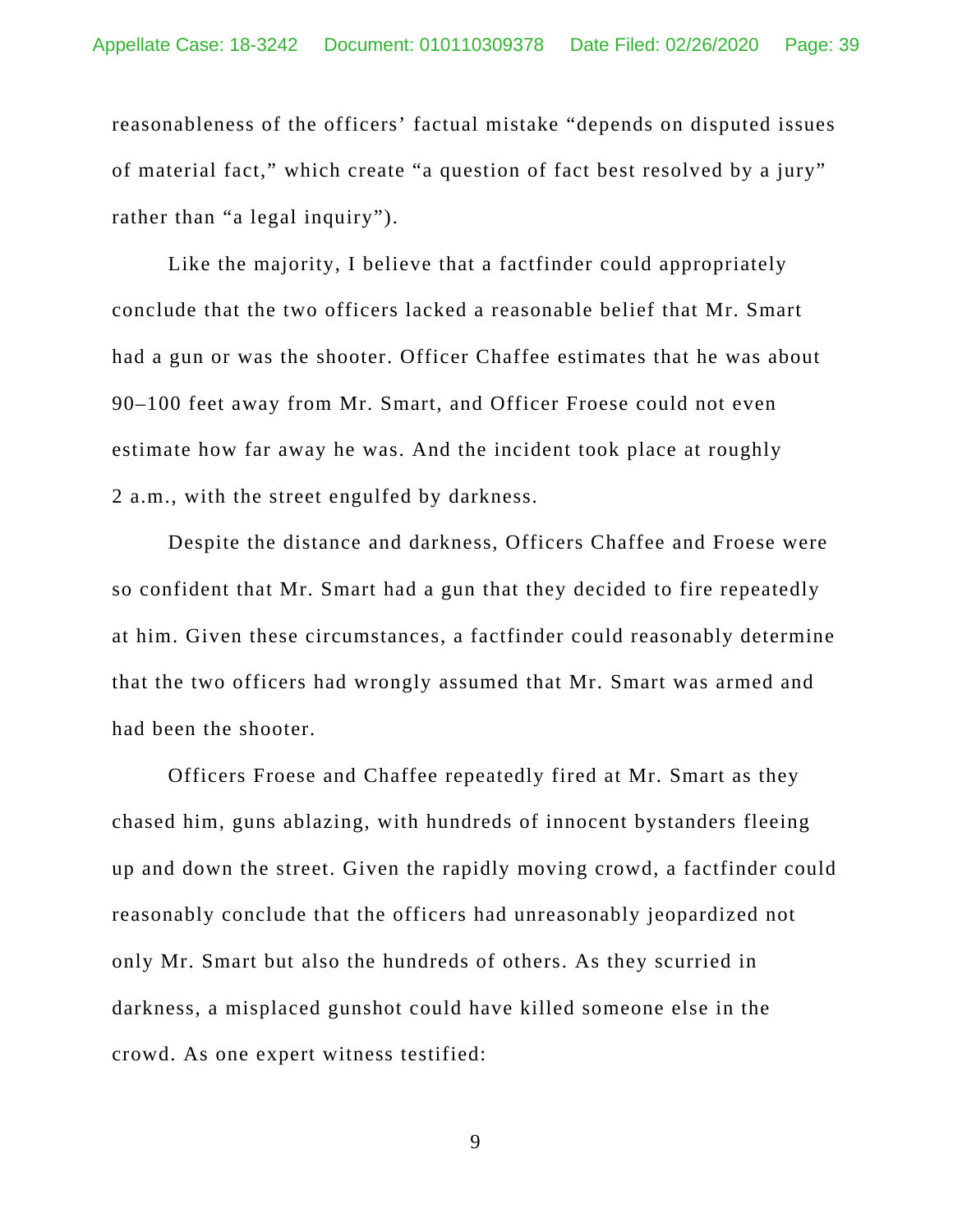The record in this case is clear the time of this incident there were anywhere from 200–500 persons in the street following the concerts had recently let out. So, even if it is to be believed that Marquez Smart possessed a firearm as he ran through the crowd, due to the immense number of innocent citizens in the immediate area, it would be completely unreasonable for officers to discharge their weapons realizing that it would likely result in innocent bystanders being seriously injured or even killed.

Doc. 188-2 at 15. Indeed, Officers Froese and Chaffee shot not only Mr. Smart but also four others (Darel Lucas, Rashayla Hamilton, Latyra James, and Tationa Nolen).

 In analogous circumstances, other federal appellate courts have disallowed summary judgment because of factual disputes over the reasonableness of an officer's mistake. For example, the Ninth Circuit Court of Appeals addressed a similar issue in *Cruz v. City of Anaheim*, 765 F.3d 1076 (9th Cir. 2014). There five police officers shot a suspect, with four officers explaining later that they had seen the suspect reach for his waistband even though he was not carrying a gun*. Cruz*, 765 F.3d at 1080. The Ninth Circuit explained that for qualified immunity purposes, the court had to consider the consistency of the officers' version with other known facts. *Id.* Inconsistencies between those facts and the officers' version led the Ninth Circuit to conclude that a factfinder could have found that the police officers had lied. *Id.* 

 The Sixth Circuit took a similar approach in *Floyd v. Detroit*, 518 F.3d 398 (6th Cir. 2008). There a police officer had shot an unarmed man,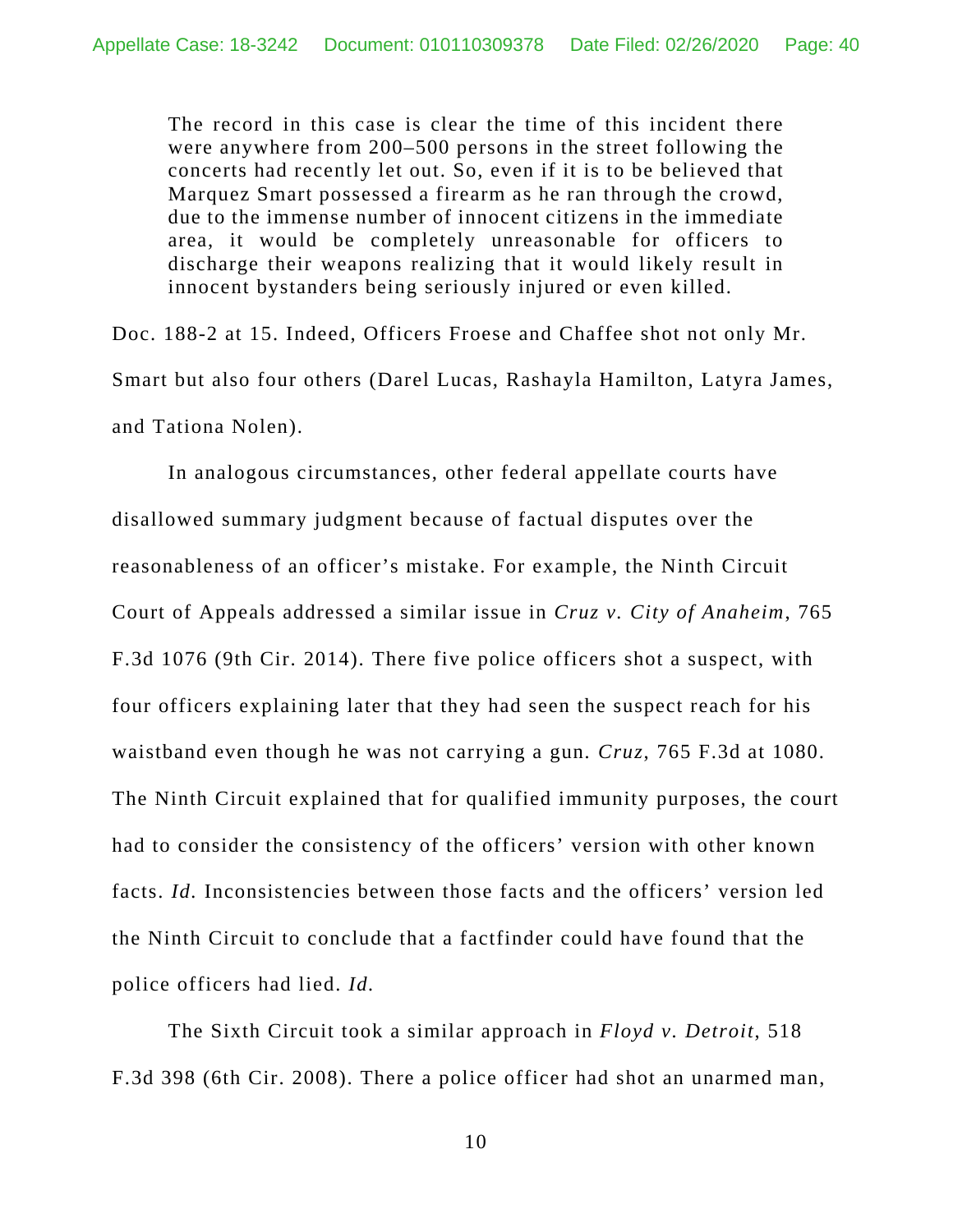but urged qualified immunity based on a mistaken belief that the victim had shot a fellow officer. *Floyd*, 518 F.3d at 401. The Sixth Circuit held that the police officer was not entitled to summary judgment based on qualified immunity because the assertion of "an honest but mistaken belief . . . does little to resolve the key issue of whether his belief and subsequent actions were nonetheless objectively reasonable." *Id.* at 408.

The Eighth Circuit embraced a similar view in *Wealot v. Brooks*, 865 F.3d 1119 (8th Cir. 2017). There the victim fired a gun before discarding it. *Wealot*, 865 F.3d at 1123. Two police officers then shot the victim, thinking that he was still armed. *Id*. The Eighth Circuit reversed the grant of summary judgment to the officers, holding that a reasonable factfinder could regard the police officers' mistake as unreasonable given conflicting testimony about the distance of the victim's gun from his body. *Id*. at 1128.

As in *Cruz*, *Floyd*, and *Wealot*, the summary-judgment record reflects contested facts bearing on the reasonableness of the police officers' asserted belief that Mr. Smart was the shooter and was wielding a gun as he ran. A witness testified that the gunshots had not come from the area where Mr. Smart was standing, seven witnesses said that they hadn't seen Mr. Smart with a gun, and forensic evidence did not link Mr. Smart to the gun that was found.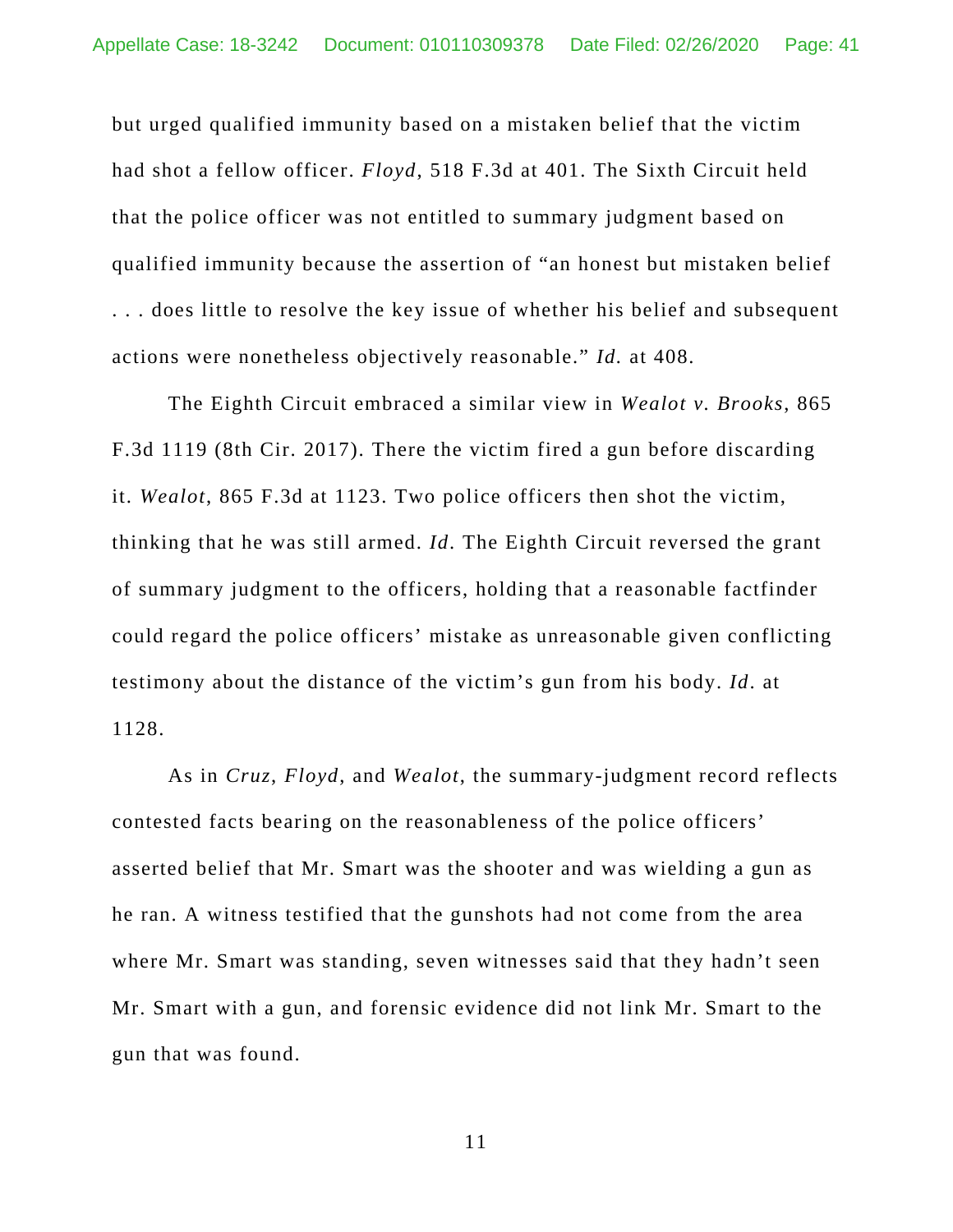These facts "would certainly cast doubt on the officers' credibility" and could reasonably lead to a finding "that the officers [had] lied." *Cruz v. City of Anaheim*, 765 F.3d 1076, 1080 (9th Cir. 2014); *see also Fernandez v. Leonard*, 784 F.2d 1209, 1213–14, 1216–17 (1st Cir. 1986) (holding that a police officer was not entitled to summary judgment based on qualified immunity because the facts, when viewed favorably to the plaintiffs, "would admit a finding that for some reason defendant deliberately shot an unarmed man three times"). Or, perhaps, a factfinder might assume that the police officers had committed an honest mistake. But "not all mistakes—even honest ones—are objectively reasonable." *Floyd v. Detroit*, 518 F.3d 398, 408 (6th Cir. 2008). Given the darkness and hundreds galloping in different directions, a factfinder could justifiably question the reasonableness of the officers' mistake and their decision to keep firing at Mr. Smart as they chased him.

### **4.2 Consideration of Our Precedents**

 The majority acknowledges that a factfinder could regard the officers' mistakes as unreasonable. The majority nonetheless concludes that the plaintiffs failed to identify a precedent involving an active shooter. I respectfully disagree with the majority's reasoning and conclusion.

Qualified immunity does not protect officers when the underlying "right's contours were sufficiently definite that any reasonable official in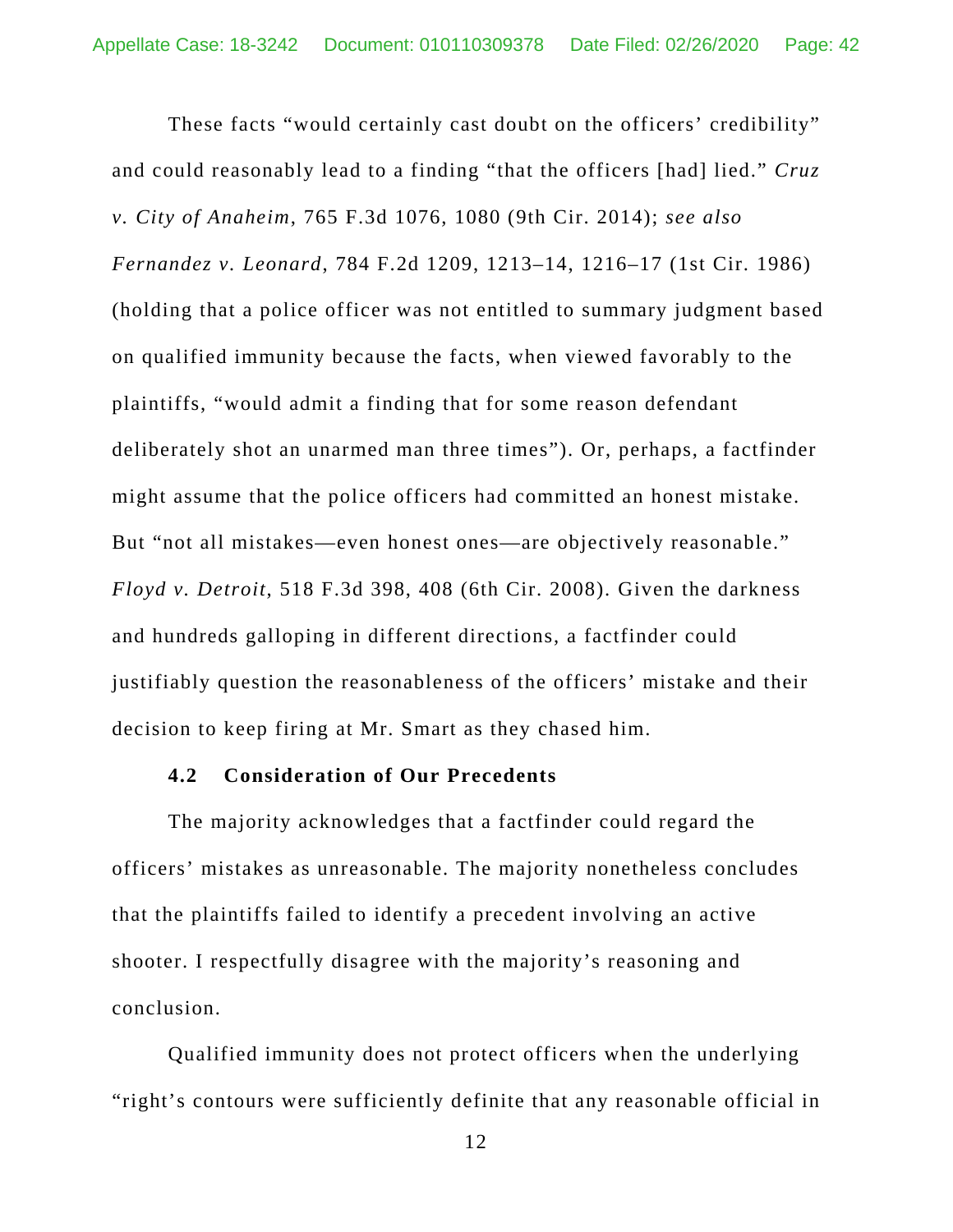the [officer's] shoes would have understood that he was violating it."

*Plumhoff v. Rickard*, 572 U.S. 765, 778–79 (2014). In my view, any reasonable official would have understood the illegality of unreasonably shooting a person who is unarmed, nonthreatening, and running away. The illegality is apparent from three precedents:

- 1. *Tennessee v. Garner*, 471 U.S. 1 (1985),
- 2. *Carr v. Castle*, 337 F.3d 1221 (10th Cir. 2003), and
- 3. *Walker v. City of Orem*, 451 F.3d 1139 (10th Cir. 2006).2

# **4.2.1** *Tennessee v. Garner*

In *Tennessee v. Garner*, the police shot an unarmed man as he fled

the scene of a burglary. 471 U.S. 1, 3 (1985). The Supreme Court held that

deadly force to prevent the escape of an apparently unarmed suspected felon . . . may not be used unless it is necessary to prevent the escape and the officer has probable cause to believe that the suspect poses a significant threat of death or serious physical injury to the officer or others.

*Id.* at 3.

 2 Mr. Smart did not present this case law when arguing the clearly established prong in district court. But "appellate review of qualified immunity dispositions is to be conducted in light of all relevant precedents, not simply those cited to, or discovered by, the district court." *Elder v. Holloway*, 510 U.S. 510, 512 (1994). So we must consider these opinions.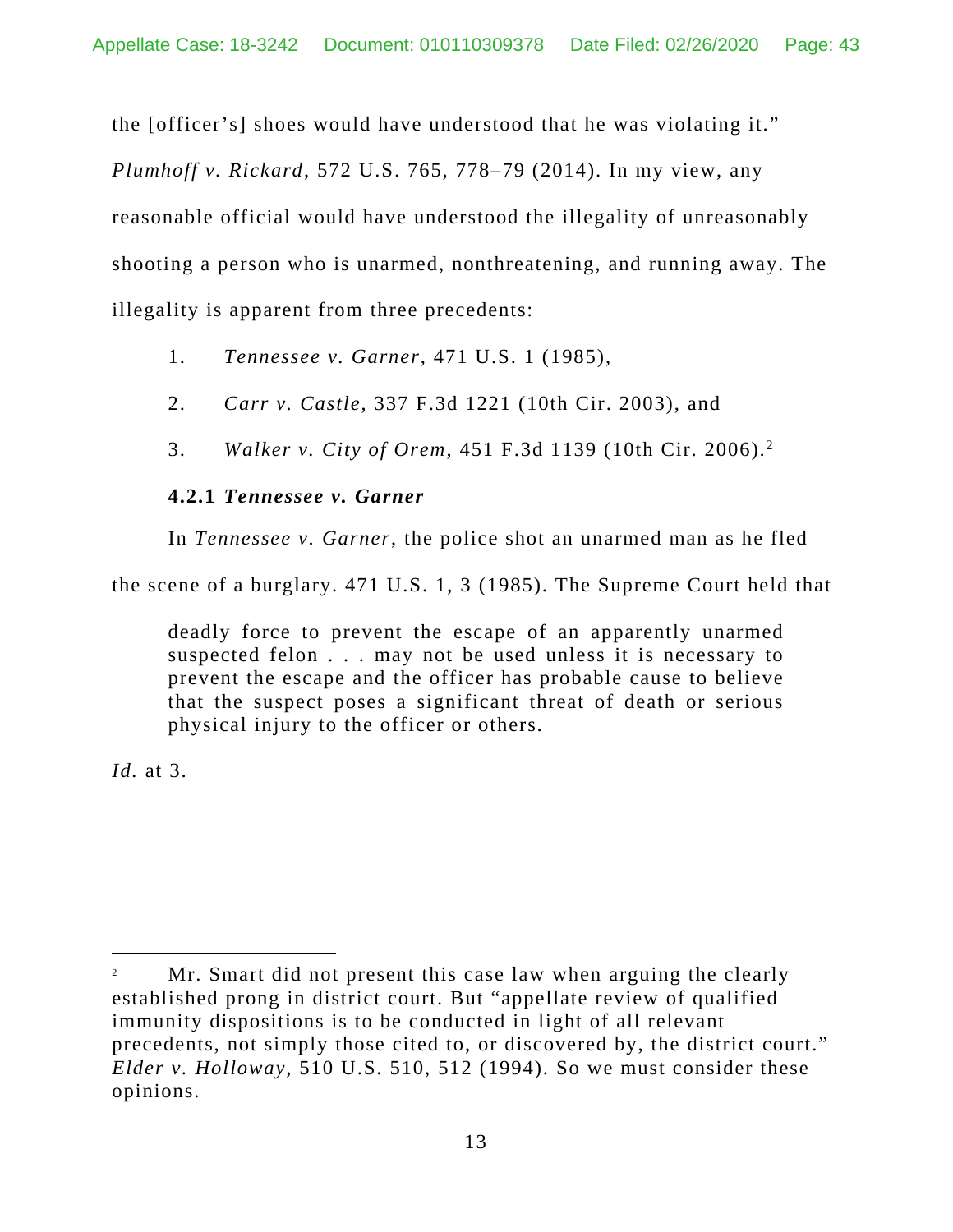### **4.2.2** *Carr v. Castle*

 We applied *Garner* in *Carr*, where officers had shot at the backside of a suspect. *Carr v. Castle*, 337 F.3d 1221, 1225 (10th Cir. 2003). A factual dispute existed over what had prompted the shots. The officers maintained that the suspect had been wielding a large piece of concrete, but a witness reported that the suspect had already thrown the piece of concrete by the time that he was shot. *Id.* at 1225. Considering the plaintiff's version of the facts, we held that the law had clearly prohibited the use of deadly force after the victim had thrown the concrete and no longer posed a threat. *Id.* at 1227–28.

#### **4.2.3** *Walker v. City of Orem*

 In *Walker v. City of Orem*, the police shot a suicidal man who was holding a knife to his own wrist without threatening others. 451 F.3d 1139, 1158–60 (10th Cir. 2006). The parties disputed whether the officers had warned the man to drop the knife or could reasonably have believed that the weapon was a gun. *Id.* We held that the "[p]laintiff's version of the facts shows the violation of a clearly-established constitutional right." *Id.* We reasoned that the Constitution clearly prohibited the use of deadly force when an officer "had reason to believe that a suspect was only holding a knife, not a gun, and the suspect was not charging the officer and had made no slicing or stabbing motions toward him." *Id.* at 1160 (citing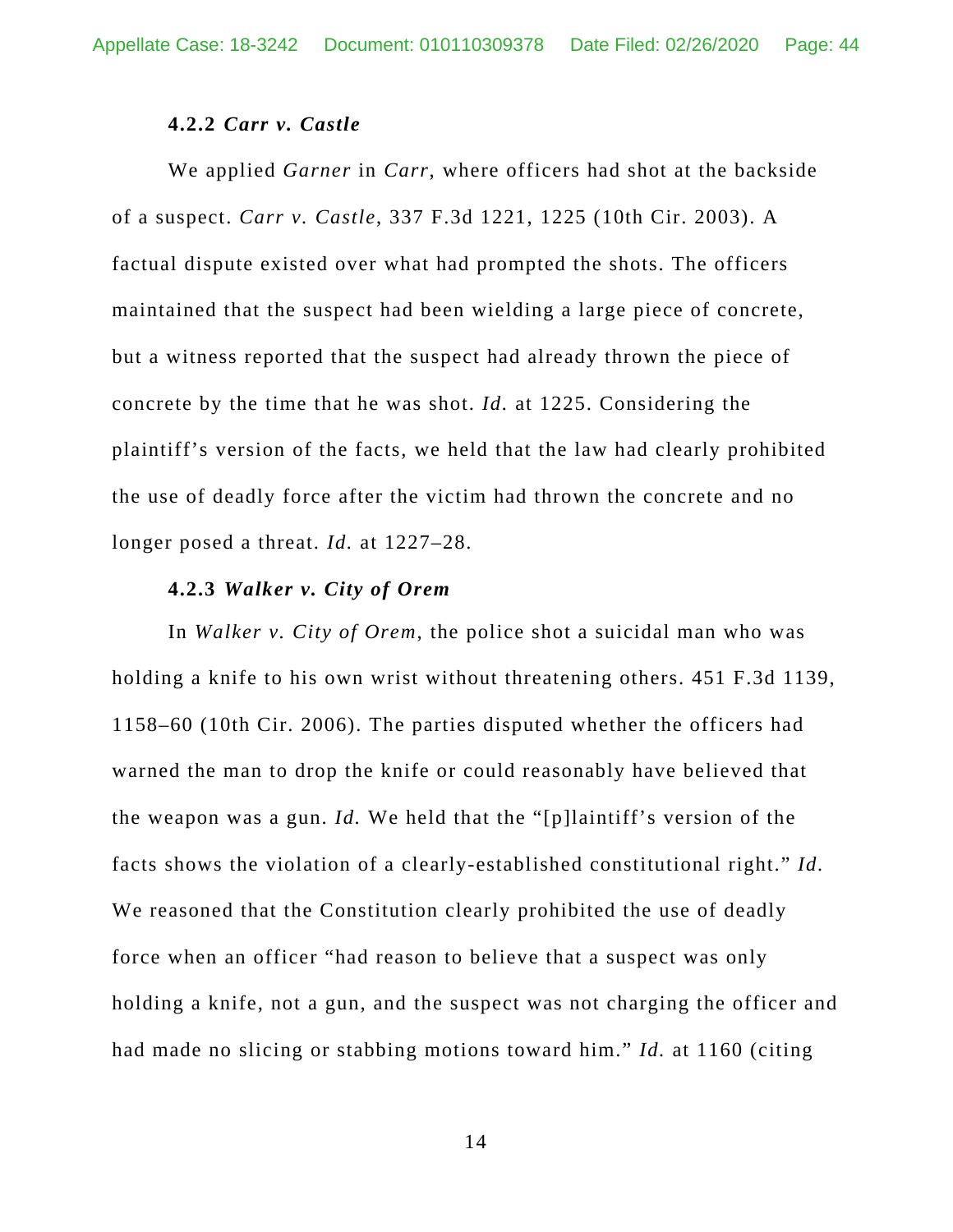*Zuchel v. City & County of Denver*, 997 F.2d 730, 735–36 (10th Cir. 1993)).

# **4.3 Violation of a Clearly Established Right Based on These Precedents**

 When read together, *Garner*, *Carr*, and *Walker* clearly establish the unlawfulness of shooting a person who does not present a reasonable threat to the safety of officers or the public. In all three cases, the officers shot someone who was neither wielding a gun nor threatening anyone's safety. And *Carr* specifically noted that the violation was clearly established when the suspect had been shot multiple times, with all bullets entering the back of the body. *Carr v. Castle*, 337 F.3d 1221, 1227–28 (10th Cir. 2003).

 Viewed favorably to the plaintiffs, the evidence shows that Officers Froese and Chaffee shot an unarmed man in the back multiple times even though he was unarmed and non-threatening. A reasonable officer would have known that this conduct violated a clearly established right under *Garner*, *Carr*, and *Walker*. Given these precedents, the sound of gunshots would not have caused reasonable police officers to think that they could unreasonably identify someone in the crowd as the shooter, chase him, and repeatedly fire at him in darkness as hundreds of others fled.

The majority distinguishes *Garner*, *Carr*, and *Walker*, reasoning that they did not involve an active shooter. But the label "active shooter" is problematic. An "active shooter" is "an individual [who] is actively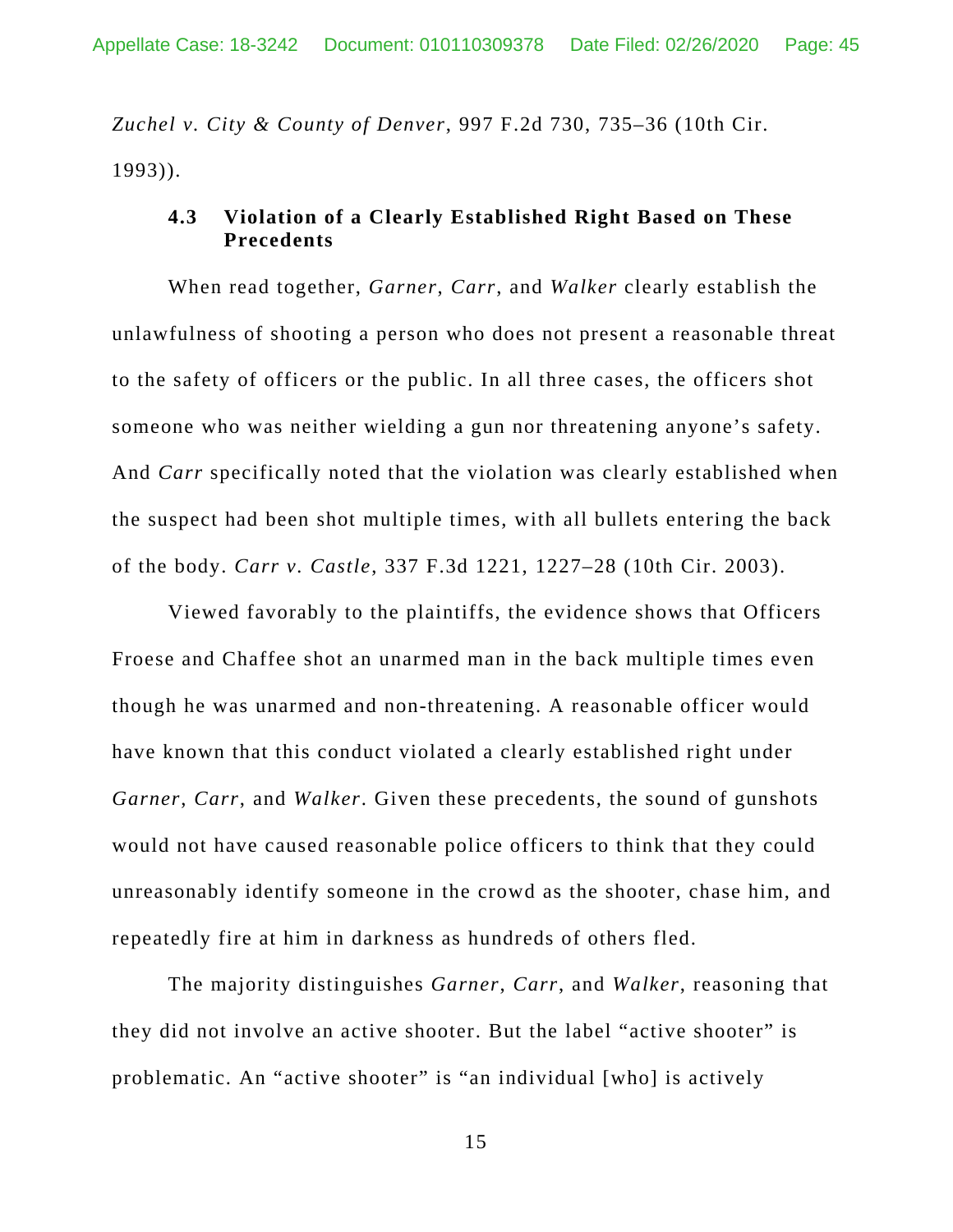engaged in killing or attempting to kill people with a firearm in a confined, populated area." *Ass'n of N.J. Rifle & Pistol Clubs, Inc. v. Attorney Gen. of New Jersey*, 910 F.3d 106, 110 (3d Cir. 2018). This definition arguably did not fit the situation when the officers opened fire on Mr. Smart. Officer Froese had thought that there were three shots; Officer Chaffee had thought that he heard four or five shots. But a factfinder could reasonably infer that once the gunshots began, the only gunshots had come from the officers rather than someone in the crowd.<sup>3</sup> Given the reasonableness of this inference, the factfinder could justifiably find that the unknown shooter was no longer "active" by the start of the chase.

 Irrespective of the label "active shooter," the majority concedes that a factfinder could justifiably find that the officers had unreasonably decided that Mr. Smart had a gun and that he had been the shooter. Given these concessions, how could reasonable police officers believe that the Constitution would permit them to fatally shoot someone without a reasonable belief that he had a gun, that he had been the shooter, or that he

 $\overline{a}$ 

<sup>3</sup> The majority relies on the testimony of Ms. James, who stated that "the gunshots just kept getting closer and closer." Majority Op. at 23 n.11 (quoting Appellants' App'x at 271–72). But this testimony could reasonably refer to the gunshots that came from the officers. After all, the two officers do not dispute that Ms. James had been shot by the police rather than someone in the crowd. *See, e.g.*, Appellants' App'x at 191 (Officer Froese's testimony that he could have been the person that had shot the female running behind Mr. Smart). A factfinder could thus reasonably infer that Ms. James had heard gunfire from the police, not someone in the crowd.